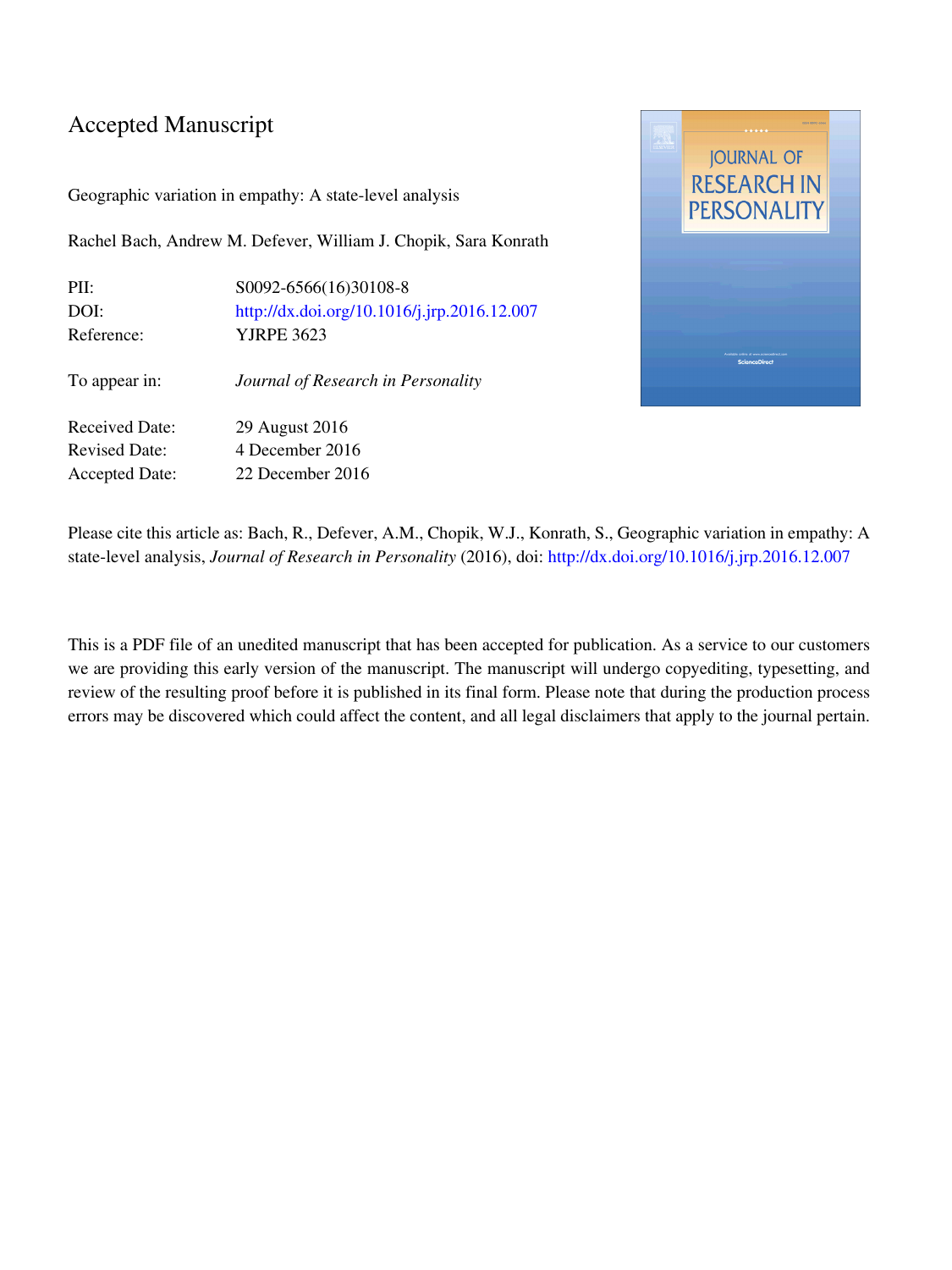Geographic variation in empathy: A state-level analysis

Rachel Bach $<sup>1</sup>$ </sup>

Andrew M. Defever<sup>2</sup>

William J. Chopik $<sup>2</sup>$ </sup>

Sara Konrath $3$ 

<sup>1</sup>Beloit College

<sup>2</sup>Michigan State University

<sup>3</sup>Indiana University, University of Michigan, University of Rochester Medical Center

*Author Note.* Rachel Bach, Beloit College, Beloit, WI. Andrew M. Defever, Department of Psychology, Michigan State University. William J. Chopik, Department of Psychology, Michigan State University. Sara H. Konrath, Lilly Family School of Philanthropy, Indiana University (primary); affiliated with Institute for Social Research, University of Michigan, and Department of Psychiatry at University of Rochester Medical Center.

The second and third author gratefully acknowledges support from a Science and Imagination of Living Generously grant provided by the John Templeton Foundation and Indiana University. The fourth author gratefully acknowledges supported from the John Templeton Foundation (Grants #47993 and #57942) and the National Institutes for Health (1R21-HD-073549-01A1: NICHD and 1R01-CA-180015: NCI).

Correspondence concerning this manuscript should be addressed to William J. Chopik, Department of Psychology, Michigan State University, 316 Physics Rd., East Lansing, Michigan 48824. Email: chopikwi@msu.edu

*Word Count (main text):* 3,694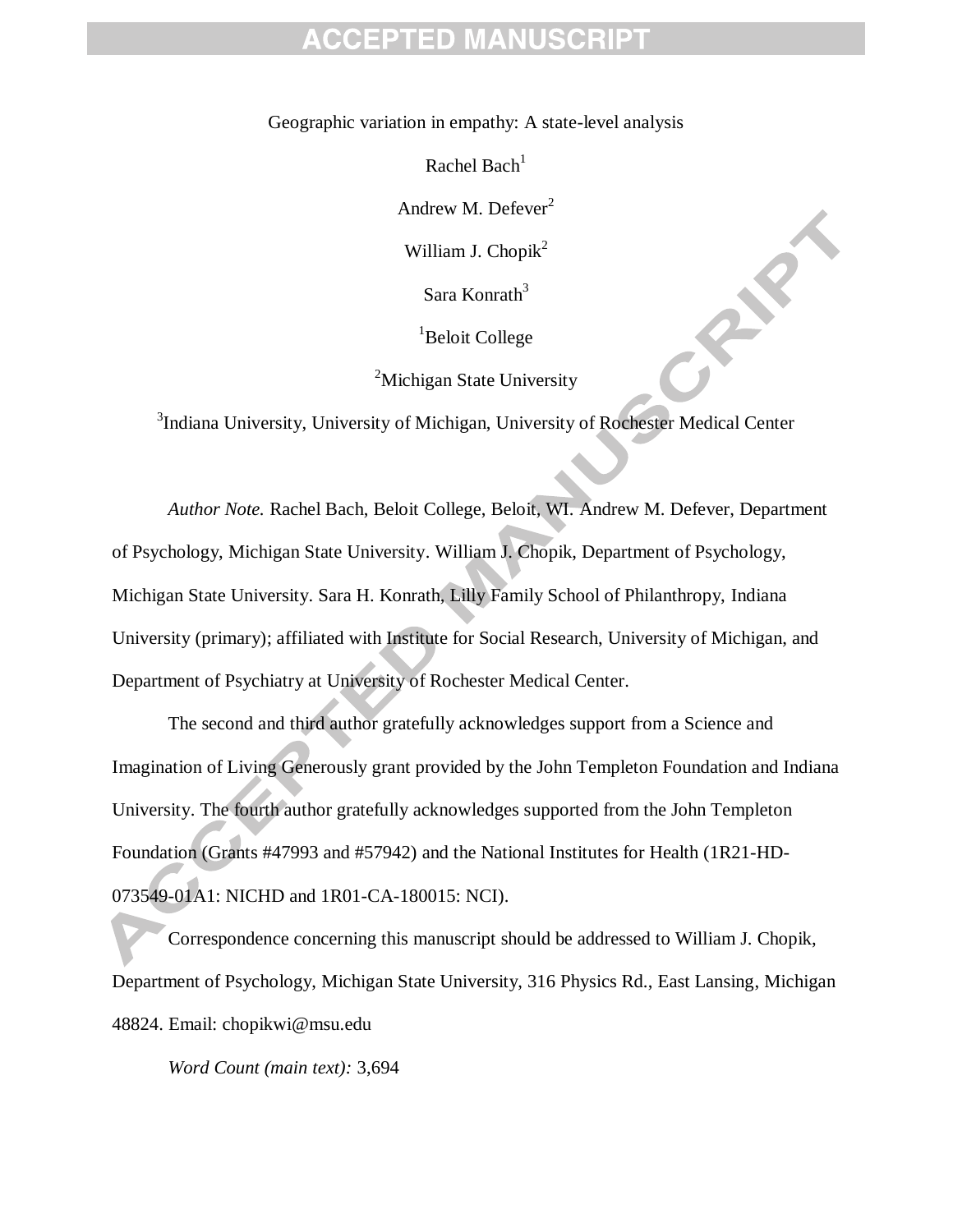#### **Abstract**

Empathy is often studied at the individual level, but little is known about variation in empathy across geographic regions and how this variation is associated with important regional-level outcomes. The present study examined associations between state-level empathy, prosocial behavior, and antisocial behavior in the United States. Participants were 79,563 U.S. residential adults who completed measures of cognitive and emotional empathy (i.e., perspective taking and empathic concern). Information on prosocial and antisocial behavior was retrieved from publicly available government databases. All indices of empathy were related to lower rates of violent crime, aggravated assault, and robbery. Total empathy was associated with higher well-being and higher volunteer rates. Implications for geographic variation in empathy, prosocial behavior, and antisocial behavior are discussed.

*Keywords:* empathy; empathic concern; perspective taking; regional differences; geography

PCCCER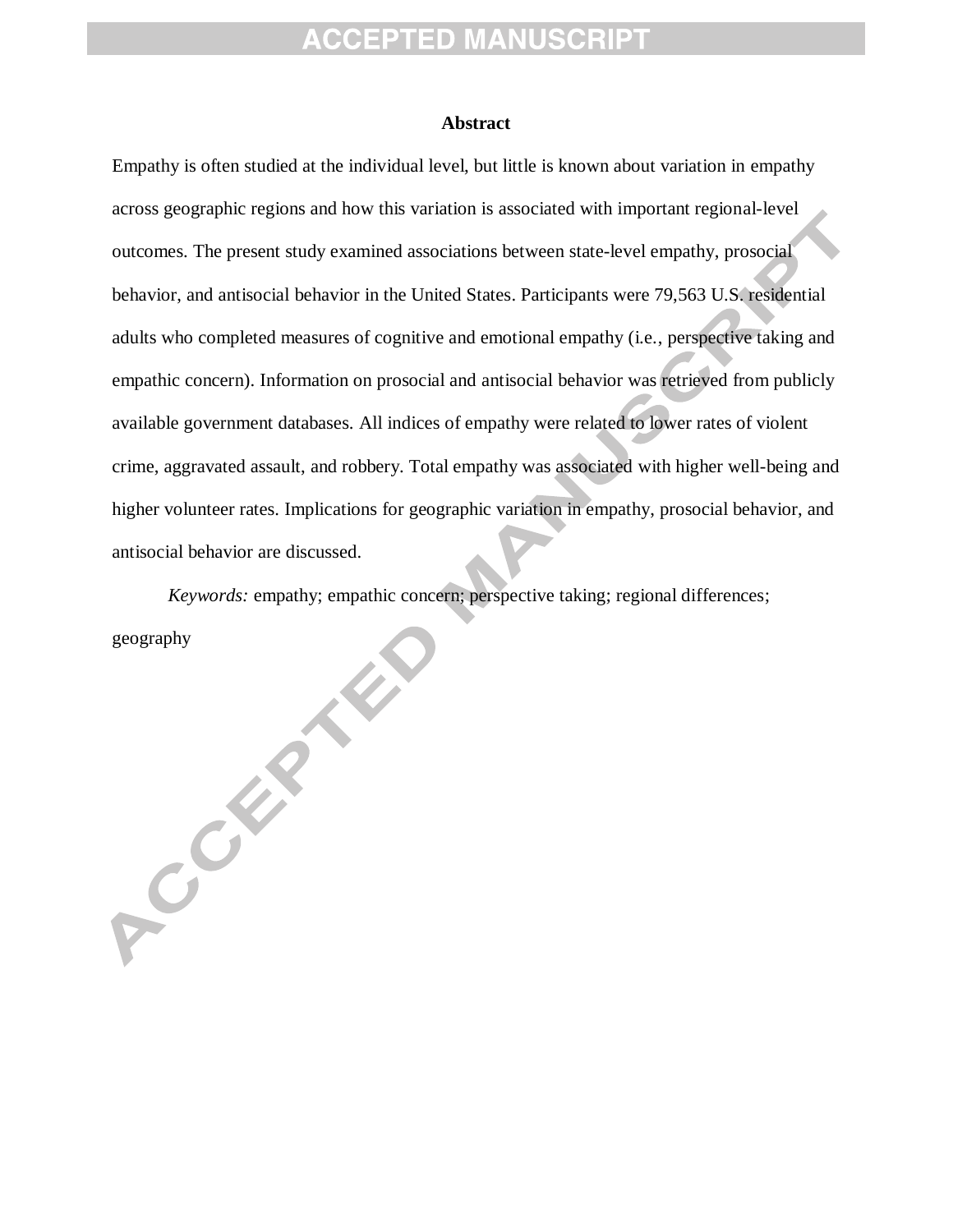#### **1. Introduction**

Empathy is defined as the tendency to be psychologically aware of others' feelings and perspectives (Decety & Lamm, 2006). As such, empathic responses are multi-dimensional in nature (Davis, 1994), comprised of distinct *emotional* components (tendencies to feel concern and compassion for others) and *cognitive* components (tendencies to imagine different viewpoints beyond one's own). These are commonly referred to as the *empathic concern* and *perspective-taking* components of empathy, respectively. Empathy can be considered either a situational response to others in need or an enduring individual characteristic that is relatively stable over time and across the lifespan (Eisenberg et al., 1999; Grühn, Rebucal, Diehl, Lumley, & Labouvie-Vief, 2008). In this particular paper, we conceptualize empathy as an enduring trait.

Most previous research has focused on individual-level correlates of empathic concern and perspective taking, neglecting how between-state variation in empathy can explain regional variation in important outcomes, like volunteering, charitable giving, and crime. The current study examines geographic variation in empathic concern and perspective taking, and how statelevel empathy is associated with state-level prosocial behavior, antisocial behavior, and wellbeing. These components of empathy have each been associated with a wide variety of outcomes, including lower rates of crime and higher rates of volunteering and helping others in need (Konrath & Grynberg, 2013; Jolliffe & Farrington, 2004; Unger & Thumuluri, 1997).

#### **1.1. Individual-level Associations with Empathy**

Empathy is associated with a wide array of positive outcomes, such as life satisfaction, emotional intelligence, and self-esteem (Eisenberg, Fabes, & Spinrad, 2006; Mayer, Caruso, & Salovey, 2000; Richardson, Hammock, Smith, Gardner, & Signo, 1994). Further, both empathic concern and perspective taking are related to higher rates of *prosocial* behavior, like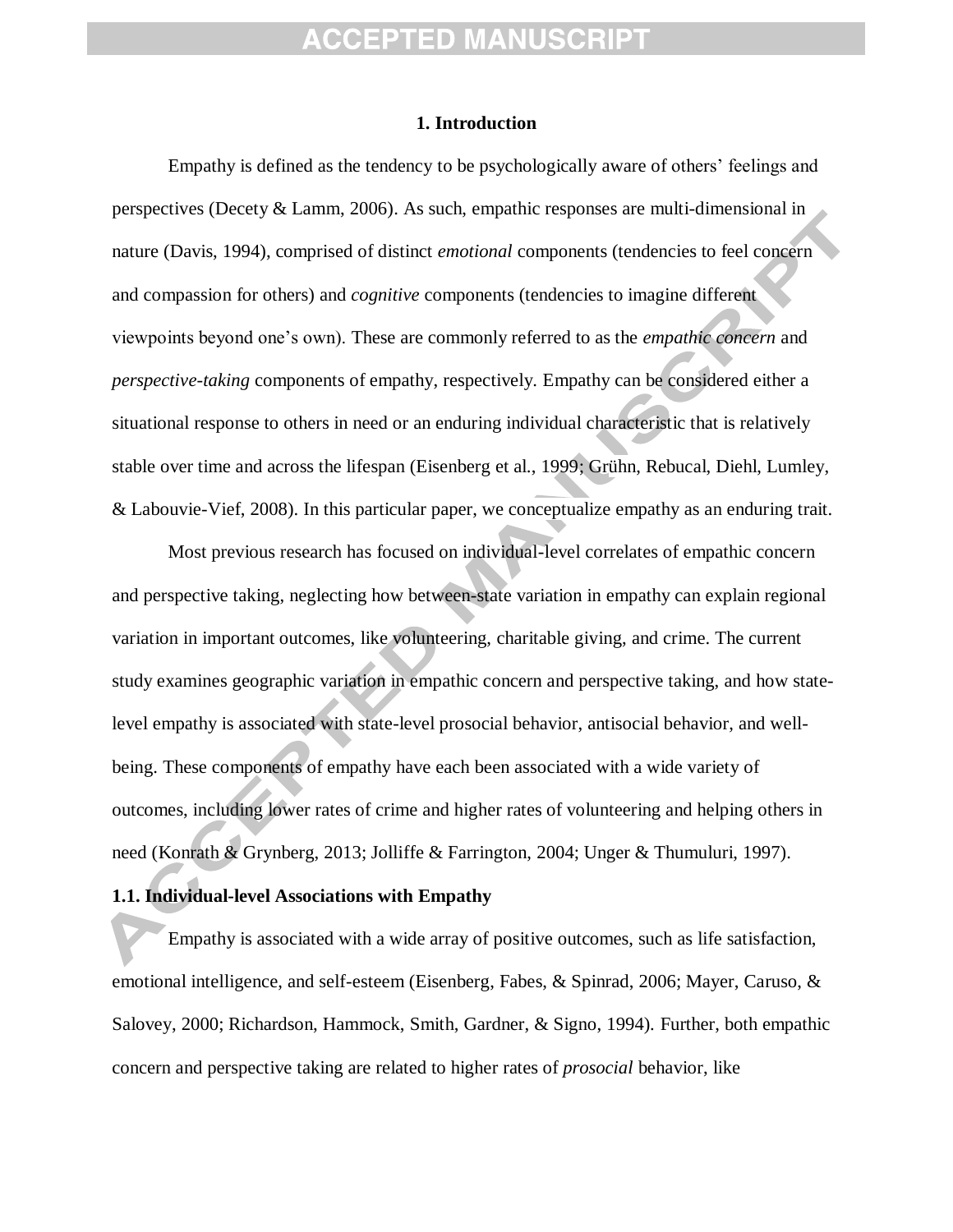volunteering, donating money to charity, and helping others in need (Davis, 1983; Grühn et al., 2008; Konrath, 2014; Wilhelm & Bekkers, 2010). People high in empathic concern do many prosocial things—they are more likely to return incorrect change, let a stranger go ahead of them when waiting in line, carry strangers' belonging, and do favors for their friends (Wilhelm  $\&$ Bekkers, 2010). Empathic concern is also one of the mechanisms thought to underlie the link between perspective taking and helping behavior (Batson, Duncan, Ackerman, Buckley, & Birch, 1981; Batson, Early, & Salvarani, 1997). Empathy is also related to lower rates of *antisocial* behavior. For example, Jolliffe and Farrington (2004) found that perspective taking was negatively related to perpetration of criminal acts (i.e. aggravated assault, robbery, burglary, and vehicle theft). Perspective taking has also been linked to less aggressive behavior while intoxicated (Giancola, 2003), fewer accusations of child abuse (Wiehe, 2003), and a reduced likelihood of committing sexual offenses (Burke, 2001). A lack of perspective taking is one of the prominent antecedents of perpetrating aggressive behavior and violent crime (Day, Mohr, Howells, Gerace, & Lim, 2012).

#### **1.2. Regional Variation in Psychological Characteristics**

Psychological characteristics can vary across geographic regions and have been linked to important regional level outcomes (Rentfrow, Gosling, & Potter, 2008). For example, neuroticism aggregated at the state level has been positively linked to robbery and murder rates, and state-level agreeableness has been negatively linked to murder, robbery, and property crime rates (Rentfrow et al., 2008). There is considerably less research on regional comparisons of empathy. In one notable exception, Chopik and colleagues (2016) examined variation in empathy in 63 different countries around the world, finding that collectivistic countries were higher in empathy on average. However, comparing large, diverse countries to one another often masks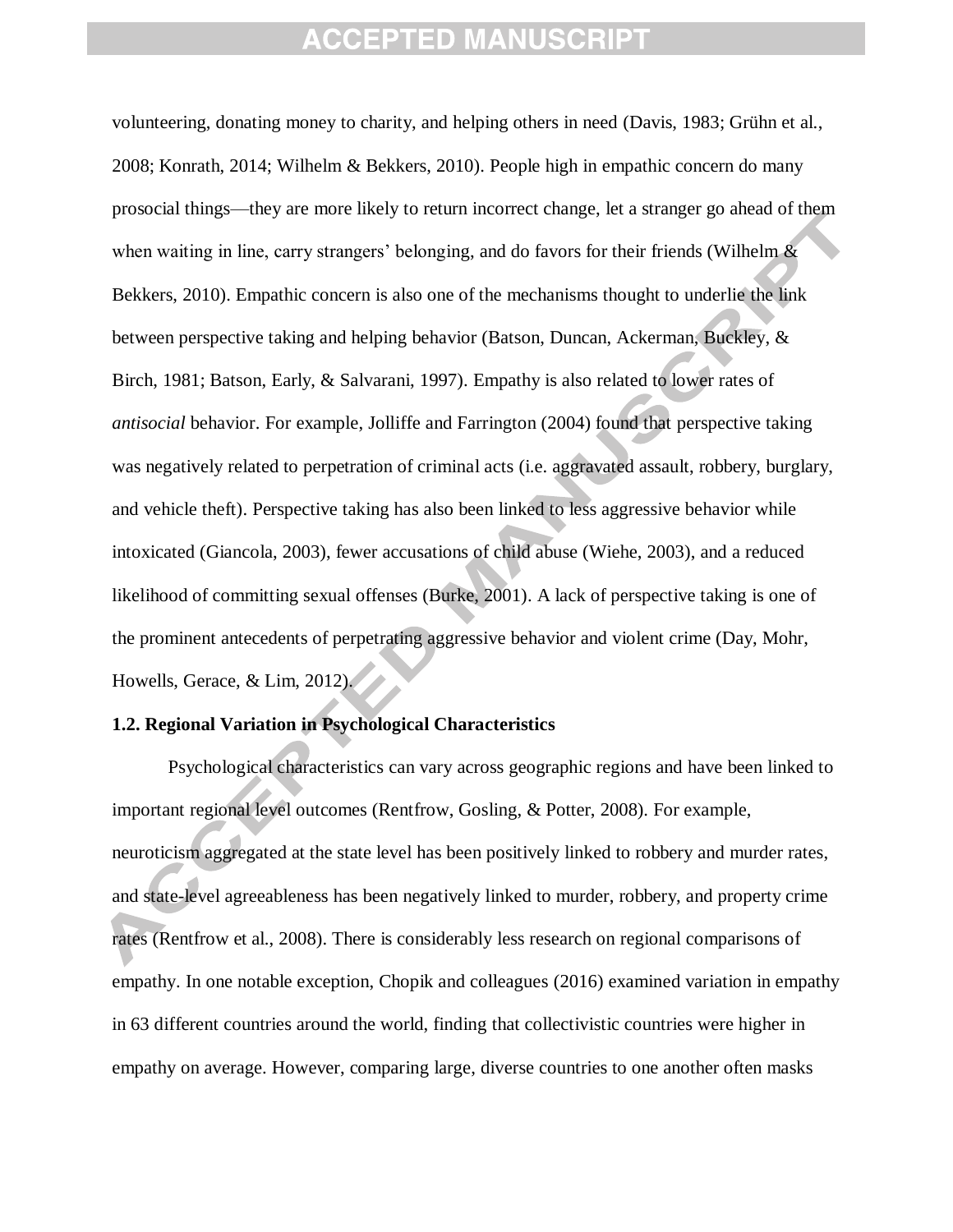the considerable differences *within* a particular country (Chopik & Motyl, 2016a).

The United States had the seventh highest empathy scores out of the 63 countries examined in Chopik et al (2016). Considering that the U.S. contains significant regional variation in psychological characteristics (Rentfrow et al., 2008), we suspect that empathy may also vary regionally with the U.S. For example, research on variation in the Big Five personality traits (i.e. openness to experience, conscientiousness, extraversion, agreeableness, and neuroticism) found that people in the U.S. cluster into three different personality groups, each with a distinct 'personality profile' (e.g., the 'friendly and conventional' cluster in the Midwest had high extraversion, agreeableness, and conscientiousness, and low neuroticism and openness). Each of these clusters corresponded to a particular region in the U.S., with each regional cluster of personality related to variation in political, sociological, economic, and health outcomes (Nisbett & Cohen, 1996; Rentfrow et al., 2013). It is unclear whether empathy shows similar regional variation and whether this variation is reliably associated with regional indicators. Geographic variation in psychological characteristics is the cornerstone of many theories in psychology and often forms the basis of entire disciplines (Renfrow, 2014). Indeed, examining how empathy varies geographically can help uncover the reasons why social behavior also varies geographically. The current study seeks to situate empathy in a broader context, to enable researchers to further examine the mechanisms that give rise to regional disparities in important outcomes.

#### **1.3. The Current Study**

The current study examined geographic variation in dispositional empathic concern, perspective taking, and total empathy in a sample of *N* = 79,563 adults residing in the 50 U.S. states and the District of Columbia. To our knowledge, no study to date has examined within-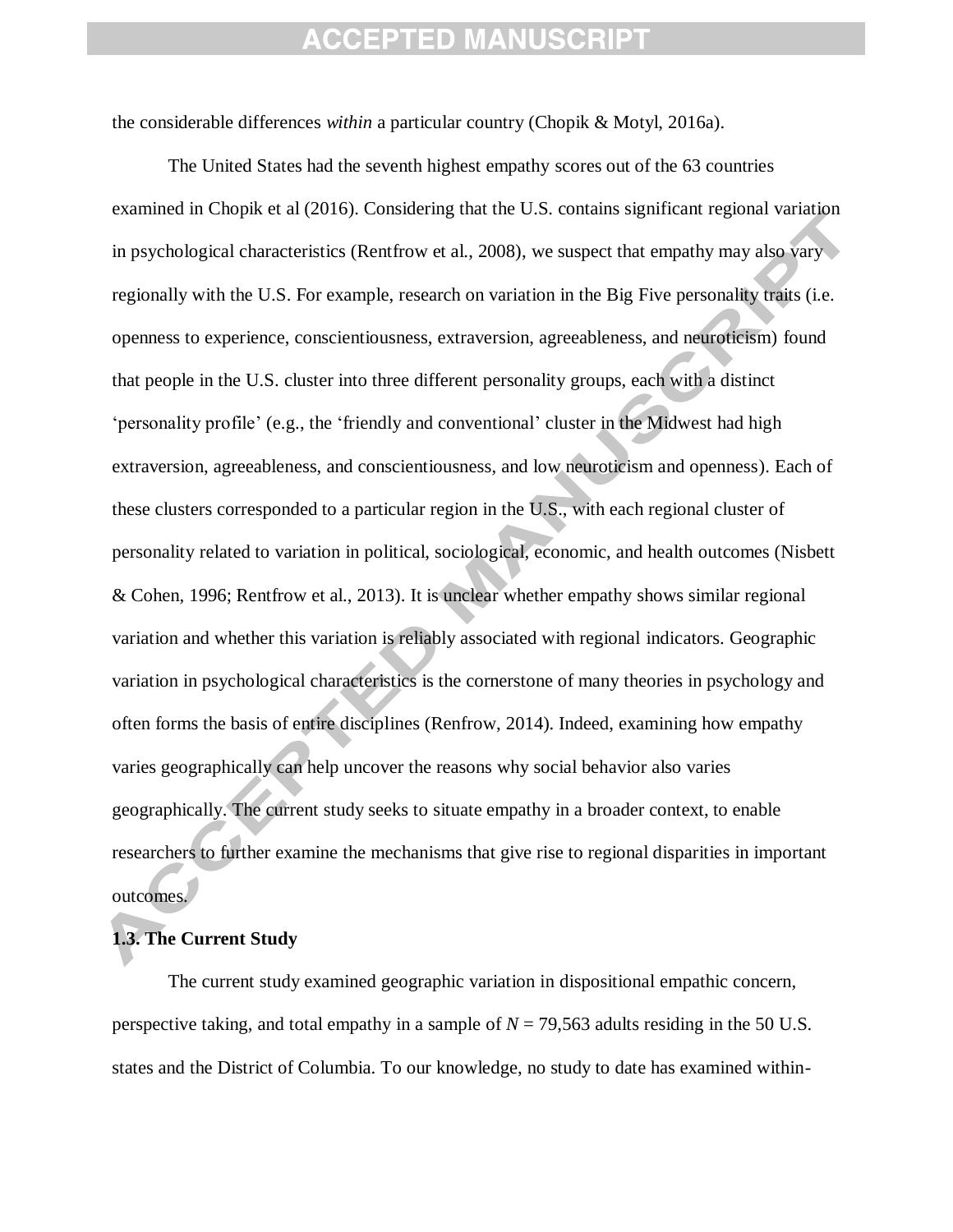country differences in trait empathy and how these differences may relate to region-level outcomes.

We used individual-level relationships as a reference for predicting potential state-level relationships. There are multiple forms of prosocial and antisocial behavior which are often distinguished by the target of such behavior. For example, formal prosocial behavior is considered engagement with a broader organization; informal social behavior is considered helping behavior toward family, friends, and strangers. In the current study, we examine formal prosocial behavior as there are accurate state-level data available on these indicators. Specifically, prosocial behavior was operationalized as state-by-state rates of volunteering and charitable behavior. Antisocial behavior was operationalized with state-level crime rates per capita. We hypothesized that higher statewide empathy scores would be related to more prosocial behavior (e.g., volunteering), less antisocial behavior (e.g., committing crime), and higher wellbeing.

#### **2. Method**

#### **2.1. Participants**

Participants were 79,563 adults (55.8% Male), ranging in age from 18-90 (*M* = 38.12, *SD*   $= 13.42$ ), who volunteered to complete an online survey. The majority of respondents were Caucasian (86.8%), followed by Asian or Asian American (6.1%), multi-racial/other (2.8%), Black or African American (2.2%), and Hispanic (2.1%).<sup>1</sup> All available data were used; no stopping rule was implemented and there were no data exclusions. Portions of this data are published elsewhere in a report examining cross-cultural comparisons in empathy (Chopik et al., 2016). The sample size from each state correlated highly with each state's population (*r* = .96, *p* < .001). Although our large sample of participants allowed for more precise estimates of state-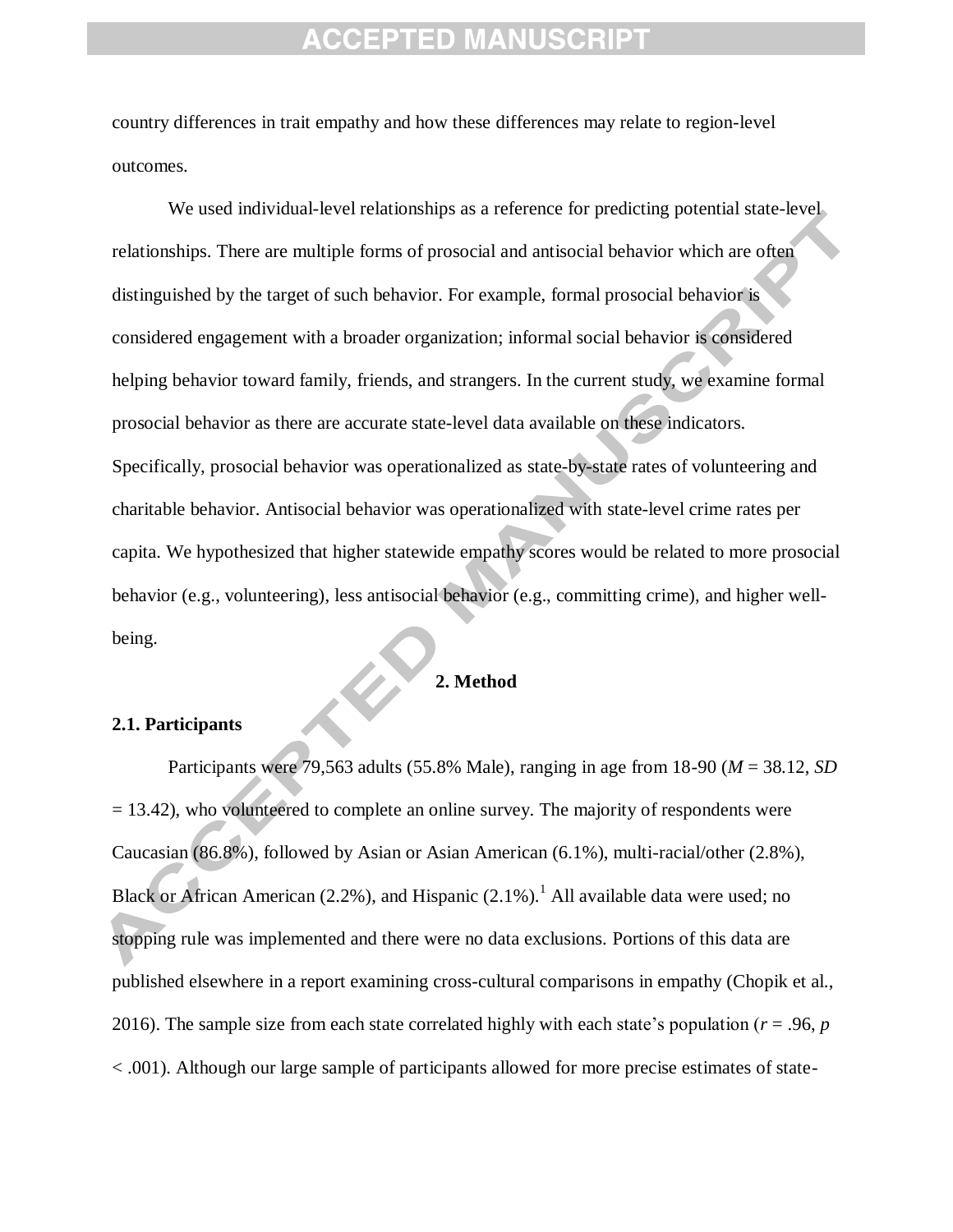level means, ultimately our analysis was done on these 51 observations, as in previous work on national differences in psychological characteristics (Rentfrow et al., 2008). Thus, studies of geographic variation should be interpreted in light of the number of observations used in the focal analysis, rather than the number of observations used to yield aggregate scores for an area. We note this as a limitation of the current study and advise replication of the following associations in different samples and at different units of analysis, which would help to increase the confidence of our findings.

#### **2.2. Materials & Procedure**

Participants volunteered and completed an online survey through the fourth author's website in 2010-2011. Upon completion of all questionnaires, survey respondents received personalized feedback on their empathy scores. State of residence was determined from participants' IP addresses (see Rentfrow et al., 2013 for a similar approach). State-level indices of empathic concern and perspective taking were created by averaging the scores of the participants living within a particular state.

**2.2.1. Empathy***.* Participants completed the empathic concern and perspective taking subscales of the Interpersonal Reactivity Index (Davis, 1983), a widely used measure of individual differences in empathy. The 7-item *empathic concern* subscale reflects a person's other-oriented feelings of compassion for the misfortunes of others and represents an emotional component of empathy (e.g. "I often have tender, concerned feelings for people less fortunate than me"). The 7-item *perspective taking* subscale reflects a person's tendency to imagine others' points of view and represents a cognitive or intellectual component of empathy (e.g. "I sometimes try to understand my friends better by imagining how things look from their perspective"). Participants were asked to rate the extent to which they agreed with each item on a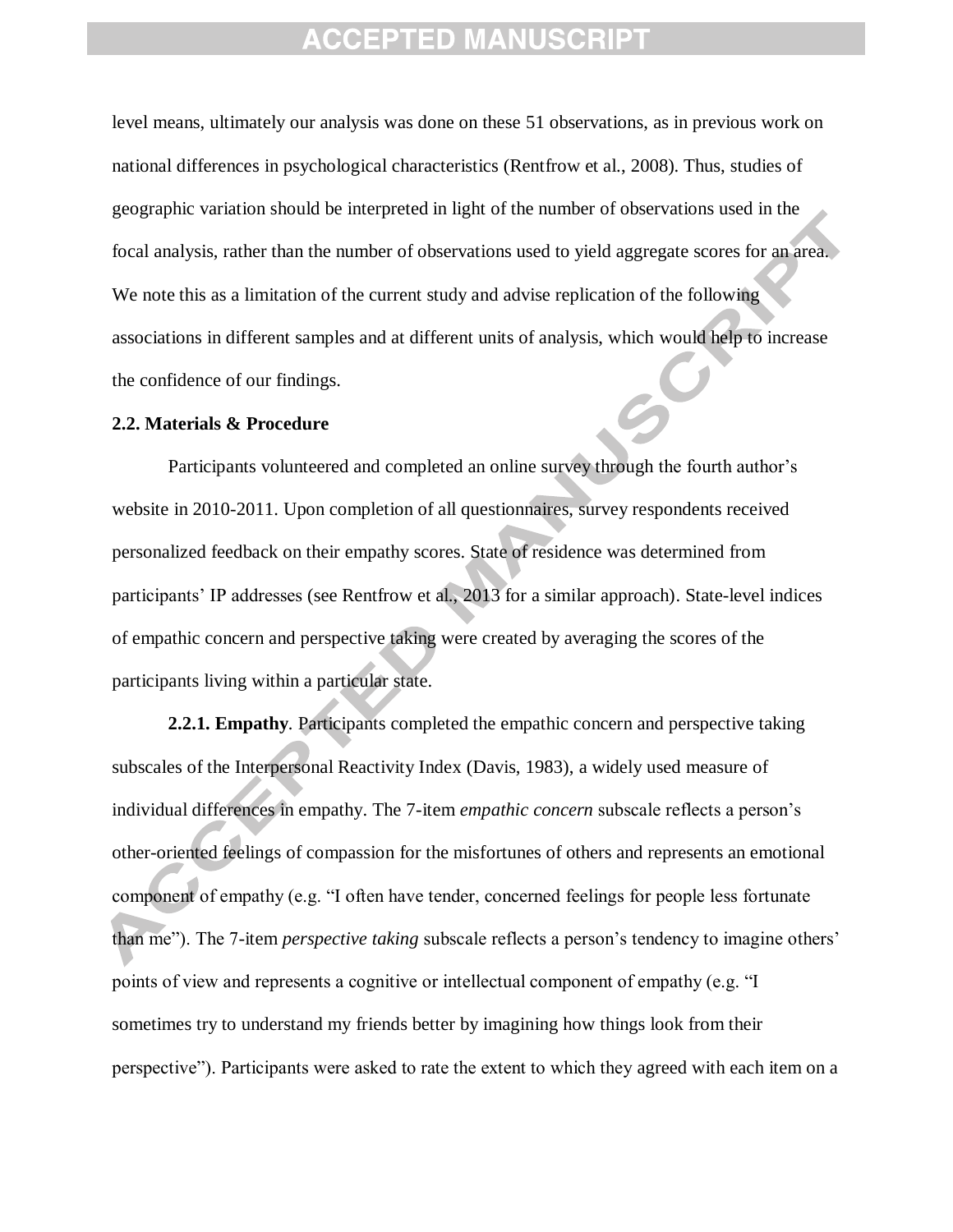scale ranging from 1 (*does not describe me well*) to 5 (*describes me very well*). Items were averaged to create subscales for empathic concern ( $M = 3.77$ ,  $SD = .04$ ;  $\alpha = .83$ ) and perspective taking ( $M = 3.65$ ,  $SD = .04$ ;  $\alpha = .82$ ). Empathic concern and perspective taking were positively correlated,  $r = .51$ ,  $p < .001$ , consistent with prior research (Davis, 1983). Because the two subscales were correlated, we also computed a simplified composite scale of "total empathy" (*M*  $= 3.71$ , *SD* = .03;  $\alpha = .82$ ), and included it in all the analyses below.

**2.2.2. Prosocial behavior**. Prosocial behavior was measured by three indices: the percentage of a state's population volunteering, the average hours of volunteering per person in a state, and a state's "giving ratio," which is the average percentage of income given to charity. The volunteering data were obtained from the Corporation for National and Community Service (CNCS)'s 2010 assessment of "Volunteering in America." The CNCS is a government agency that encourages service activities and is primarily known for funding AmeriCorps (Corporation for National and Community Service, 2010). The percentage of income given to charity was determined from charitable deductions reported on income taxes in each state and were summarized in a 2012 report by the Chronicle of Philanthropy (The Chronicle of Philanthropy, 2012); data from other years were unavailable.

**2.2.3. Antisocial behavior**. Antisocial behavior was measured by two indices: the violent crime rate per capita (i.e., per 100,000 people) and the property crime rate per capita. The violent crime rate included four different types of crime: murder, robbery, aggravated assault, and rape. Property crime rate included three different types of crime: burglary, larceny theft, and vehicle theft. Superordinate categories of "violent crime" and "property crime" were analyzed below, in addition to the subordinate crimes within each category. These data were obtained from the Uniform Crime Reporting Statistics (UCRS) for 2011 (Federal Bureau of Investigation, 2014).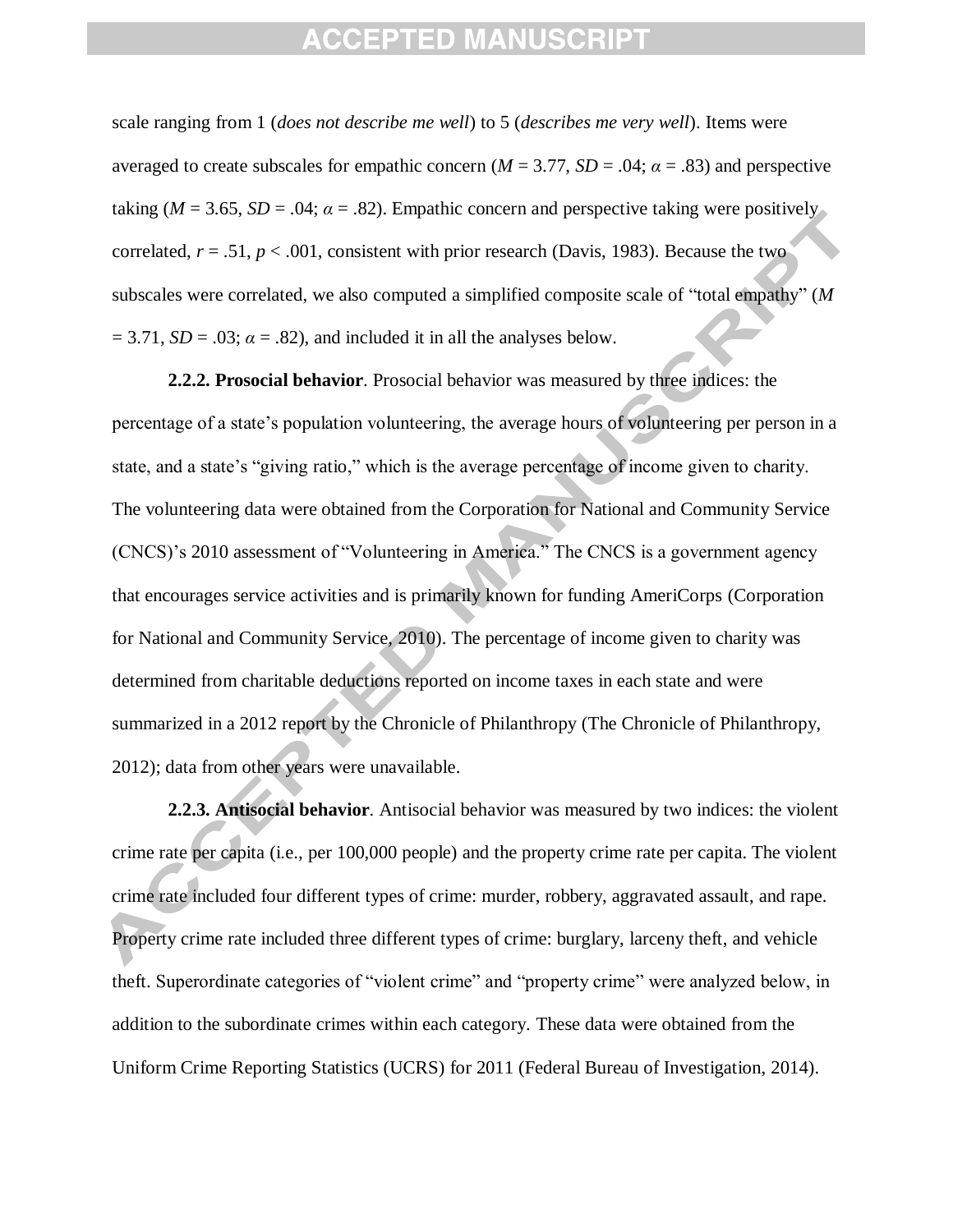The UCR program is a voluntary program that law enforcement agencies participate in across the United States and data collection is overseen by the FBI.

**2.2.4. Well-being**. State-level well-being was drawn from the 2010 Gallup-Healthways Well-Being Index and is a composite of six domains—life evaluation, emotional health, work environment, physical health, healthy behaviors, and access to basic necessities (Gallup, 2011).

**2.2.5. Covariates**. The number and type of control variables in studies of the geographic variation of psychological characteristics vary considerably (Brethel-Haurwitz & Marsh, 2014; Park & Peterson, 2010; Rentfrow, Gosling, & Potter, 2008). In the current study, we controlled for each state's male-to-female sex ratio, median age, proportion of White, non-Hispanic residents, and median income (Brethel-Haurwitz & Marsh, 2014; Chopik & Motyl, 2016a). This information was taken from the U.S. Census (U.S. Bureau of the Census, 2011, 2012).

#### **3. Results**

#### **3.1. Null Hypothesis Significance Testing and Effect Sizes**

A typical approach in psychological research is to report p-values and confidence intervals which aid researchers in making generalizations to future observations (e.g., extending inferences from one group of observations in a study to an additional group of observations sampled from the broader population). However, because we have observations from every state, it is unclear what future sampling could occur (i.e., there are only 51 states/regions in the U.S.). As such, we resort to discussing only the results that surpass an effect size benchmark greater than  $r/\beta \geq 1.15$  (see Rentfrow et al., 2008 for a similar approach). This approach also enables us to discuss larger effects that did not reach statistical significance given our small sample size of 51 observations. For the reader curious about the traditional significance testing results, we refer them to a version of the results that contains p-values and confidence intervals in Supplementary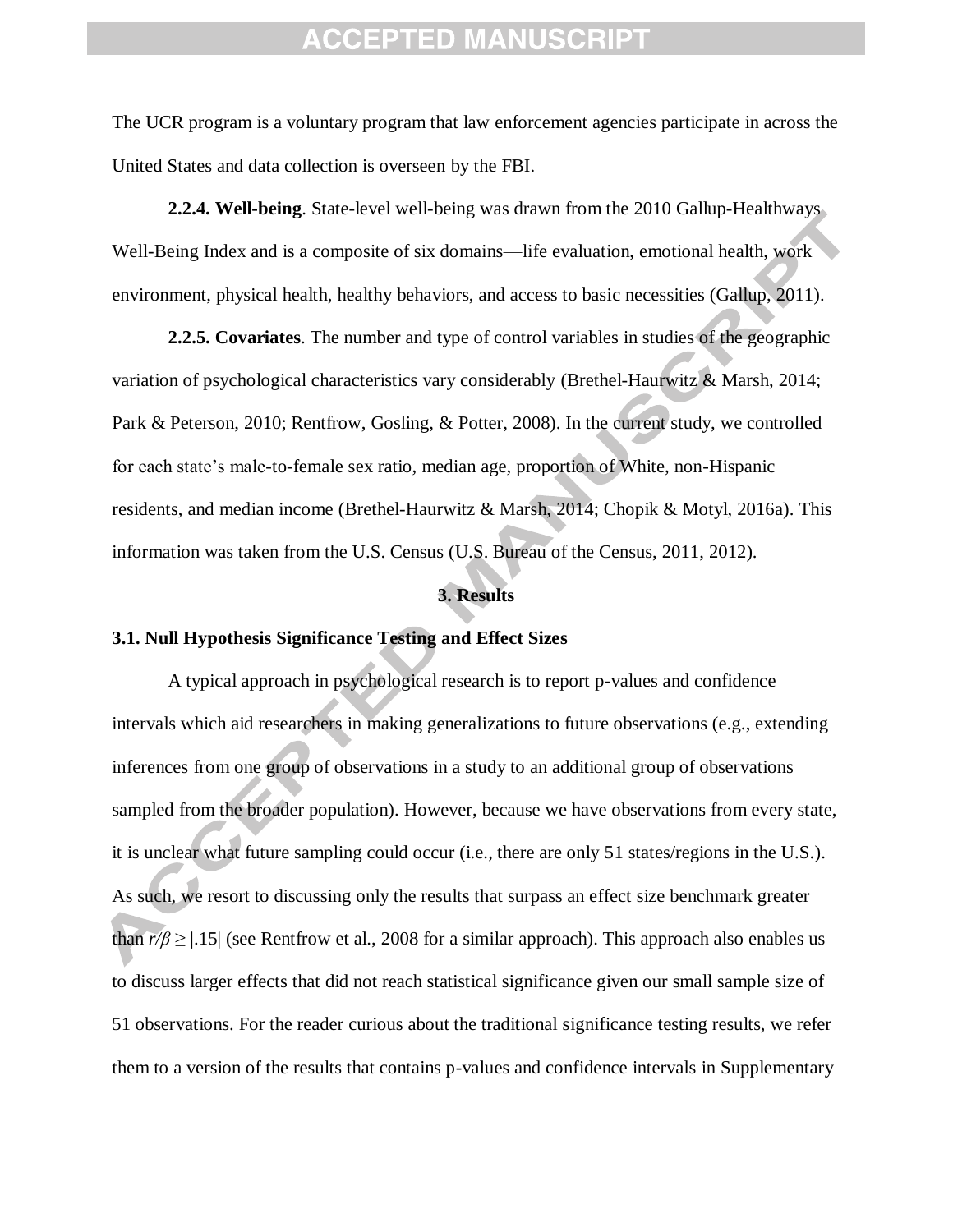Tables 2-40.

#### **3.2. Geographic Variation**

State-level scores for empathy were computed by taking the average of empathic concern, perspective taking, and total empathy of residents living within each state. Means, standard deviations, sample sizes, and rankings for state-level empathy are presented in Table 1. The states with the highest empathic concern scores were Rhode Island, Mississippi, and Montana; the states with the lowest empathic concern scores were, Indiana, Alabama, and Nevada. The states with the highest perspective taking scores were North Dakota, Hawaii, and Vermont; the states with the lowest perspective taking scores were Alabama, Nevada, and Delaware. The states with the highest total empathy scores were Rhode Island, Montana, and Vermont; the states with the lowest empathy scores were Delaware, Alabama, and Nevada. Geographic variation in empathic concern (Figure 1a), perspective taking (Figure 1b), and total empathy (Figure 1c) are presented in the figures.

**3.2.1. Sample Descriptives**. The intraclass correlations (ICC-1), which measure how strongly observations within a group are related, for empathic concern, perspective taking, and total empathy were .0006, .0011, and .0011, which are consistent with previous research examining geographic variation in psychological characteristics within the U.S. (Rentfrow et al., 2013, P. J. Rentfrow, personal communication, November 24, 2016). Group-mean reliabilities (ICC-2) were computed by taking two random halves of the total sample and computing state level means. The ICC-2s for empathic concern, perspective taking, and total empathy were .79, .74, and .76, which are also consistent with previous research examining geographic variation in psychological characteristics within the U.S. (Rentfrow et al., 2013, P. J. Rentfrow, personal communication, November 24, 2016). Spatial autocorrelations were low (Moran's Is  $\leq$  |.05|) and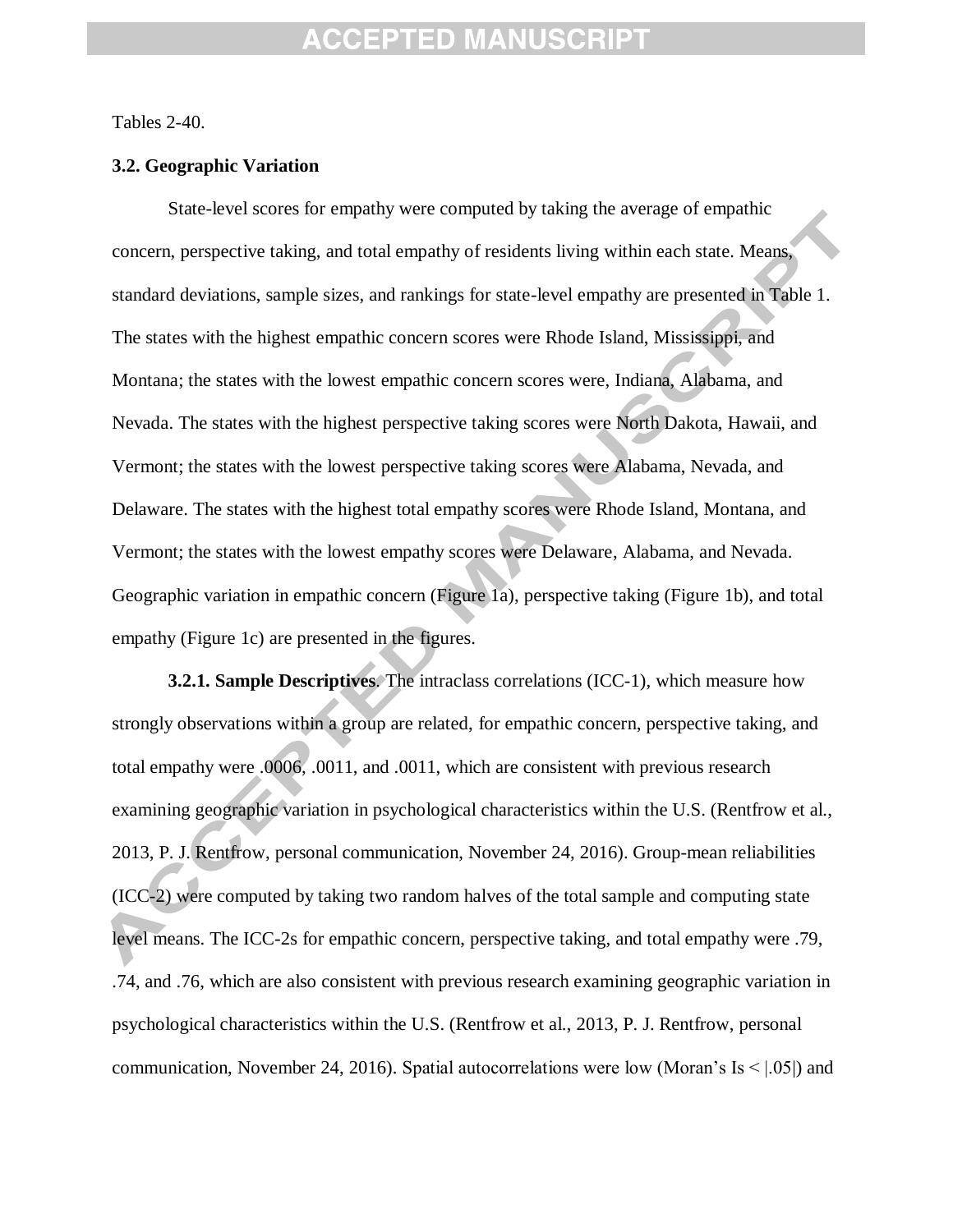not significant, suggesting that (along with Figures 1a-c) there is little consistent geographic clustering of states with respect to empathy. Thus, the empathy of one state was unrelated to empathy levels of adjacent states.

### **3.3. Is state-level empathy related to state-level indicators of prosocial behavior, antisocial behavior, and well-being?**

We hypothesized that higher empathy would be associated with higher rates of charity, volunteering, and well-being, and lower rates of violent and property crime. The bivariate correlations between these variables can be found in Supplementary Table 1. Social indicators were mostly associated in intuitive ways—prosocial behaviors were intercorrelated with each other (e.g., states high in volunteering were also high in donating) and negatively correlated with antisocial behaviors. However, a few surprising associations emerged: volunteering was associated with higher rates of rape and giving ratio was associated with more property crime. State-level well-being was positively associated with volunteering and negatively associated with antisocial behaviors. Because our covariates were often associated with our outcomes (but not empathy) at the bivariate level, we report empathy-outcome associations both with and without the covariates.

To test our main hypotheses, we regressed each facet of empathy (empathic concern, perspective taking, and total empathy) on each prosocial behavior, each antisocial behavior, and well-being separately while controlling for each state's male-to-female sex ratio, median age, proportion of White, non-Hispanic residents, and median income (Brethel-Haurwitz & Marsh, 2014). We employed a hierarchical approach, such that a facet of empathy was entered in the first step, followed by the four control variables. We limit our discussion to estimates that included the covariates, as there were associations between them and prosocial and antisocial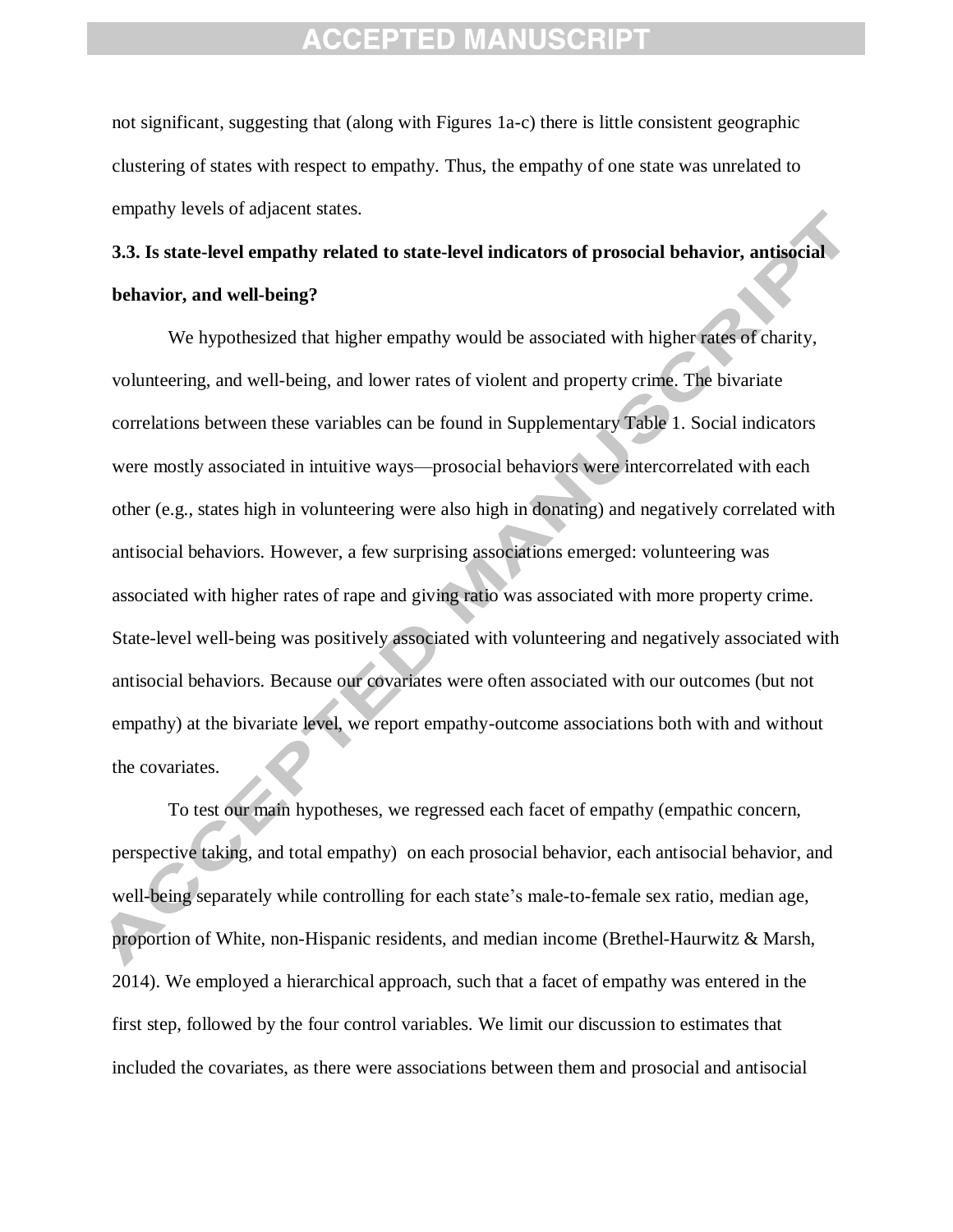behaviors. Applying our benchmark of  $\beta \geq |0.15|$ , we found many associations between empathy and our dependent variables. As seen in Table 2, *total empathy* was associated with more volunteering hours, a higher volunteering rate, lower rates of overall violent crime, lower rates of aggravated assault, and lower rates of robbery. Total empathy was associated with higher levels of well-being. *Empathic concern* was associated with a higher volunteering rate, more volunteering hours, a lower violent crime rate, lower rates of robbery, and lower rates of burglary. *Perspective taking* was associated with a lower violent crime rate, lower rates of aggravated assault, lower rates of robbery, and higher well-being. Empathy was largely unrelated to property crime after controlling for the covariates, with exception of the association between empathic concern and lower rates of burglary.

None of the aforementioned results changed when controlling for the similarities in empathy of adjacent states (i.e., in a spatial regression). This is likely because, as reported earlier, empathy levels in one state were unrelated to empathy levels in adjacent states.

#### **4. Discussion**

In the current study, we examined how empathy varied geographically and whether this variation was related to state-level prosocial behavior, antisocial behavior, and well-being. We found that empathic concern and total empathy were positively related to state-level volunteering and higher well-being. All three indices of empathy were consistently related to lower rates of violent crime, aggravated assault, and robbery. Since empathy is associated with a wide array of interpersonal and intrapersonal outcomes at the individual level (Konrath & Grynberg, 2013), examining within-country variation in empathy can provide insight into broader societal patterns in social behavior.

Our finding that empathy was associated with the state-level volunteering rate aligns well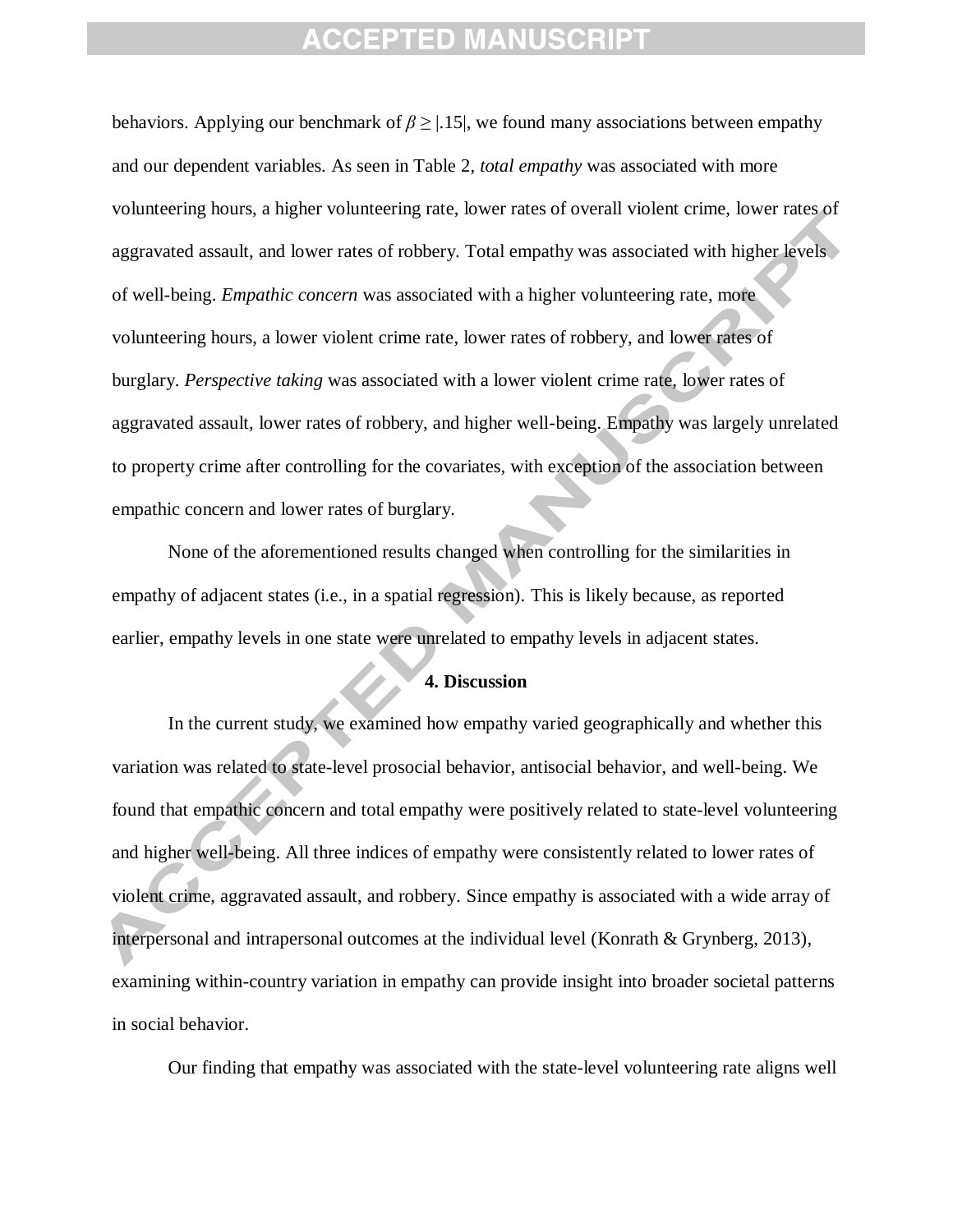with previous research demonstrating that more empathic people participate in more prosocial behavior, such as helping others who are in need (Davis, 1983; Grühn, Rebucal, Diehl, Lumley, & Labouvie-Vief, 2008; Konrath, 2014; Wilhelm & Bekkers, 2010). The observation that empathy was associated with lower rates of violent crime in the current study is also consistent with associations found at the individual level (Jolliffe & Farrington, 2004). The association between state-level empathy and state-level indices of prosocial and antisocial behavior suggests that between-state differences in important outcomes like crime, economics, and health, may be attributable to psychological characteristics of people living in those places (Rentfrow, Gosling, & Potter, 2008). The lack of associations between empathy and some of our outcomes (murder, rape, property crimes) was puzzling. One practical reason for the lack of association between state-level empathy and rates of murder and rape might be the low incidence of these violent crimes and that they might be explained by additional variables not considered in the current study. With respect to the lack of associations with rates of property crime, we can only speculate about possible reasons why empathy might not predict these crimes. One observation is that many of the crimes that empathy was associated with (aggravated assault, robbery) involve interpersonal interactions. Property crimes (burglary, larceny, vehicle theft) may or may not entail interactions with other people, but are classified as such because property crimes do not entail direct contact with the victim (e.g., Catalano, 2010). Thus, lower state-levels of empathy may only predict infractions that involve other people and not infractions that are impersonal.

One prominent direction for future research is to examine *why* empathy varies geographically, both between and within countries. Rentfrow and colleagues (2008) suggest that there are at least three mechanisms that give rise to geographic variation in psychological characteristics: selective migration (e.g., moving to where physical and psychological needs are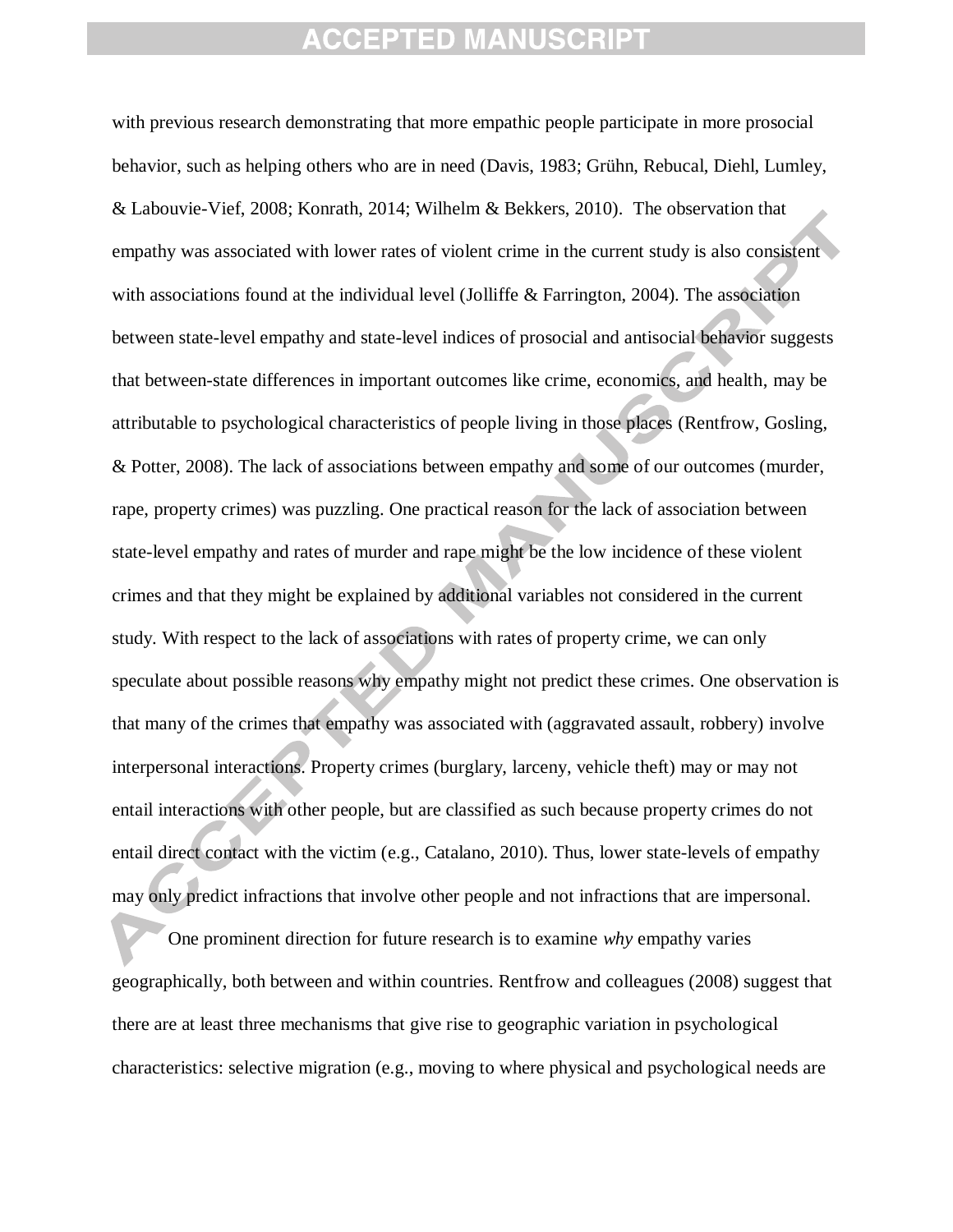met), environmental influences (e.g., sunlight and temperature), and social influences (e.g., engaging in social interactions with others). For each of these mechanisms, hypotheses and speculation can be made for why empathy would vary geographically: empathic people might move to certain areas where other empathic people live (Brethel-Haurwitz & Marsh, 2014); people might be less empathic if they live in colder places or have less exposure to sunlight (Konrath, 2016); the behavior and empathy of one's neighbors might make people more empathic (Chopik & Motyl, 2016b).

Another direction for future research is to examine regional variation at more discrete levels of analysis. In a similar fashion to how cross-cultural studies often neglect important within-country variability, state-level analyses may neglect important within-state variability (Park & Peterson, 2010). Worth noting, many of the states were relatively high in empathy (e.g., total empathy ranged from 3.60 to 3.78). This restricted range and high levels of empathy have implications for many of our outcome measures. For example, the difference in total empathy between the five states with the highest violent crime rate ( $M = 3.68$ ;  $Z_{score} = .49$ ) and the five states with the lowest crime rate ( $M = 3.73$ ;  $Z_{score} = -.71$ ) is small when examined at such a broad level. Within-state variation might allow for higher resolution predictions and the addition of indicators that may not be as meaningful or available at the broader state-level (e.g., socioeconomic status, urban versus rural designations, or city/county-level population density).

One limitation is that our study was primarily observational and correlational, making it difficult to interpret causality in the effects we observed. Although there is some experimental evidence suggesting a causal link between empathy and prosocial and antisocial behavior (Batson, 2011; Galinsky & Moskowitz, 2000), how these constructs operate in concert with one another at the state-level might be different. Some people may be more empathic, contributing to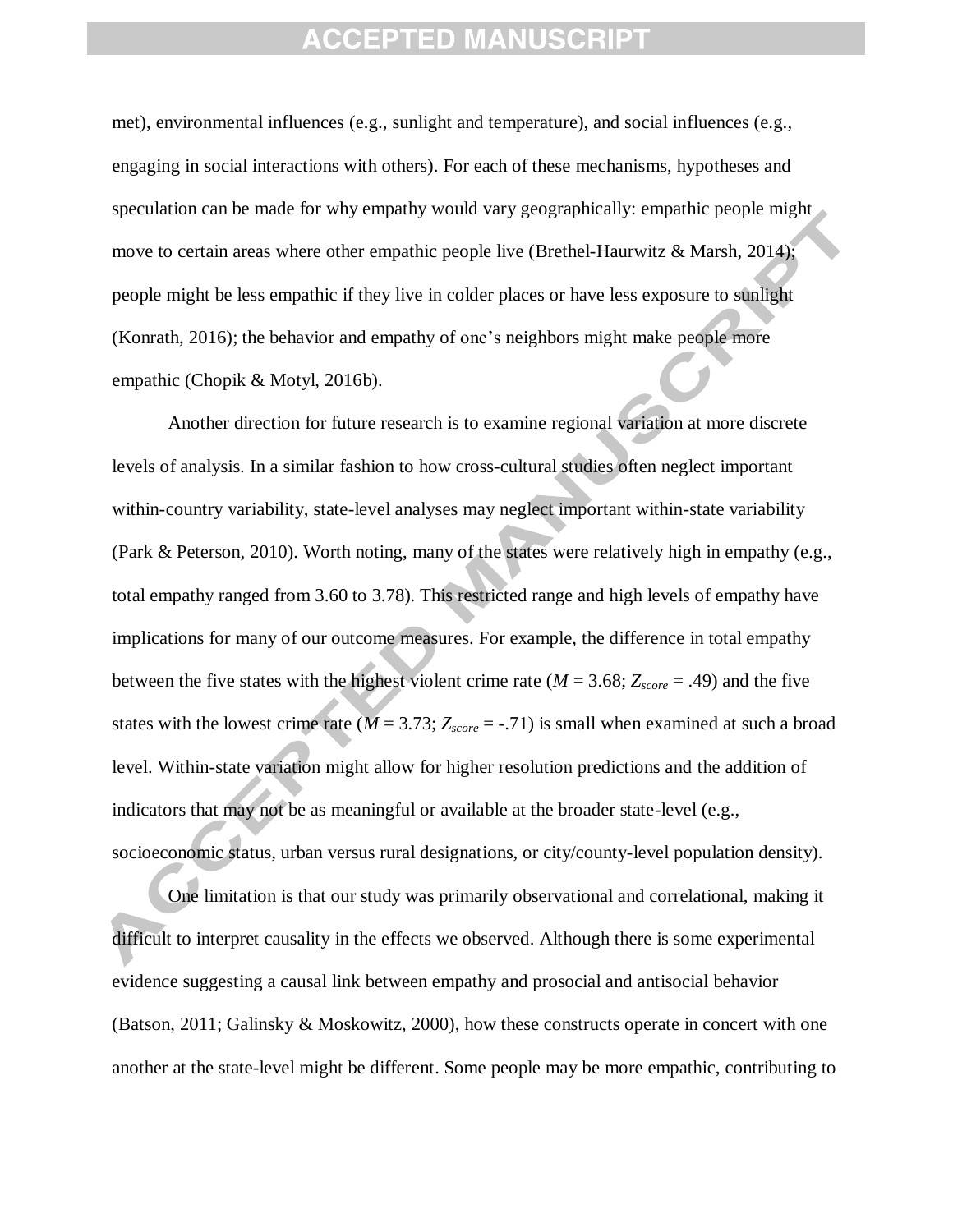higher levels of charitable giving at the state-level. However, those living in more charitable areas may have become more empathic after witnessing the generous behavior in that area (a result of social influence). Further, the amount of responses for any particular state may not be fully representative of that state's population. The range of responses received from all of the states varied greatly, from 121 responses in South Dakota to 11,750 responses in California. Although the number of participants was highly correlated with state population sizes, measuring empathy in a nationally representative sample from the U.S. could alleviate this issue.

#### **5. Conclusion**

Despite these limitations, the current study provides a valuable first step in examining geographic variation in empathy and the potential implications of this variation. We observed state-by-state differences in empathy and found that these differences were related to many of the same outcomes observed at the individual level. Future research can clarify the mechanisms that give rise to geographic variation in empathy and further explore the relationships between psychological characteristics and important societal level outcomes.

ACCER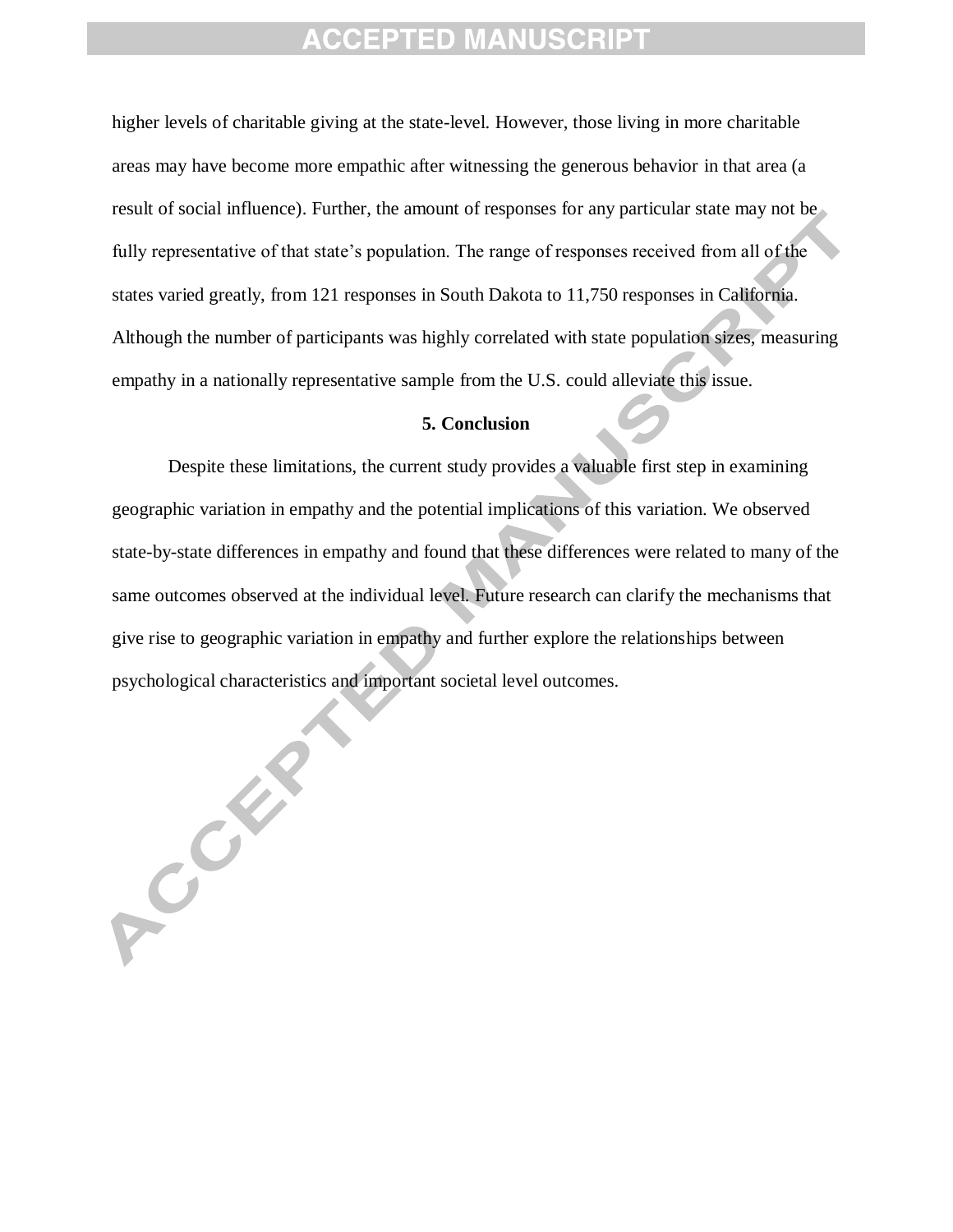#### CEPTED MAI

#### **6. References**

Batson, C. D. (2011). *Altruism in humans*. New York NY: Oxford University Press, Inc.

- Batson, C. D., Duncan, B. D., Ackerman, P., Buckley, T., & Birch, K. (1981). Is empathic emotion a source of altruistic motivation? *Journal of Personality and Social Psychology, 40(2)*, 290-302.
- Batson, C. D., Early, S., & Salvarani, G. (1997). Perspective taking: Imagining how another feels versus imaging how you would feel. *Personality and Social Psychology Bulletin, 23(7)*, 751-758.
- Brethel-Haurwitz, K. M., & Marsh, A. A. (2014). Geographical differences in subjective wellbeing predict extraordinary altruism. *Psychological Science, 25*(3), 762-771.
- Burke, D. M. (2001). Empathy in sexually offending and nonoffending adolescent males. *Journal of Interpersonal Violence*, 16, 222-233.
- Cassels, T. G., Chan, S., Chung, W., & Birch, S. A. J. (2010). The role of culture in affective empathy: Cultural and bicultural differences. *Journal of Cognition and Culture, 10*(3-4), 309-326.
- Catalonao, S. (2010, September). Victimization during household burglary. Bureau of Justic Statistics, NCJ 227379, 1-13. Retrieved from:

[https://www.bjs.gov/content/pub/pdf/vdhb.pdf.](https://www.bjs.gov/content/pub/pdf/vdhb.pdf)

- Chopik, W. J., Edelstein, R. S., & Fraley, R. C. (2013). From the cradle to the grave: Age differences in attachment from early adulthood to old age. *Journal of Personality, 81*, 171-183.
- Chopik, W. J., & Motyl, M. (2016a). Is Virginia for Lovers? Geographic variation in adult attachment orientation. *Manuscript submitted for publication*.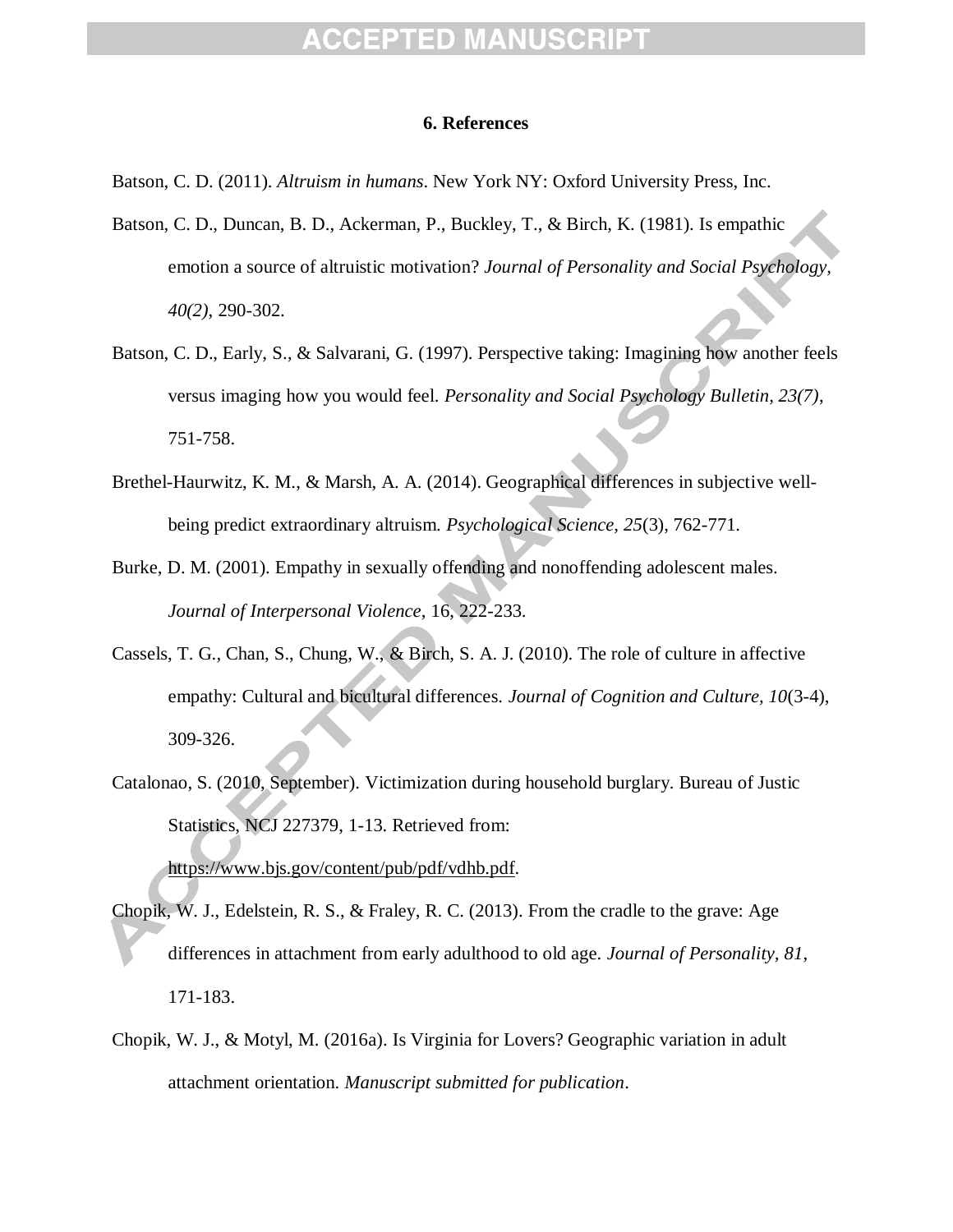- Chopik, W. J., & Motyl, M. (2016b). Ideological fit enhances interpersonal orientations. *Social Psychological and Personality Science, 7*, 759-768.
- Chopik, W. J., O'Brien, E., & Konrath, S. H. (2016). Patterns of empathic responding around the world: Cross-cultural comparisons of trait empathy. *Journal of Cross-Cultural Psychology.*
- Corporation for National and Community Service. (2010). *Volunteering in America*. Retrieved from

http://www.nationalservice.gov/sites/default/files/documents/10\_0614\_via\_final\_issue\_br ief.pdf.

- Davis, M. H. (1983). Measuring individual differences in empathy: Evidence for a multidimensional approach. *Journal of Personality and Social Psychology, 44*(1), 113- 126.
- Davis, M. H. (1994). *Empathy: A social psychological approach*. Boulder, CO US: Westview Press.
- Day, A., Mohr, P., Howells, K., Gerace, A., & Lim, L. (2012). The role of empathy in anger arousal in violent offenders and university students. *International Journal of Offender Therapy and Comparative Criminology, 56(4),* 599-613.
- Decety, J., & Lamm, C. (2006). Human empathy through the lens of social neuroscience. *The Scientific World Journal, 6*, 1146-1163.
- Eisenberg, N., Guthrie, I. K., Murphy, B. C., Shepard, S. A., Cumberland, A., & Carlo, G. (1999). Consistency and development of prosocial dispositions: A longitudinal study. *Child Development, 70*, 1360-1372.

Eisenberg, N., Fabes, R. A., & Spinrad, T. L. (2006). Prosocial Development. In N. Eisenberg,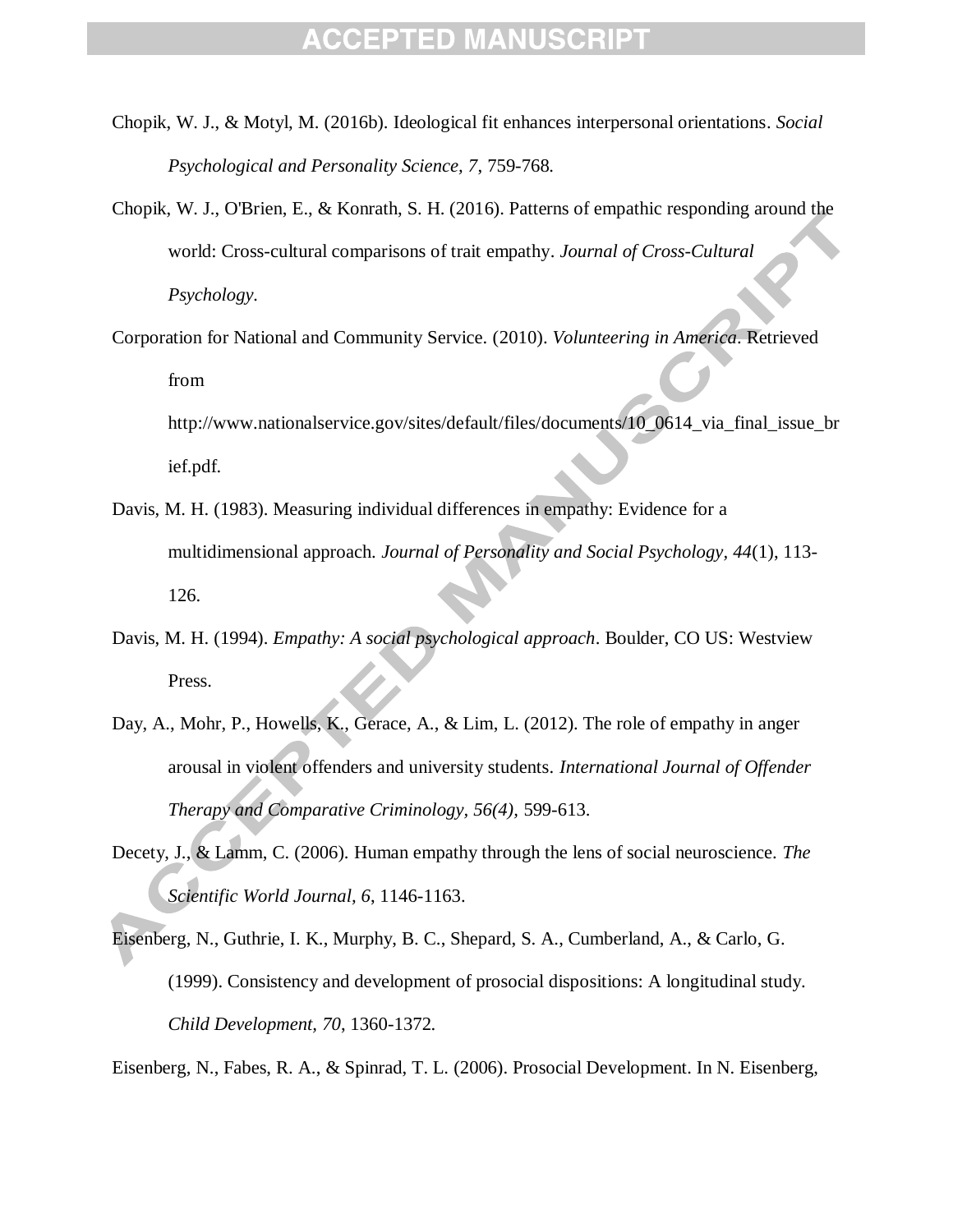W. Damon, & R. M. Lerner (Eds.), *Handbook of child psychology: Vol. 3, Social, emotional, and personality development (6th ed.).* (pp. 646-718). Hoboken, NJ US: John Wiley & Sons Inc.

- Federal Bureau of Investigation. (2014). *Uniform Crime Reporting Statistics*, 2011. Retrieved from [http://www.ucrdatatool.gov/Search/Crime/State/RunCrimeStatebyState.cfm.](http://www.ucrdatatool.gov/Search/Crime/State/RunCrimeStatebyState.cfm)
- Galinsky, A. D., & Moskowitz, G. B. (2000). Perspective-taking: Decreasing stereotype expression, stereotype accessibility, and in-group favoritism. *Journal of Personality and Social Psychology*, *78*(4), 708-724. doi:10.1037/0022-3514.78.4.708
- Gallup. (2010). *Gallup-Healthways Well-Being Index*. Retrieved from http://www.gallup.com/poll/146288/hawaii-no-wellbeing-west-virginia-last.aspx
- Gosling, S. D., Vazire, S., Srivastava, S., & John, O. P. (2004). Should we trust web-based studies? A comparative analysis of six preconceptions about internet questionnaires. *American Psychologist, 59*(2), 93-104.
- Grühn, D., Rebucal, K., Diehl, M., Lumley, M., & Labouvie-Vief, G. (2008). Empathy across the adult lifespan: Longitudinal and experience-sampling findings. *Emotion, 8*(6), 753- 765.
- Jolliffe, D., & Farrington, D. P. (2004). Empathy and offending: A systematic review and metaanalysis. *Aggression and Violent Behavior, 9*(5), 441-476.
- Konrath, S. (2014). Empathy as a character trait. In C. Miller & R. Michael Furr (Eds.), *The Character Project* (Vol. under review). Oxford: Oxford University Press.
- Konrath, S. (2016). Warm coffee, sunny days, and prosocial behavior. Commentary in response to Van Lange, Rinderu, & Bushman, Aggression and Violence Around the World: A Model of Climate, Aggression, and Self-control in Humans (CLASH). *Behavioral and*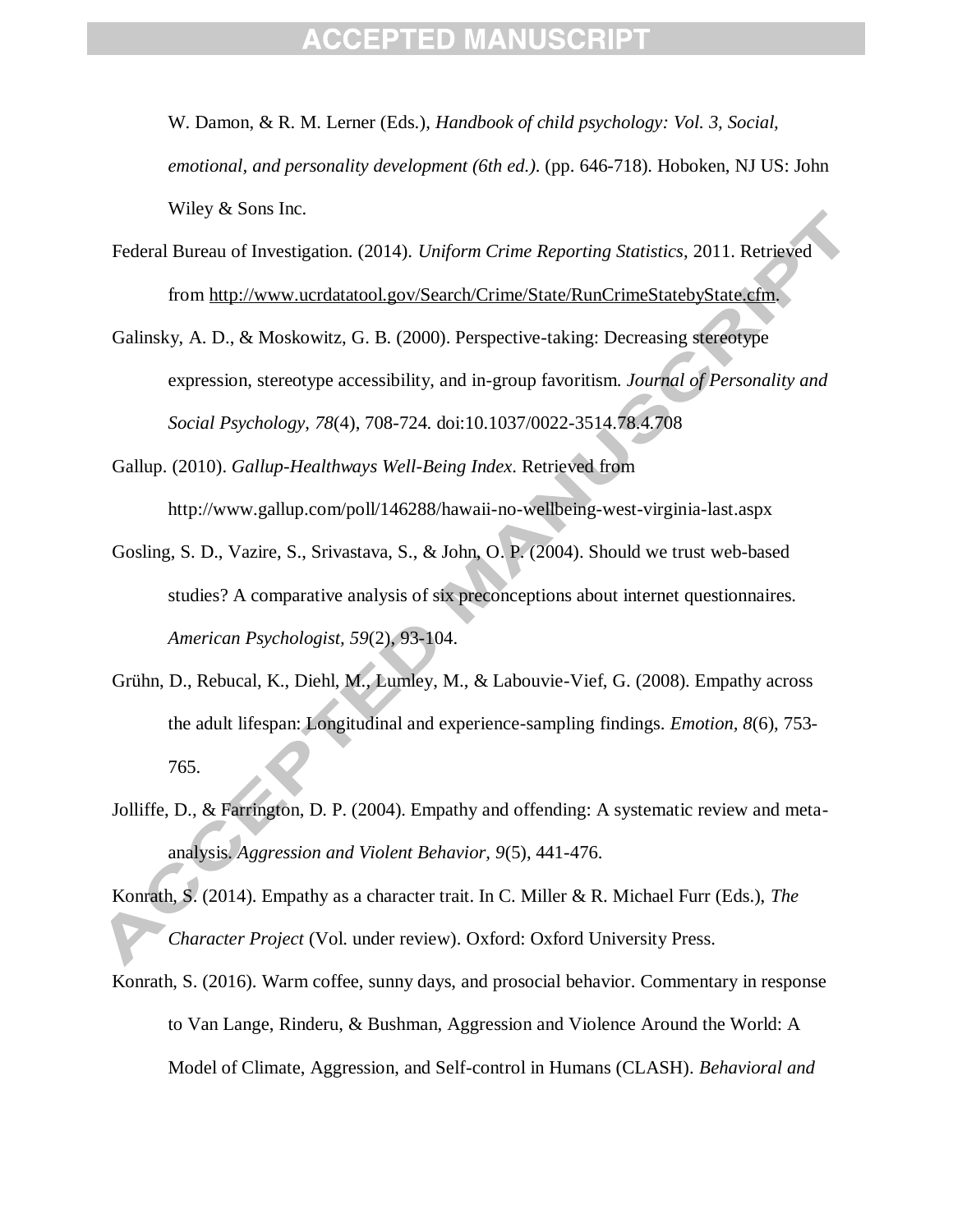*Brain Sciences*.

- Konrath, S., & Grynberg, D. (2013). The positive (and negative) psychology of empathy. In D. Watt & J. Panksepp (Eds.), *Psychology and neurobiology of empathy*. Hauppauge, NY: Nova Science Publishers, Inc.
- Mayer, J. D., Caruso, D. R., & Salovey, P. (2000). Selecting a measure of emotional intelligence: The case for ability scales. In R. Bar-On & J. D. A. Parker (Eds.), *The handbook of emotional intelligence: Theory, development, assessment, and application at home, school, and in the workplace.* (pp. 320-342). San Francisco, CA: Jossey-Bass.
- Nisbett, R. E., & Cohen, D. (1996). *Culture of honor: The psychology of violence in the South*. Boulder, CO: Westview Press.
- Park, N., & Peterson, C. (2010). Does it matter where we live?: The urban psychology of character strengths. *American Psychologist, 65*(6), 535-547.
- Rentfrow, P. J. (2014). *Geographical psychology: Exploring the interaction of environment and behavior*. Washington, DC: American Psychological Association.
- Rentfrow, P. J., Gosling, S. D., Jokela, M., Stillwell, D. J., Kosinski, M., & Potter, J. (2013). Divided we stand: Three psychological regions of the United States and their political, economic, social, and health correlates. *Journal of Personality and Social Psychology, 105*(6), 996-1012.
- Rentfrow, P. J., Gosling, S. D., & Potter, J. (2008). A theory of the emergence, persistence, and expression of geographic variation in psychological characteristics. *Perspectives on Psychological Science, 3*(5), 339-369.
- Richardson, D. R., Hammock, G. S., Smith, S. M., Gardner, W., & Signo, M. (1994). Empathy as a cognitive inhibitor of interpersonal aggression. *Aggressive Behavior, 20*(4), 275-289.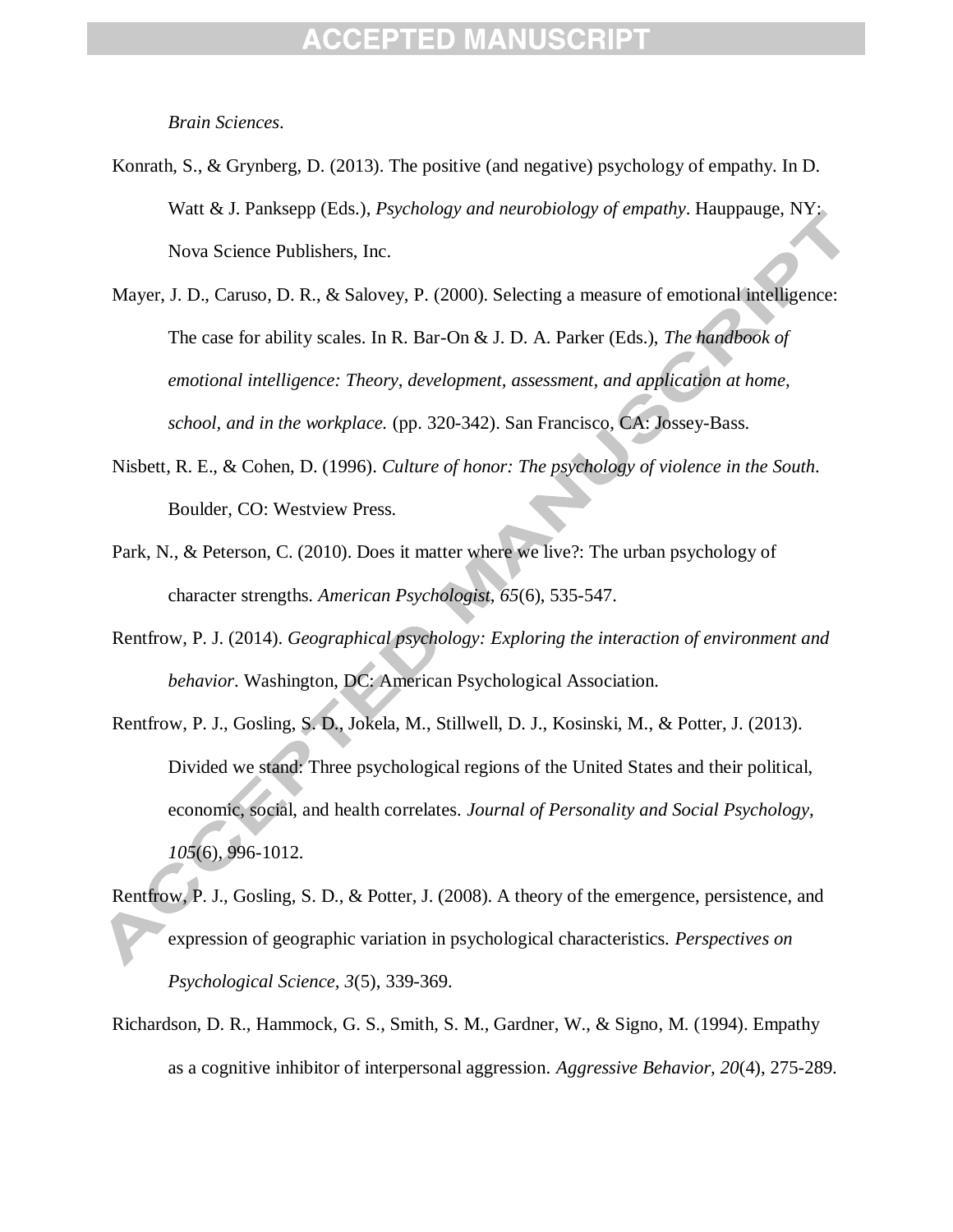- Srivastava, S., John, O. P., Gosling, S. D., & Potter, J. (2003). Development of personality in early and middle adulthood: Set like plaster or persistent change? *Journal of Personality and Social Psychology, 84*(5), 1041-1053.
- Taylor, N., & Signal, T. (2005). Empathy and attitudes to animals. *Anthrozoos: A Multidisciplinary Journal of The Interactions of People & Animals Anthroz Jour Inter Peo Ani, 18*(1), 18-27. doi:10.2752/089279305785594342
- The Chronicle of Philanthropy. (2012). *Generosity in the States: A Ranking*. Retrieved from <https://philanthropy.com/article/Generosity-in-the-States/156205>
- Trommsdorff, G., Friedlmeier, W., & Mayer, B. (2007). Sympathy, distress, and prosocial behavior of preschool children in four cultures. *International Journal of Behavioral Development, 31*(3), 284-293.
- Unger, L. S., & Thumuluri, L. K. (1997, January 1). Trait Empathy and Continuous Helping: The Case of Voluntarism. *Journal of Social Behavior and Personality, 12*(3), 785-800.
- U.S. Bureau of the Census. (2011). Current Population Survey, annual social and economic supplements, Table H-8: Median household income by state: 1984 to 2010 [Data].
- U.S. Bureau of the Census. (2012). State intercensal estimates (2000-2010) [File layouts and data].
- Wilhelm, M. O., & Bekkers, R. (2010). Helping behavior, dispositional empathic concern, and the principle of care. *Social Psychology Quarterly, 73*(1), 11-32.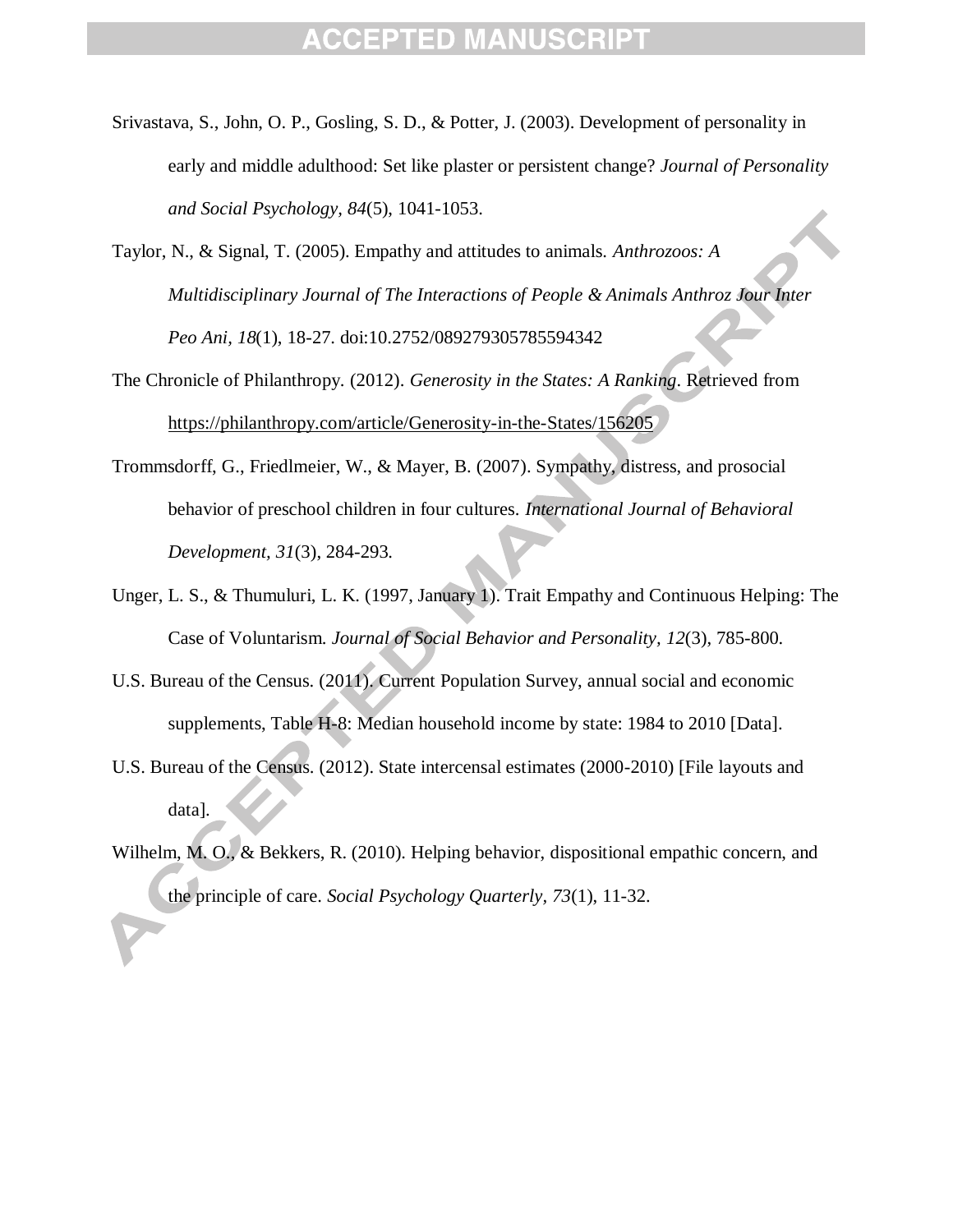#### **7. Tables and Figures**

#### Table 1

*Means and standard deviations for empathic concern, perspective taking, and total empathy* 

*score by state, including rank.*

|               |                  |                                       |                         |                |      |                           |                | <b>Overall Empathy</b> |     |                 |  |
|---------------|------------------|---------------------------------------|-------------------------|----------------|------|---------------------------|----------------|------------------------|-----|-----------------|--|
|               |                  |                                       | <b>Empathic Concern</b> | Rank           |      | <b>Perspective Taking</b> |                |                        |     |                 |  |
| <b>State</b>  | $\boldsymbol{n}$ | $\boldsymbol{M}$<br>SD<br>3.72<br>.85 |                         |                | M    | SD                        | Rank           | $\overline{M}$         | SD  | Rank            |  |
| Alabama       | 772              |                                       |                         | 50             | 3.57 | .75                       | 49             | 3.65                   | .69 | 50              |  |
| Alaska        | 255              | 3.74                                  | .83                     | 42             | 3.63 | .73                       | 36             | 3.69                   | .69 | 42              |  |
| Arizona       | 1600             | 3.80                                  | .76                     | 14             | 3.61 | .74                       | 46             | 3.71                   | .71 | T32             |  |
| Arkansas      | 538              | 3.77                                  | .80                     | <b>T28</b>     | 3.68 | .80                       | 15             | 3.72                   | .65 | 21              |  |
| California    | 11750            | 3.79                                  | .76                     | 21             | 3.69 | .73                       | $\overline{7}$ | 3.74                   | .65 | 10              |  |
| Colorado      | 1780             | 3.75                                  | .75                     | <b>T33</b>     | 3.67 | .71                       | 19             | 3.71                   | .63 | <b>T28</b>      |  |
| Connecticut   | 994              | 3.77                                  | .79                     | <b>T28</b>     | 3.68 | .76                       | 16             | 3.72                   | .68 | 24              |  |
| Delaware      | 172              | 3.75                                  | .80                     | T39            | 3.55 | .75                       | 51             | 3.65                   | .59 | 49              |  |
| Wash DC       | 654              | 3.82                                  | .71                     | $\overline{7}$ | 3.69 | .69                       | 9              | 3.76                   | .69 | T <sub>5</sub>  |  |
| Florida       | 3226             | 3.75                                  | .81                     | T35            | 3.65 | .77                       | 30             | 3.70                   | .69 | 34              |  |
| Georgia       | 1997             | 3.78                                  | .79                     | 23             | 3.65 | .76                       | 28             | 3.71                   | .68 | 27              |  |
| Hawaii        | 379              | 3.76                                  | .78                     | 31             | 3.71 | .75                       | $\overline{2}$ | 3.74                   | .67 | T <sub>11</sub> |  |
| Idaho         | 361              | 3.73                                  | .81                     | 45             | 3.62 | .74                       | 40             | 3.68                   | .66 | T44             |  |
| Illinois      | 3480             | 3.81                                  | .77                     | 9              | 3.68 | .74                       | T10            | 3.75                   | .69 | $\overline{7}$  |  |
| Indiana       | 1201             | 3.72                                  | .80                     | 49             | 3.63 | .77                       | 37             | 3.68                   | .66 | 46              |  |
| Iowa          | 688              | 3.75                                  | .79                     | 41             | 3.62 | .73                       | T44            | 3.68                   | .69 | 43              |  |
| Kansas        | 679              | 3.74                                  | .76                     | 43             | 3.62 | .73                       | T41            | 3.68                   | .67 | T44             |  |
| Kentucky      | 712              | 3.73                                  | .80                     | 46             | 3.62 | .75                       | T44            | 3.67                   | .68 | 48              |  |
| Louisiana     | 569              | 3.79                                  | .81                     | T15            | 3.65 | .72                       | 31             | 3.72                   | .68 | 23              |  |
| Maine         | 362              | 3.81                                  | .77                     | 10             | 3.71 | .75                       | T <sub>5</sub> | 3.76                   | .65 | $\overline{4}$  |  |
| Maryland      | 1898             | 3.73                                  | .78                     | 47             | 3.62 | .75                       | T41            | 3.67                   | .67 | 47              |  |
| Massachusetts | 2516             | 3.79                                  | .76                     | T19            | 3.68 | .73                       | 12             | 3.74                   | .66 | 14              |  |
| Michigan      | 2290             | 3.77                                  | .77                     | 25             | 3.67 | .74                       | 17             | 3.72                   | .65 | 21              |  |
| Minnesota     | 1644             | 3.79                                  | .76                     | 18             | 3.68 | .74                       | T10            | 3.74                   | .65 | <b>T11</b>      |  |
| Mississippi   | 239              | 3.85                                  | .77                     | $\overline{2}$ | 3.60 | .79                       | 48             | 3.73                   | .65 | 18              |  |
| Missouri      | 1422             | 3.77                                  | .76                     | 24             | 3.64 | .75                       | 35             | 3.71                   | .69 | 31              |  |
| Montana       | 257              | 3.85                                  | .74                     | 3              | 3.71 | .73                       | T <sub>5</sub> | 3.78                   | .63 | $\overline{2}$  |  |
| Nebraska      | 443              | 3.73                                  | .77                     | 48             | 3.66 | .72                       | 22             | 3.69                   | .65 | 39              |  |
| Nevada        | 812              | 3.63                                  | .83                     | 51             | 3.57 | .79                       | 50             | 3.60                   | .71 | 51              |  |
| New Hampshire | 483              | 3.74                                  | .78                     | 44             | 3.65 | .75                       | 25             | 3.70                   | .65 | 38              |  |
| New Jersey    | 2373             | 3.77                                  | .79                     | 30             | 3.65 | .76                       | 28             | 3.71                   | .67 | 30              |  |
| New Mexico    | 501              | 3.75                                  | .79                     | T37            | 3.66 | .78                       | 23             | 3.71                   | .68 | T32             |  |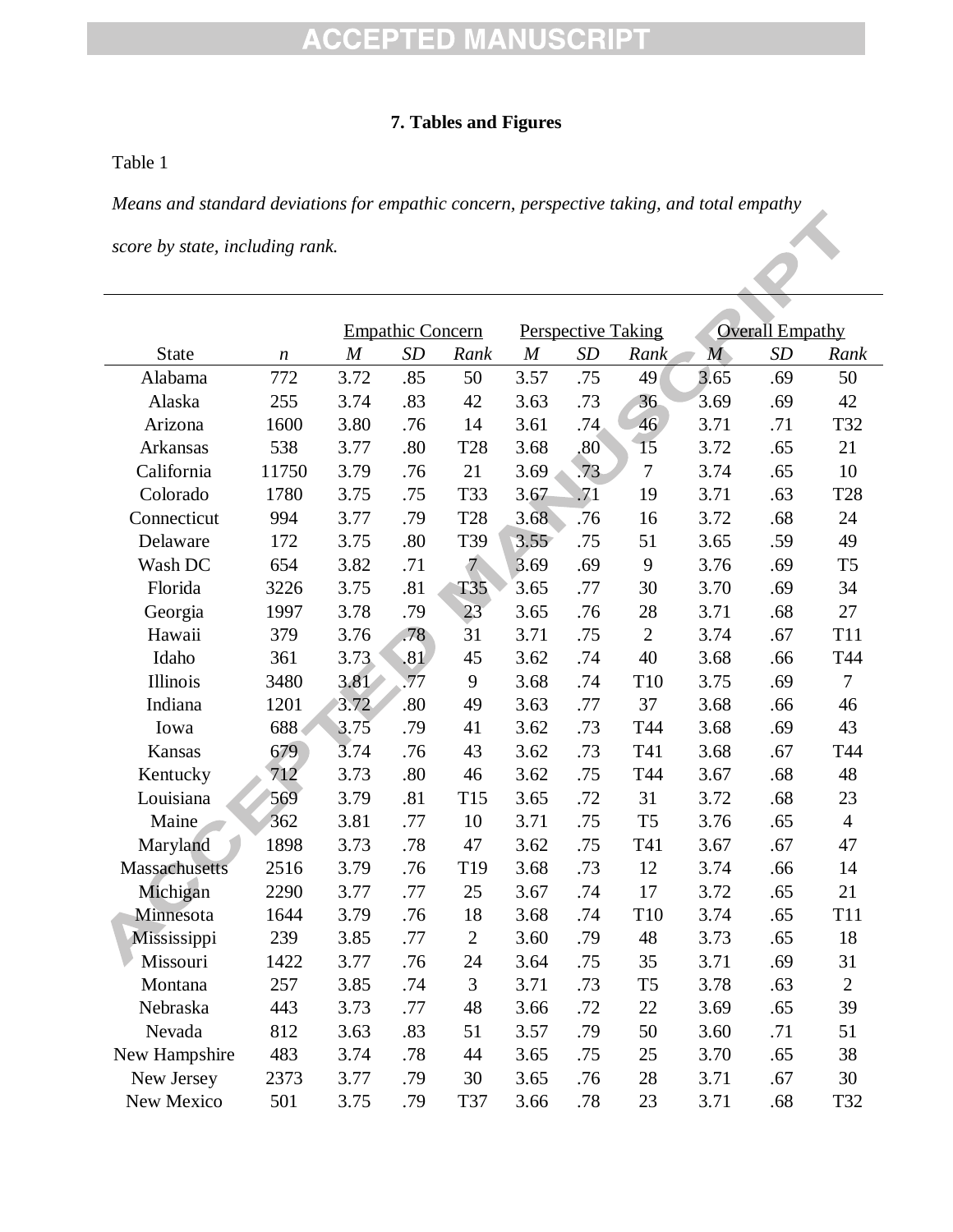| New York       | 5353 | 3.80 | .79 | 13              | 3.67 | .76 | 18              | 3.73 | .70 | 15             |
|----------------|------|------|-----|-----------------|------|-----|-----------------|------|-----|----------------|
| North Carolina | 1993 | 3.81 | .77 | 11              | 3.68 | .72 | T <sub>13</sub> | 3.74 | .71 | 8              |
| North Dakota   | 136  | 3.75 | .84 | T39             | 3.71 | .76 | 1               | 3.73 | .68 | 16             |
| Ohio           | 2652 | 3.75 | .78 | T33             | 3.64 | .76 | T32             | 3.70 | .67 | 36             |
| Oklahoma       | 647  | 3.77 | .76 | 27              | 3.67 | .73 | 20              | 3.72 | .65 | 25             |
| Oregon         | 1550 | 3.82 | .75 | 8               | 3.69 | .72 | 8               | 3.76 | .64 | T <sub>5</sub> |
| Pennsylvania   | 3144 | 3.75 | .81 | T35             | 3.63 | .75 | T38             | 3.69 | .68 | 41             |
| Rhode Island   | 256  | 3.86 | .77 | 1               | 3.71 | .74 | 4               | 3.78 | .66 | $\mathbf{1}$   |
| South Carolina | 678  | 3.78 | .77 | 22              | 3.62 | .76 | 43              | 3.70 | .65 | 36             |
| South Dakota   | 121  | 3.80 | .75 | 12              | 3.64 | .69 | T32             | 3.72 | .61 | 21             |
| Tennessee      | 1137 | 3.79 | .77 | T <sub>19</sub> | 3.64 | .75 | 34              | 3.72 | .66 | 26             |
| Texas          | 6022 | 3.77 | .77 | 26              | 3.65 | .76 | 28              | 3.71 | .67 | <b>T28</b>     |
| Utah           | 696  | 3.83 | .78 | 6               | 3.66 | .74 | 24              | 3.74 | .66 | 9              |
| Vermont        | 224  | 3.84 | .70 | $\overline{4}$  | 3.71 | .73 | $\overline{3}$  | 3.77 | .65 | 3              |
| Virginia       | 3149 | 3.75 | .77 | <b>T37</b>      | 3.65 | .73 | 26              | 3.70 | .62 | 36             |
| Washington     | 2931 | 3.79 | .78 | 17              | 3.68 | .73 | T <sub>13</sub> | 3.74 | .65 | 13             |
| West Virginia  | 214  | 3.79 | .79 | T <sub>15</sub> | 3.66 | .78 | 21              | 3.73 | .65 | 17             |
| Wisconsin      | 1487 | 3.84 | .77 | 5               | 3.61 | .73 | 47              | 3.72 | .70 | 19             |
| Wyoming        | 126  | 3.76 | .73 | 32              | 3.63 | .71 | <b>T38</b>      | 3.69 | .62 | 40             |

*Note.* lower ranking corresponds to higher empathy. T corresponds to ties between states.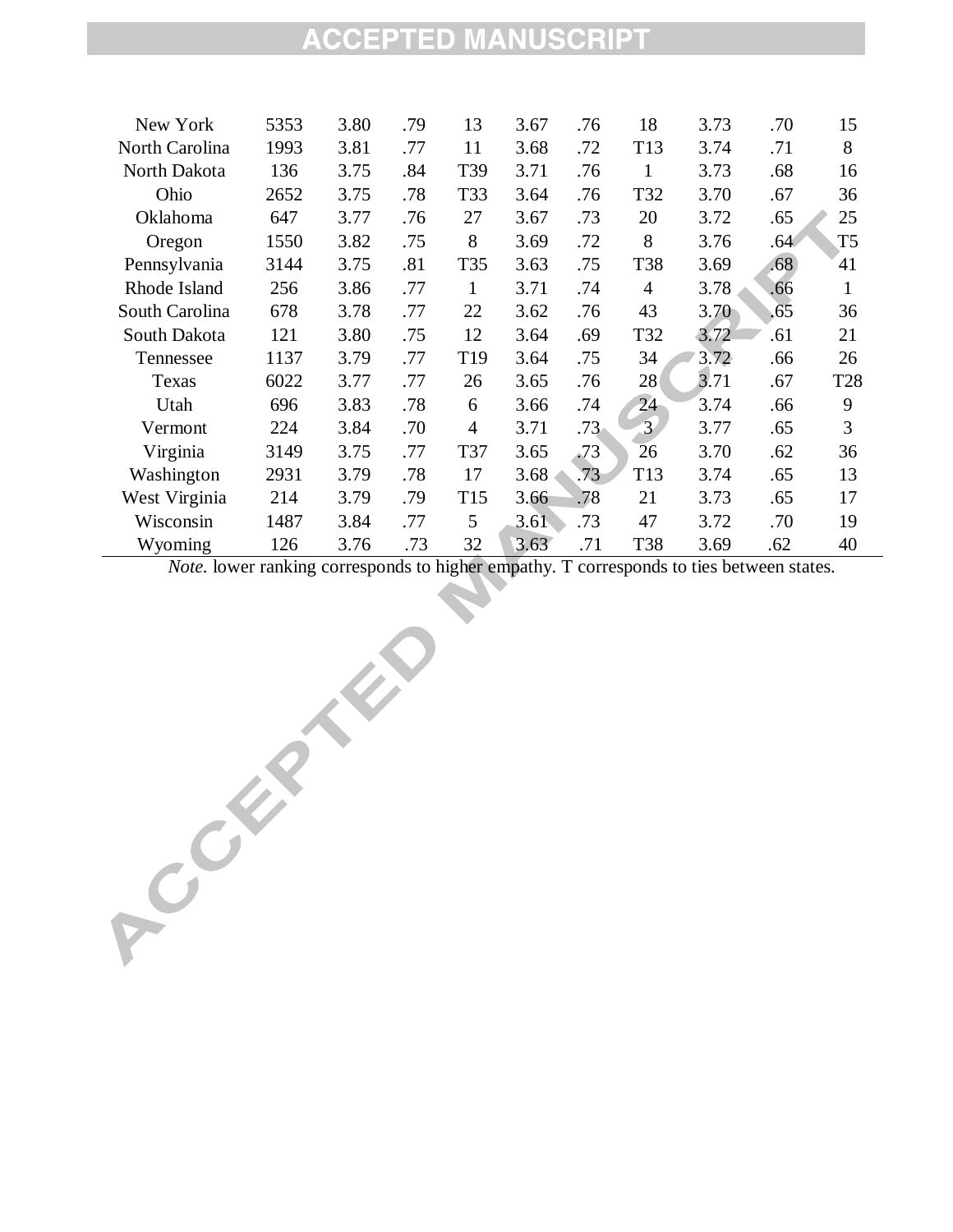#### Table 2

|                           | <b>Empathic Concern</b> | Perspective Taking | <b>Total Empathy</b> |
|---------------------------|-------------------------|--------------------|----------------------|
| Dependent Variable        |                         |                    |                      |
| <b>Volunteering Hours</b> | .07/.21                 | .10/06             | .10/.15              |
| <b>Volunteering Rate</b>  | .12/.21                 | .18/.09            | .17/0.17             |
| <b>Giving Ratio</b>       | .04/0.06                | $-.28/-.07$        | $-.13/-004$          |
| Violent Crime             | $-.34/-.35$             | $-.37/-.29$        | $-.40/-.35$          |
| Murder                    | $-.07/-.10$             | $-.07/-08$         | $-.08/-.10$          |
| <b>Aggravated Assault</b> | $-.30/-.31$             | $-.30/-.22$        | $-.35/-.29$          |
| Rape                      | $-.20/-.10$             | $-.09/-08$         | $-17/-10$            |
| Robbery                   | $-.28/-.33$             | $-.38/-.34$        | $-37/ - 36$          |
| <b>Property Crime</b>     | $-.03/-06$              | $-22/-04$          | $-13/-05$            |
| <b>Burglary</b>           | $-.06/-17$              | $-26/-05$          | $-17/-12$            |
| Larceny                   | .04/.03                 | $-17/-03$          | $-.07/.003$          |
| Vehicle Theft             | $-18/-11$               | $-.06/.03$         | $-.14/-.05$          |
| Well-being                | $-.05/.14$              | .36/.23            | .16/.20              |

*Regressions predicting relational variables from empathic concern, perspective taking, and total empathy score*

Note. Estimates on the left side of the divider is the effect of that subscale of empathy without covariates controlled for. Estimates on the right side of the divider is the effect of that subscale of empathy with covariates (male-to-female sex ratio, median age, proportion of White, non-Hispanic residents, and median income) controlled for. Bolded estimates are those that surpassed our threshold of  $\beta = |.15|$ .

COMPANY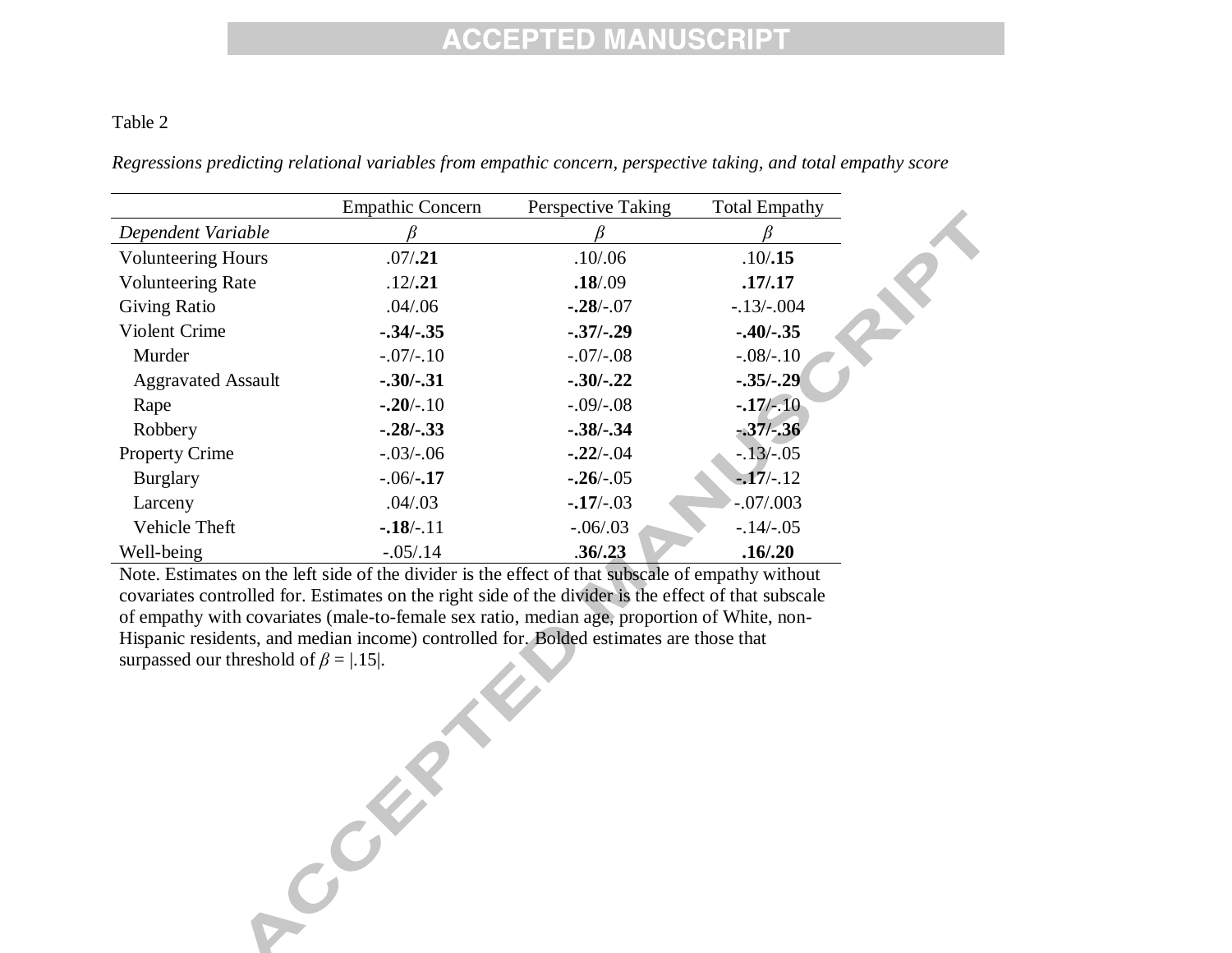*Figure 1 (a-c)*. Graphical depictions of U.S. geographic variation in mean levels of empathic concern, perspective taking, and total empathy score



*Figure 1b.* Geographic variation in perspective taking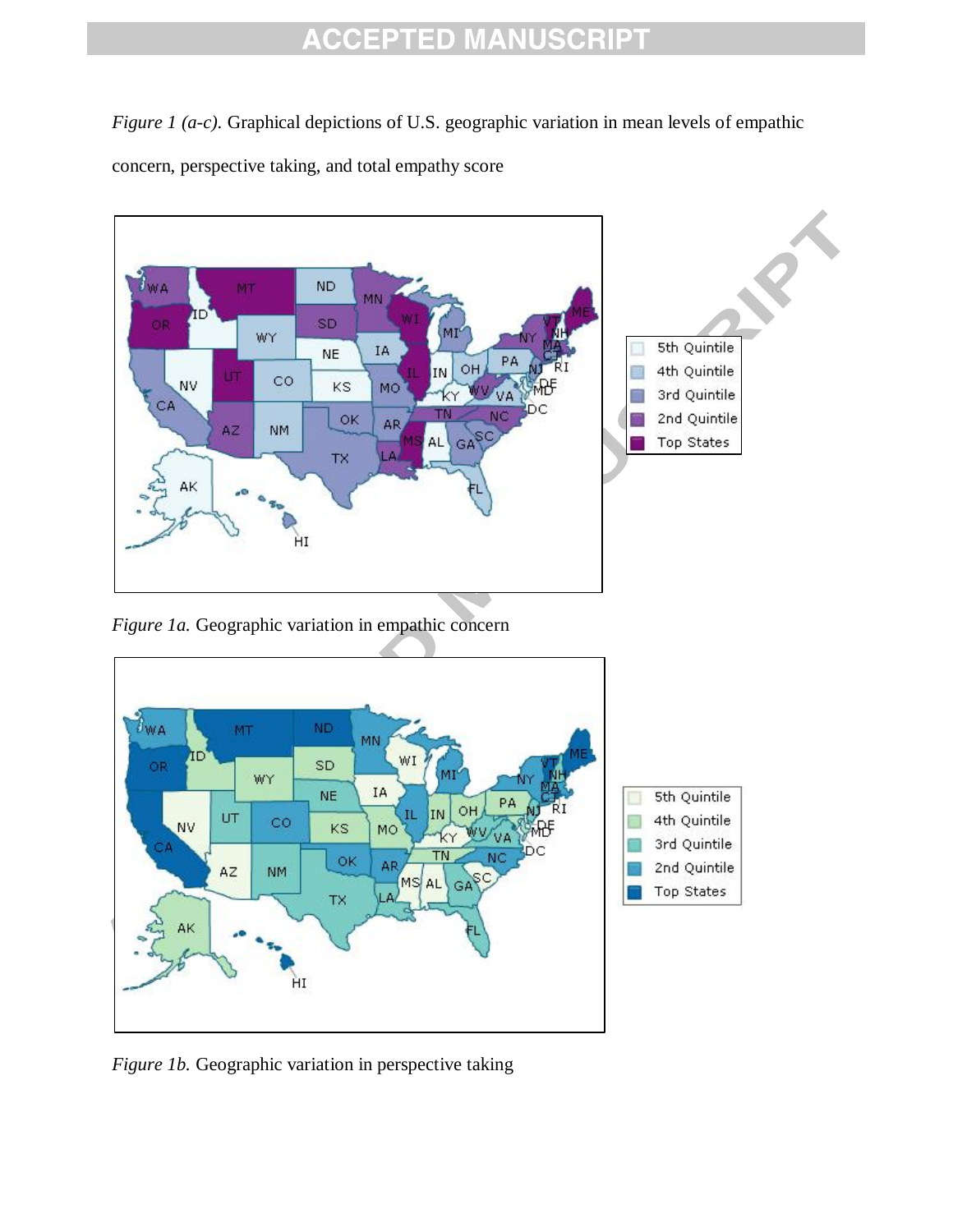

*Figure 1c.* Geographic variation in total empathy

ACCEPTED M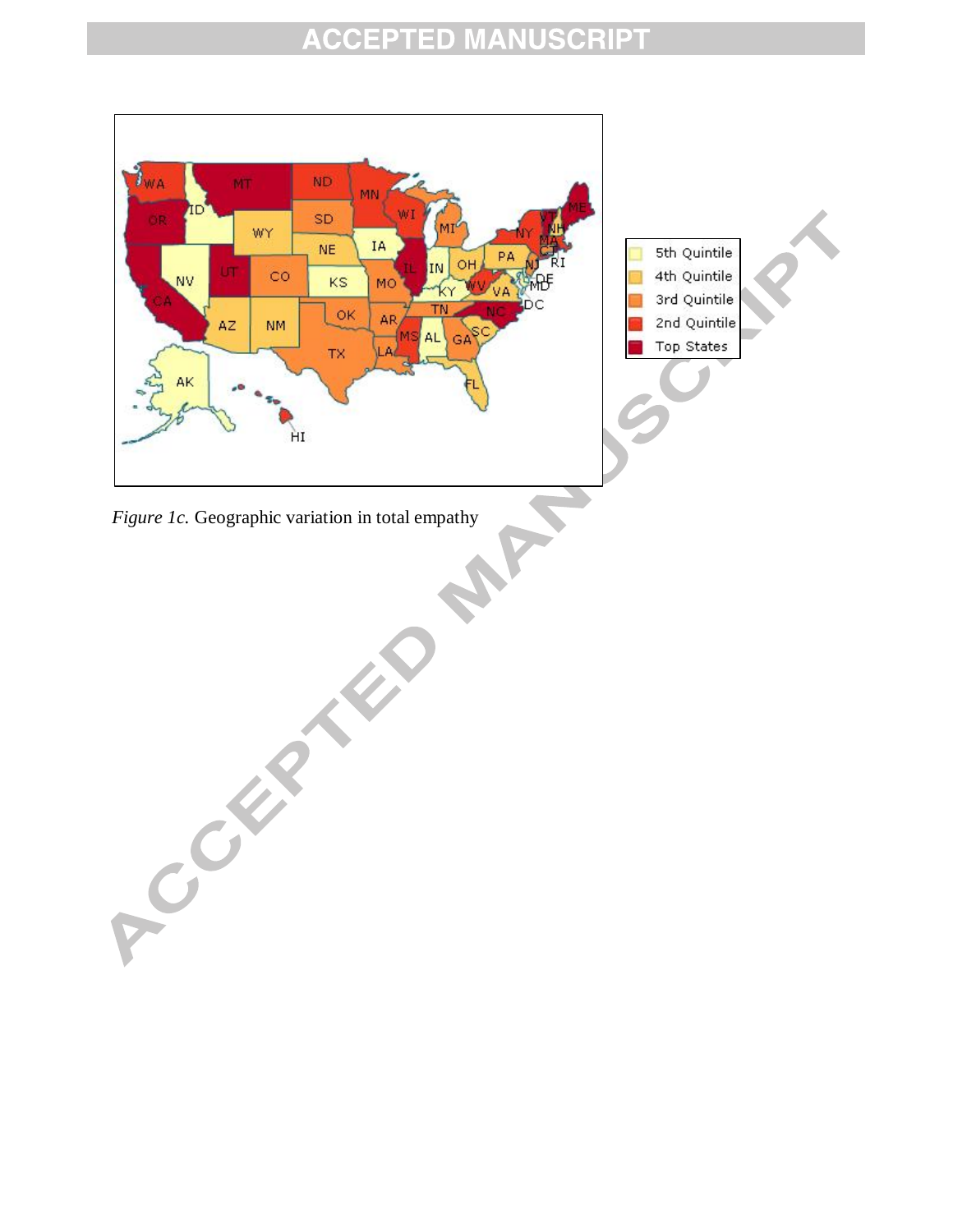#### **8. Supplementary Materials**

| Supplementary Table 1. Bivariate associations between empathy, prosocial behavior, antisocial behavior, well-being, and study covariates. |               |                          |                          |                  |                          |         |          |                 |          |         |                  |
|-------------------------------------------------------------------------------------------------------------------------------------------|---------------|--------------------------|--------------------------|------------------|--------------------------|---------|----------|-----------------|----------|---------|------------------|
|                                                                                                                                           |               | $\overline{2}$           | 3                        | 4                | 5                        | 6       | 7        | 8               | 9        | 10      | 11               |
| 1. Empathic Concern                                                                                                                       | $\sim$ $\sim$ |                          |                          |                  |                          |         |          |                 |          |         |                  |
| 2. Perspective Taking                                                                                                                     | $.51**$       | $\overline{\phantom{a}}$ |                          |                  |                          |         |          |                 |          |         |                  |
| 3. Overall Empathy                                                                                                                        | $.89**$       | $.85**$                  | $\overline{\phantom{m}}$ |                  |                          |         |          |                 |          |         |                  |
| 4. Volunteer Hours                                                                                                                        | .08           | .11                      | .11                      | --               |                          |         |          |                 |          |         |                  |
| 5. Volunteering                                                                                                                           | .12           | .18                      | .17                      | $.80**$          | $\overline{\phantom{a}}$ |         |          |                 |          |         |                  |
| 6. Giving Ratio                                                                                                                           | .04           | $-28*$                   | $-13$                    | $.35*$           | $-.01$                   | $- -$   |          |                 |          |         |                  |
| 7. Violent Crime                                                                                                                          | $-13$         | $-.17$                   | $-.17$                   | $-13$            | $-32*$                   | .21     |          |                 |          |         |                  |
| 8. Murder                                                                                                                                 | .01           | .002                     | .001                     | $-.11$           | $-16$                    | $-.01$  | .44**    |                 |          |         |                  |
| 9. Agg. Assault                                                                                                                           | $-.21$        | $-.22$                   | $-.25^t$                 | $-.13$           | $-31*$                   | .20     | $.91**$  | $.30*$          |          |         |                  |
| $10.$ Rape                                                                                                                                | $-.20$        | $-0.09$                  | $-.17$                   | $.37**$          | $.37**$                  | .10     | .22      | $-19$           | $.37*$   |         |                  |
| 11. Robbery                                                                                                                               | .01           | $-06$                    | $-.02$                   | $-17$            | $-30*$                   | .12     | $.85***$ | $.51**$         | $.56***$ | $-.10$  |                  |
| 12. Property Crime                                                                                                                        | .04           | $-14$                    | $-.04$                   | $-0.04$          | $-.25^t$                 | $.50**$ | $.66***$ | $23**$          | $.60**$  | .17     | $.55**$          |
| 13. Burglary                                                                                                                              | $-.05$        | $-26^t$                  | $-.17$                   | $-.34*$          | $-49*$                   | $.44*$  | $.43**$  | $\overline{11}$ | $.50**$  | .11     | .24 <sup>t</sup> |
| 14. Larceny Theft                                                                                                                         | .10           | $-0.09$                  | .02                      | .14              | $-0.05$                  | $.47**$ | $.57**$  | .18             | $.50**$  | .19     | .49**            |
| 15. Vehicle Theft                                                                                                                         | $-.01$        | .06                      | .03                      | .001             | $-.20$                   | .23     | $.78**$  | $.40**$         | .58**    | $-.08$  | $.82**$          |
| 16. Well Being                                                                                                                            | $-.05$        | $.36*$                   | .16                      | $.41**$          | $.51**$                  | $-21$   | $-.23$   | $-.17$          | $-18$    | .23     | $-.32*$          |
| 17. Sex Ratio                                                                                                                             | $-.22$        | .09                      | $-0.09$                  | $.48**$          | .48**                    | $-.04$  | $-0.08$  | $-.29*$         | .05      | $.61**$ | $-45**$          |
| 18. Median Age                                                                                                                            | .09           | .08                      | .09                      | $.28*$           | $.53**$                  | $-.27t$ | $.39**$  | $-.17$          | $-.29*$  | .12     | $-51**$          |
| 19. Proportion White                                                                                                                      | .15           | .15                      | .17                      | $-43**$          | $-15$                    | $-68**$ | $-22$    | .08             | $-.24^t$ | $-.36*$ | $-.03$           |
| 20. Median Income                                                                                                                         | $-18$         | .26 <sup>t</sup>         | .03                      | .26 <sup>t</sup> | .21                      | $-32*$  | $-.17$   | .13             | $-22$    | $-12$   | .02              |
| $\boldsymbol{M}$                                                                                                                          | 3.77          | 3.65                     | 3.71                     | 37.48            | 28.95                    | 4.66    | 385.28   | 5.12            | 246.85   | 31.27   | 102.67           |
| SD                                                                                                                                        | .04           | .04                      | .03                      | 9.95             | 5.68                     | 1.39    | 195.11   | 5.56            | 115.38   | 10.31   | 99.97            |

*Note:*  ${}^{\text{t}}$  p < .10.  ${}^*p$  < .05.  ${}^*{}^*p$  < .01 p < .10. \**p* < .05. \*\**p* < .01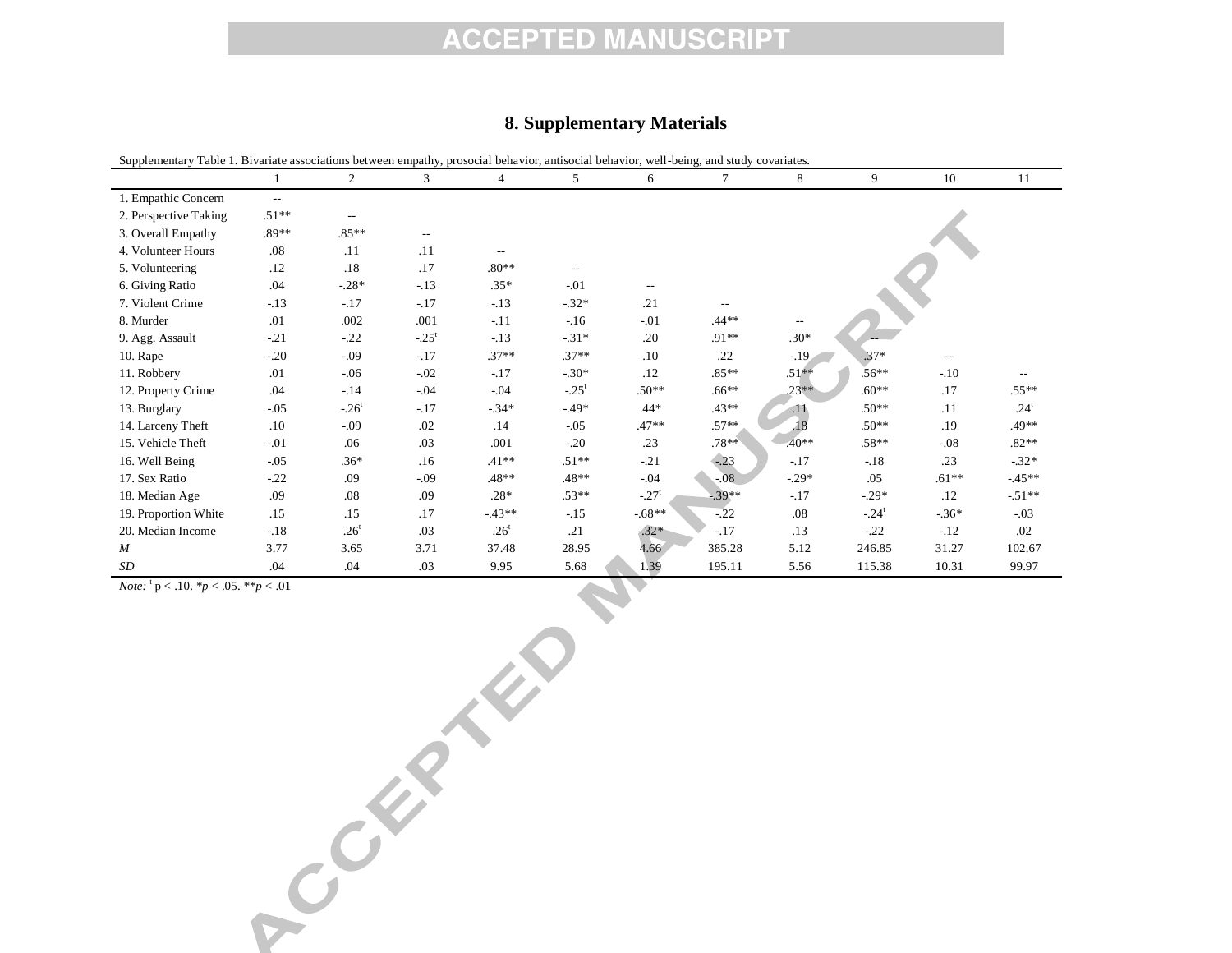|                                     | Supplementary Table 1 (continued) |                          |                          |                          |                           |         |                          |          |
|-------------------------------------|-----------------------------------|--------------------------|--------------------------|--------------------------|---------------------------|---------|--------------------------|----------|
| $12\,$                              | $13\,$                            | $14\,$                   | $15\,$                   | $16\,$                   | $17\,$                    | $18\,$  | $19\,$                   | $20\,$   |
|                                     |                                   |                          |                          |                          |                           |         |                          |          |
|                                     |                                   |                          |                          |                          |                           |         |                          |          |
|                                     |                                   |                          |                          |                          |                           |         |                          |          |
|                                     |                                   |                          |                          |                          |                           |         |                          |          |
|                                     |                                   |                          |                          |                          |                           |         |                          |          |
|                                     |                                   |                          |                          |                          |                           |         |                          |          |
|                                     |                                   |                          |                          |                          |                           |         |                          |          |
|                                     |                                   |                          |                          |                          |                           |         |                          |          |
|                                     |                                   |                          |                          |                          |                           |         |                          |          |
|                                     |                                   |                          |                          |                          |                           |         |                          |          |
| $\overline{\phantom{a}}$<br>$.78**$ | $\overline{\phantom{a}}$          |                          |                          |                          |                           |         |                          |          |
| $.94**$                             | $.57**$                           | $\overline{\phantom{a}}$ |                          |                          |                           |         |                          |          |
| $.71***$                            | $.35*$                            | $.63**$                  | $\overline{\phantom{a}}$ |                          |                           |         |                          |          |
| $-.24^t$                            | $-51**$                           | $\text{-}.08$            | $.08\,$                  | $\overline{\phantom{a}}$ |                           |         |                          |          |
| $-.18$                              | $-35*$                            | $.01\,$                  | $.46**$                  | $.46**$                  | $\mathbb{H}^{\mathbb{Z}}$ |         |                          |          |
| $\text{-}41**$                      | $-.36*$                           | $-.57**$                 | $\textbf{-.08}$          | $\textbf{-.08}$          | $.18$                     | $\sim$  |                          |          |
| $-.28^{\mathrm{t}}$                 | $\text{-}.18$                     | $-.32*$                  | $\textbf{-.11}$          | $\textbf{-.11}$          | $-.42**$                  | $.13\,$ | $\overline{\phantom{a}}$ |          |
| $-40^{\ast\ast}$                    | $-53**$                           | $\text{-}.01$            | $.53**$                  | $.53**$                  | .18                       | $-0.4$  | .03                      |          |
| 2898.21                             | 666.92                            | 2011.25                  | $220.03\,$               | 66.55                    | .95                       | $.83\,$ | 37.58                    | 52830.46 |
| 639.21                              | 232.39                            | 393.70                   | 121.33                   | 1.69                     | .04                       | $.12\,$ | 2.27                     | 7874.86  |
|                                     |                                   |                          |                          |                          |                           |         |                          |          |
|                                     |                                   |                          |                          |                          |                           |         |                          |          |
|                                     |                                   |                          |                          |                          |                           |         |                          |          |
|                                     |                                   |                          |                          |                          |                           |         |                          |          |
|                                     |                                   |                          |                          |                          |                           |         |                          |          |
|                                     |                                   |                          |                          |                          |                           |         |                          |          |
|                                     |                                   |                          |                          |                          |                           |         |                          |          |
|                                     |                                   |                          |                          |                          |                           |         |                          |          |
|                                     |                                   |                          |                          |                          |                           |         |                          |          |
|                                     |                                   |                          |                          |                          |                           |         |                          |          |
|                                     |                                   |                          |                          |                          |                           |         |                          |          |
|                                     |                                   |                          |                          |                          |                           |         |                          |          |
|                                     |                                   |                          |                          |                          |                           |         |                          |          |
|                                     |                                   |                          |                          |                          |                           |         |                          |          |
|                                     |                                   |                          |                          |                          |                           |         |                          |          |
|                                     |                                   |                          |                          |                          |                           |         |                          |          |
|                                     |                                   |                          |                          |                          |                           |         |                          |          |
|                                     |                                   |                          |                          |                          |                           |         |                          |          |
|                                     |                                   | Cock                     |                          |                          |                           |         |                          |          |
|                                     |                                   |                          |                          |                          |                           |         |                          |          |
|                                     |                                   |                          |                          |                          |                           |         |                          |          |
|                                     |                                   |                          |                          |                          |                           |         |                          |          |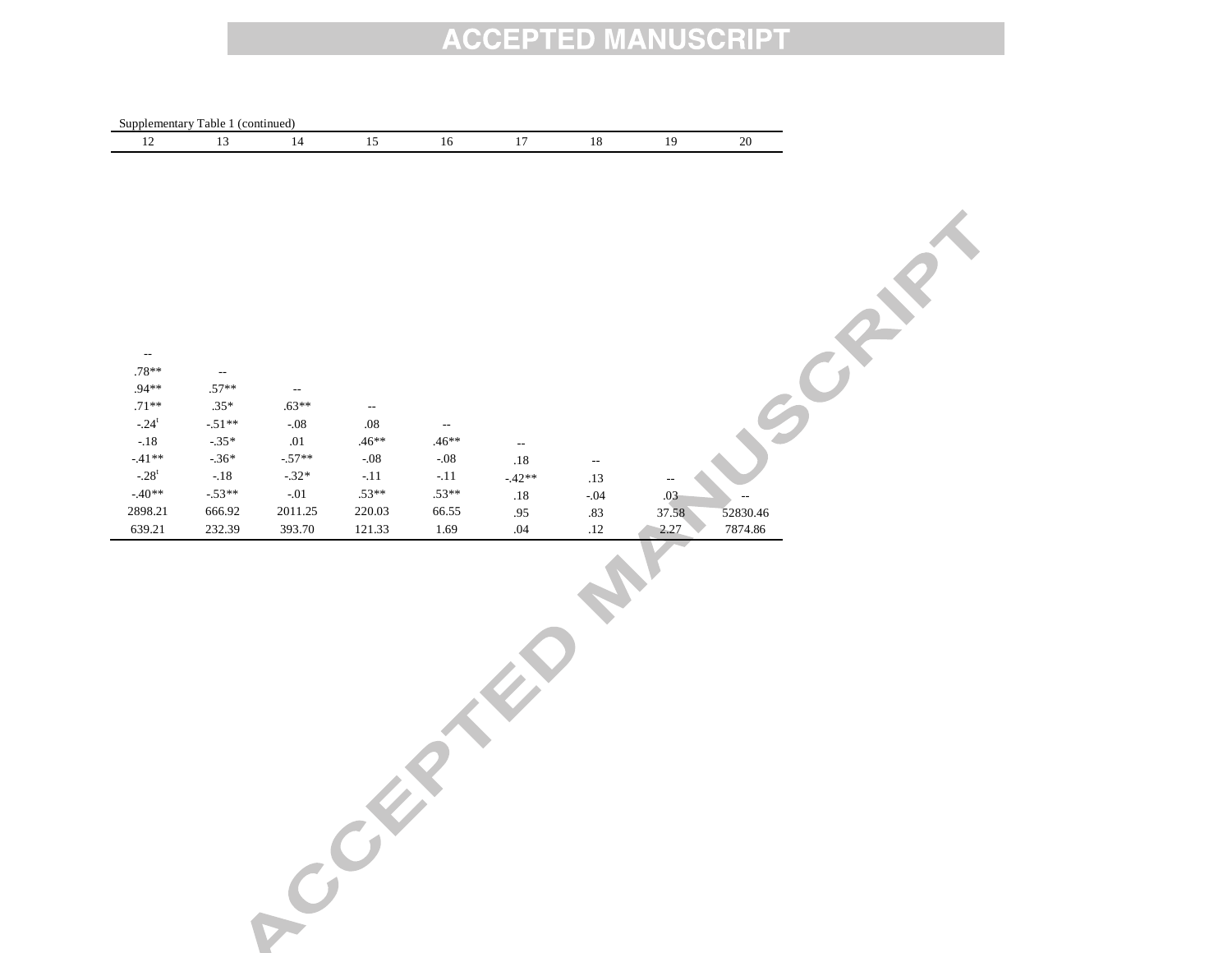#### Supplementary Tables 2-14. Hierarchical Regressions for Empathic Concern and Each Dependent Variable

| <b>Volunteering Hours</b> |                       |           |         |                  |                  |                            |           |                  |           |                  |                  |                  |                 |             |
|---------------------------|-----------------------|-----------|---------|------------------|------------------|----------------------------|-----------|------------------|-----------|------------------|------------------|------------------|-----------------|-------------|
|                           | $\boldsymbol{b}$      | SE        | B       | $\mathfrak{t}$   | $\boldsymbol{p}$ | $\overline{L}$             | UB        | $\boldsymbol{b}$ | SE        | $\boldsymbol{B}$ | $\boldsymbol{t}$ | $\boldsymbol{p}$ | ${\it LB}$      | UB          |
| <b>Empathic Concern</b>   | 17.60                 | 35.00     | .07     | .50              | .62              | $-52.78$                   | 87.98     | 51.98            | 28.15     | .21              | 1.85             | .07              | $-4.75$         | 108.71      |
| Sex ratio                 |                       |           |         |                  |                  |                            |           | 68.87            | 35.29     | .26              | 1.95             | .06              | $-2.26$         | 139.99      |
| Median age                |                       |           |         |                  |                  |                            |           | $-1.77$          | .56       | $-.40$           | $-3.15$          | .003             | $-2.894$        | 33.00       |
| % White                   |                       |           |         |                  |                  |                            |           | 23.62            | 9.77      | .28              | 2.42             | .02              | 3.92            | 43.32       |
| Median income             |                       |           |         |                  |                  |                            |           | < .001           | < .001    | .27              | 2.38             | .02              | < .001          | .001        |
|                           |                       |           |         |                  |                  |                            |           |                  |           |                  |                  |                  |                 |             |
| Volunteering Rate         |                       |           |         |                  |                  |                            |           |                  |           |                  |                  |                  |                 |             |
|                           | $\boldsymbol{b}$      | SE        | $\beta$ | $\mathfrak{t}$   | $\boldsymbol{p}$ | LB                         | UB        | $\boldsymbol{b}$ | SE        | $\beta$          | $\mathfrak{t}$   | $p_{\perp}$      | $\overline{LB}$ | UB          |
| <b>Empathic Concern</b>   | 15.98                 | 19.95     | .12     | .80              | .43              | $-24.13$                   | 56.09     | 28.96            | 15.48     | .21              | 1.87             | .07              | $-2.25$         | 60.16       |
| Sex ratio                 |                       |           |         |                  |                  |                            |           | 56.70            | 19.41     | .37              | 2.92             | .005             | 17.58           | 95.83       |
| Median age                |                       |           |         |                  |                  |                            |           | $-.23$           | .31       | $-.09$           | $-76$            | 45               | $-86$           | .39         |
| % White                   |                       |           |         |                  |                  |                            |           | 22.17            | 5.38      | .46              | 4.12             | $<.001$          | 11.33           | 33.00       |
| Median income             |                       |           |         |                  |                  |                            |           | < .001           | < 0.001   | .20              | 1.82             | .08              | < .001          | $\leq .001$ |
| Giving Ratio              |                       |           |         |                  |                  |                            |           |                  |           |                  |                  |                  |                 |             |
|                           | $\boldsymbol{b}$      | SE        | $\beta$ | t                | $\boldsymbol{p}$ | LB                         | $U\!B$    | $\boldsymbol{b}$ | SE        | $\beta$          | $\boldsymbol{t}$ | $p_{\perp}$      | ${\it LB}$      | UB          |
| <b>Empathic Concern</b>   | 1.35                  | 4.87      | .04     | .28              | .78              | $-8.45$                    | 11.15     | 1.93             | 3.08      | .06              | .63              | .54              | $-4.28$         | 8.13        |
| Sex ratio                 |                       |           |         |                  |                  |                            |           | $-11.17$         | 3.86      | $-30$            | $-2.90$          | .006             | $-18.95$        | $-3.39$     |
| Median age                |                       |           |         |                  |                  |                            |           | $-.49$           | .06       | $-79$            | $-7.95$          | < .001           | $-.61$          | $-36$       |
| % White                   |                       |           |         |                  |                  |                            |           | $-1.52$          | 1.07      | $-1.42$          | $-1.42$          | .16              | $-3.68$         | .63         |
| Median income             |                       |           |         |                  |                  |                            |           | $\leq -0.01$     | $<.001$   | $-24$            | $-2.60$          | .01              | < 0.001         | < .001      |
|                           |                       |           |         |                  |                  |                            |           |                  |           |                  |                  |                  |                 |             |
| Violent Crime             |                       |           |         |                  |                  |                            |           |                  |           |                  |                  |                  |                 |             |
|                           | $\boldsymbol{b}$      | SE        | $\beta$ | $\boldsymbol{t}$ | $\boldsymbol{p}$ | $\overline{L}\overline{B}$ | UB        | $\overline{b}$   | $\cal SE$ | $\beta$          | $\mathfrak{t}$   | $\overline{p}$   | ${\it LB}$      | UB          |
| <b>Empathic Concern</b>   | $-1164.35$            | 470.38    | $-34$   | $-2.48$          | .02              | $-2110.11$                 | $-218.59$ | $-1225.15$       | 445.63    | $-35$            | $-2.75$          | .009             | $-2123.25$      | $-327.05$   |
| Sex ratio                 |                       |           |         |                  |                  |                            |           | $-534.94$        | 558.69    | $-.14$           | $-.96$           | .44              | $-1660.91$      | 591.02      |
| Median age                |                       |           |         |                  |                  |                            |           | $-11.40$         | 8.86      | $-18$            | $-1.29$          | .21              | $-29.26$        | 6.46        |
| % White                   |                       |           |         |                  |                  |                            |           | $-380.94$        | 154.72    | $-32$            | $-2.46$          | .02              | $-692.75$       | $-69.13$    |
| Median income             |                       |           |         |                  |                  |                            |           | $-.004$          | .002      | $-.22$           | $-73$            | .09              | $-0.09$         | .001        |
|                           |                       |           |         |                  |                  |                            |           |                  |           |                  |                  |                  |                 |             |
| Murder                    |                       |           |         |                  |                  |                            |           |                  |           |                  |                  |                  |                 |             |
|                           | $\boldsymbol{b}$      | $\cal SE$ | $\beta$ | $\mathfrak{t}$   | $\overline{p}$   | LB                         | UB        | $\boldsymbol{b}$ | SE        | $\beta$          | $\boldsymbol{t}$ | $p_{\parallel}$  | LB              | UB          |
| <b>Empathic Concern</b>   | $-8.56$               | 17.71     | $-.07$  | $-48$            | .63              | $-44.16$                   | 27.04     | $-12.36$         | 17.99     | $-.10$           | $-.69$           | .50              | $-48.61$        | 23.89       |
| Sex ratio                 |                       |           |         |                  |                  |                            |           | $-46.53$         | 22.55     | $-34$            | $-2.06$          | .05              | $-91.97$        | $-1.08$     |
| Median age                |                       |           |         |                  |                  |                            |           | $-.11$           | .36       | $-0.5$           | $-.29$           | .77              | $-.83$          | .62         |
| % White                   |                       |           |         |                  |                  |                            |           | $-3.73$          | 6.25      | $-0.09$          | $-60$            | .55              | $-16.32$        | 8.86        |
|                           |                       |           |         |                  |                  |                            |           |                  |           |                  |                  |                  |                 |             |
|                           | $\mathcal{L}^{C^{k}}$ |           |         |                  |                  |                            |           |                  |           |                  |                  |                  |                 |             |
|                           |                       |           |         |                  |                  |                            |           |                  |           |                  |                  |                  |                 |             |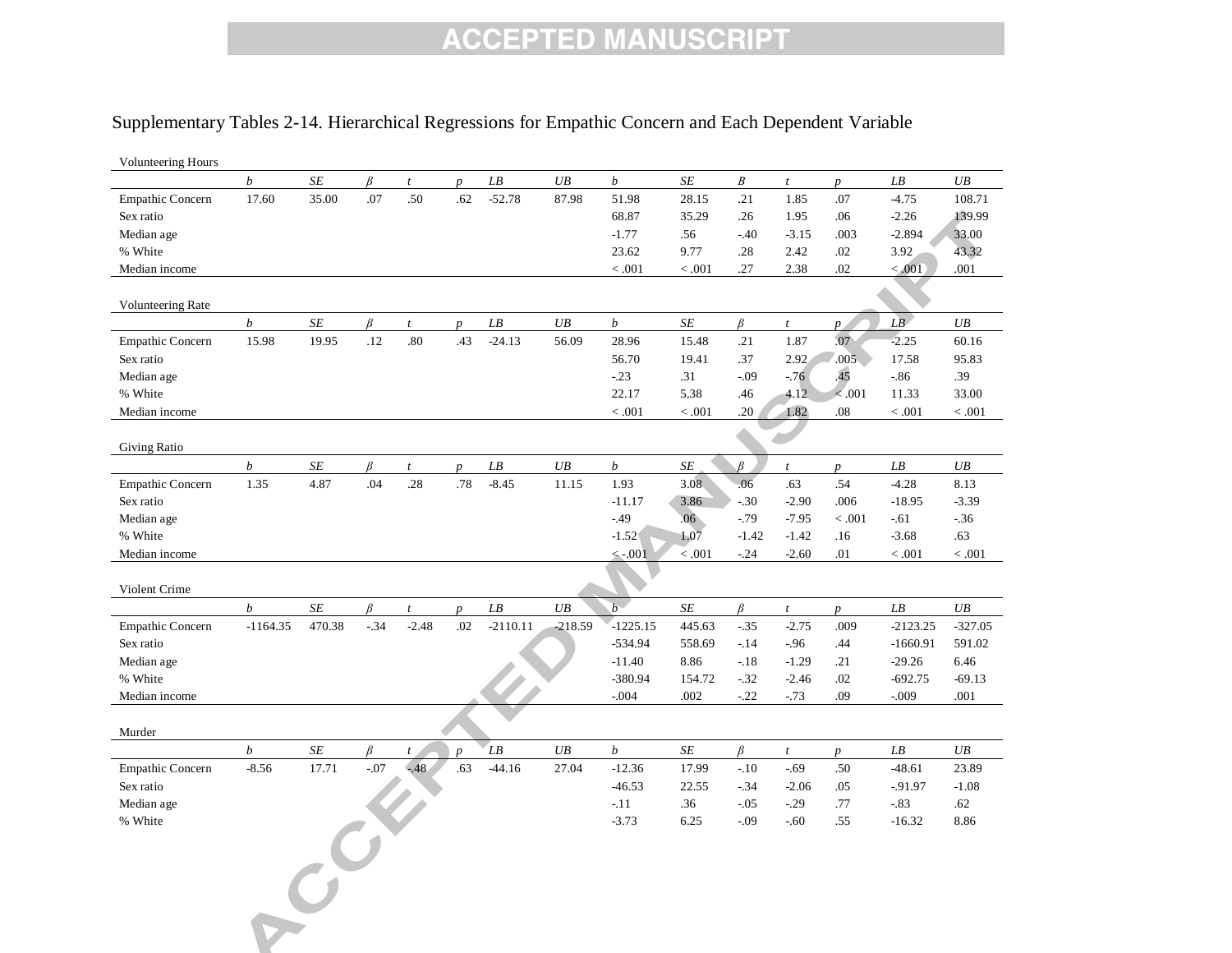| Median income             |                  |                      |         |                  |                         |                          |          | < 0.001          | < 0.001   | .17     | 1.20                      | .24                     | < .001                   | < .001    |
|---------------------------|------------------|----------------------|---------|------------------|-------------------------|--------------------------|----------|------------------|-----------|---------|---------------------------|-------------------------|--------------------------|-----------|
|                           |                  |                      |         |                  |                         |                          |          |                  |           |         |                           |                         |                          |           |
| <b>Aggravated Assault</b> |                  |                      |         |                  |                         |                          |          |                  |           |         |                           |                         |                          |           |
|                           | $\boldsymbol{b}$ | $\cal SE$            | $\beta$ | $\boldsymbol{t}$ | $\boldsymbol{p}$        | LB                       | $U\!B$   | $\boldsymbol{b}$ | $\cal SE$ | $\beta$ | $\boldsymbol{t}$          | $\overline{p}$          | ${\it LB}$               | UB        |
| <b>Empathic Concern</b>   | $-781.16$        | 358.69               | $-.30$  | $-2.18$          | .03                     | $-1502.36$               | $-59.96$ | $-793.27$        | 352.16    | $-.31$  | $-2.25$                   | .03                     | $-1503.00$               | $-83.53$  |
| Sex ratio                 |                  |                      |         |                  |                         |                          |          | 30.01            | 441.51    | .01     | .07                       | .95                     | $-859.80$                | 919.81    |
| Median age                |                  |                      |         |                  |                         |                          |          | $-7.21$          | 7.00      | $-15$   | $-1.03$                   | .31                     | $-21.33$                 | 6.90      |
| % White                   |                  |                      |         |                  |                         |                          |          | $-231.25$        | 122.27    | $-26$   | $-1.89$                   | .07                     | $-477.66$                | 15.16     |
| Median income             |                  |                      |         |                  |                         |                          |          | $-.004$          | .002      | $-28$   | $-2.11$                   | .04                     | $-008$                   | < 0.001   |
| Rape                      |                  |                      |         |                  |                         |                          |          |                  |           |         |                           |                         |                          |           |
|                           | $\boldsymbol{b}$ | $S\hspace{-0.08em}E$ | B       | $\boldsymbol{t}$ |                         | LB                       | UB       | $\boldsymbol{b}$ | SE        | $\beta$ |                           |                         | LB                       | UB        |
|                           | $-50.22$         |                      | $-.20$  | $-1.41$          | $\boldsymbol{p}$<br>.17 | $-122.02$                |          | $-24.85$         |           | $-.10$  | $\boldsymbol{t}$<br>$-84$ | $\boldsymbol{p}$<br>.41 | $-84.81$                 | 35.11     |
| <b>Empathic Concern</b>   |                  | 35.71                |         |                  |                         |                          | 21.57    |                  | 29.75     |         |                           |                         |                          |           |
| Sex ratio                 |                  |                      |         |                  |                         |                          |          | 162.95           | 37.30     | .59     | 4.37                      | < 0.001                 | 87.77                    | 238.12    |
| Median age                |                  |                      |         |                  |                         |                          |          | $-43$            | .59       | $-.09$  | $-.73$                    | .47                     | $-1.62$                  | .76       |
| % White                   |                  |                      |         |                  |                         |                          |          | 2.18             | 10.33     | .03     | .21 <sub>1</sub>          | .83                     | $-18.64$                 | 23.00     |
| Median income             |                  |                      |         |                  |                         |                          |          | < .001           | < 0.001   | $-23$   | $-1.99$                   | .05                     | $-.001$                  | < .001    |
|                           |                  |                      |         |                  |                         |                          |          |                  |           |         |                           |                         |                          |           |
| Robbery                   |                  |                      |         |                  |                         |                          |          |                  |           |         |                           |                         |                          |           |
|                           | $\boldsymbol{b}$ | $S\hspace{-0.08em}E$ | B       | $\boldsymbol{t}$ | $\boldsymbol{p}$        | $\mathcal{L}\mathcal{B}$ | $U\!B$   | $\boldsymbol{b}$ | SE        | $\beta$ | $\boldsymbol{t}$          | $\boldsymbol{p}$        | $\mathcal{L}\mathcal{B}$ | UB        |
| <b>Empathic Concern</b>   | $-326.84$        | 164.50               | $-.28$  | $-1.99$          | .05                     | $-657.60$                | 3.92     | $-396.48$        | 129.18    | $-33$   | $-3.07$                   | .004                    | $-656.83$                | .136.13   |
| Sex ratio                 |                  |                      |         |                  |                         |                          |          | $-703.74$        | 161.96    | $-.54$  | $-4.35$                   | < .001                  | $-1030.15$               | $-377.33$ |
| Median age                |                  |                      |         |                  |                         |                          |          | $-3.52$          | 2.57      | $-16$   | $-1.37$                   | .18                     | $-8.70$                  | 1.66      |
| % White                   |                  |                      |         |                  |                         |                          |          | $-145.76$        | 44.85     | $-36$   | $-3.25$                   | .002                    | $-236.15$                | $-55.37$  |
| Median income             |                  |                      |         |                  |                         |                          |          | < .001           | .001      | .04     | .37                       | .71                     | $-.001$                  | .002      |
|                           |                  |                      |         |                  |                         |                          |          |                  |           |         |                           |                         |                          |           |
| Property Crime            |                  |                      |         |                  |                         |                          |          |                  |           |         |                           |                         |                          |           |
|                           | $\boldsymbol{b}$ |                      |         |                  |                         |                          | UB       | $\boldsymbol{b}$ | SE        |         |                           |                         |                          | UB        |
|                           |                  | $\cal SE$            | β       | t                | $\boldsymbol{p}$        | $\mathcal{L}\mathcal{B}$ |          |                  |           | $\beta$ | t                         | $\overline{p}$          | ${\it LB}$               |           |
| <b>Empathic Concern</b>   | $-357.64$        | 2052.83              | $-.03$  | $-.17$           | .86                     | $-4485.12$               | 3769.85  | $-890.06$        | 1724.96   | $-06$   | $-.52$                    | .61                     | -4366.50                 | 2586.37   |
| Sex ratio                 |                  |                      |         |                  |                         |                          |          | $-2811.11$       | 2162.62   | $-.18$  | $-1.30$                   | .20                     | $-7169.58$               | 1547.36   |
| Median age                |                  |                      |         |                  |                         |                          |          | $-74.20$         | 34.31     | $-.29$  | $-2.16$                   | .04                     | $-143.34$                | $-5.05$   |
| % White                   |                  |                      |         |                  |                         |                          |          | $-1727.06$       | 598.89    | $-35$   | $-2.88$                   | .006                    | $-2934.03$               | $-520.08$ |
| Median income             |                  |                      |         |                  |                         |                          |          | $-0.03$          | .01       | $-0.39$ | $-3.17$                   | .003                    | $-0.05$                  | $-.01$    |
| Burglary                  |                  |                      |         |                  |                         |                          |          |                  |           |         |                           |                         |                          |           |
|                           | $\boldsymbol{b}$ | $S\hspace{-0.08em}E$ | β       | t                | $\boldsymbol{p}$        | $\mathcal{L}\mathcal{B}$ | $U\!B$   | $\boldsymbol{b}$ | SE        | $\beta$ | t                         | $p_{\perp}$             | ${\it LB}$               | UB        |
| <b>Empathic Concern</b>   | $-323.89$        | 819.25               | $-0.06$ | $-40$            | .69                     | $-1971.10$               | 1323.32  | $-957.41$        | 606.47    | $-.17$  | $-1.58$                   | .12                     | $-2179.67$               | 264.85    |
| Sex ratio                 |                  |                      |         |                  |                         |                          |          | $-2215.96$       | .760.34   | $-35$   | $-2.91$                   | .006                    | $-3748.33$               | $-683.60$ |
| Median age                |                  |                      |         |                  |                         |                          |          | $-26.04$         | 12.06     | $-25$   | $-2.16$                   | .04                     | $-50.35$                 | $-1.73$   |
| % White                   |                  |                      |         |                  |                         |                          |          | $-524.31$        | 210.56    | $-27$   | $-2.49$                   | .02                     | $-948.67$                | $-99.96$  |
|                           |                  | $\overrightarrow{C}$ |         |                  |                         |                          |          |                  |           |         |                           |                         |                          |           |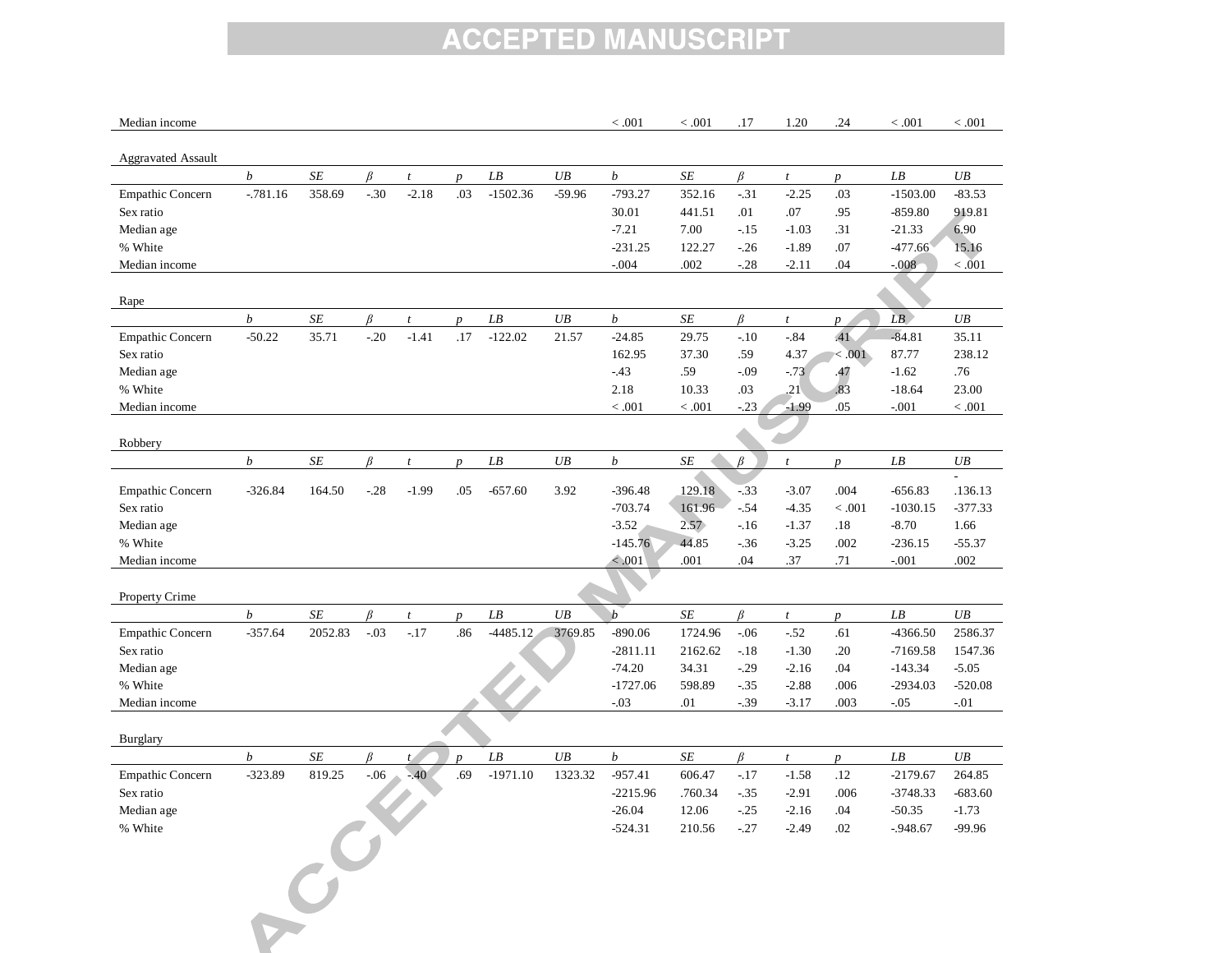| Median income           |           |                      |        |                |                  |                          |         | $-.02$           | .003         | $-.51$ | $-4.77$ | < .001           | $-.02$                   | $-.01$    |
|-------------------------|-----------|----------------------|--------|----------------|------------------|--------------------------|---------|------------------|--------------|--------|---------|------------------|--------------------------|-----------|
| Larceny                 |           |                      |        |                |                  |                          |         |                  |              |        |         |                  |                          |           |
|                         | b         | <b>SE</b>            | R      |                | $\boldsymbol{D}$ | LB                       | UB      | b                | $\cal SE$    | R      |         | $\boldsymbol{D}$ | LB                       | UB        |
| Empathic Concern        | 333.82    | 1247.77              | .04    | .27            | .79              | $-2174.99$               | 2842.63 | 294.55           | 1187.66      | .03    | .25     | .81              | $-2099.02$               | 2688.12   |
| Sex ratio               |           |                      |        |                |                  |                          |         | $-547.46$        | 1488.99      | $-06$  | $-.37$  | .72              | $-3548.32$               | 2453.40   |
| Median age              |           |                      |        |                |                  |                          |         | $-39.11$         | 23.62        | $-25$  | $-1.67$ | .11              | $-86.72$                 | 8.50      |
| % White                 |           |                      |        |                |                  |                          |         | $-835.18$        | 412.34       | $-.28$ | $-2.03$ | .05              | $-1666.19$               | $-4.16$   |
| Median income           |           |                      |        |                |                  |                          |         | $-.01$           | .01          | $-.29$ | $-2.10$ | .04              | $-03$                    | $-.001$   |
|                         |           |                      |        |                |                  |                          |         |                  |              |        |         |                  |                          |           |
| Vehicle Theft           |           |                      |        |                |                  |                          |         |                  |              |        |         |                  |                          |           |
|                         | b         | <b>SE</b>            | R      | $\overline{t}$ | $\boldsymbol{n}$ | $\mathcal{L}\mathcal{B}$ | UB      | $\boldsymbol{b}$ | <b>SE</b>    | R      |         | $\boldsymbol{v}$ | LB                       | UB        |
| <b>Empathic Concern</b> | $-367.67$ | 290.55               | $-.18$ | $-1.27$        | .21              | $-951.85$                | 216.52  | $-227.45$        | 251.25       | $-.11$ | $-.91$  | 37               | $-733.82$                | 278.92    |
| Sex ratio               |           |                      |        |                |                  |                          |         | $-48.06$         | 315.00       | $-.02$ | $-.15$  | .88              | $-582.91$                | 586.78    |
| Median age              |           |                      |        |                |                  |                          |         | $-9.05$          | 5.00         | $-.24$ | $-1.81$ | .08              | $-19.12$                 | 1.02      |
| % White                 |           |                      |        |                |                  |                          |         | $-367.45$        | 87.23        | $-.52$ | $-4.21$ | < .001           | $-543.25$                | $-191.64$ |
| Median income           |           |                      |        |                |                  |                          |         | < 0.001          | .001         | $-.04$ | $-33$   | .75              | $-.003$                  | .002      |
|                         |           |                      |        |                |                  |                          |         |                  |              |        |         |                  |                          |           |
| Well-being              |           |                      |        |                |                  |                          |         |                  |              |        |         |                  |                          |           |
|                         | b         | $S\hspace{-0.08em}E$ | B      | $\mathbf{t}$   | $\boldsymbol{D}$ | LB                       | UB      | b                | SE           |        |         | $\boldsymbol{D}$ | $\mathcal{L}\mathcal{B}$ | UB        |
| <b>Empathic Concern</b> | $-2.13$   | 5.90                 | $-.05$ | $-36$          | .72              | $-13.99$                 | 9.73    | 5.70             | 4.77         | .14    | 1.20    | .24              | $-3.91$                  | 15.32     |
| Sex ratio               |           |                      |        |                |                  |                          |         | 21.40            | 5.98         | .48    | 3.58    | .001             | 9.35                     | 33.45     |
| Median age              |           |                      |        |                |                  |                          |         | .06              | .10.         | .09    | .66     | .51              | $-.13$                   | .25       |
| % White                 |           |                      |        |                |                  |                          |         | $-2.33$          | 1.66         | $-.17$ | $-1.41$ | .17              | $-5.67$                  | 1.00      |
| Median income           |           |                      |        |                |                  |                          |         | < .001           | $\leq 0.001$ | .46    | 3.94    | < .001           | < .001                   | < .001    |

 $\frac{1000}{1000}$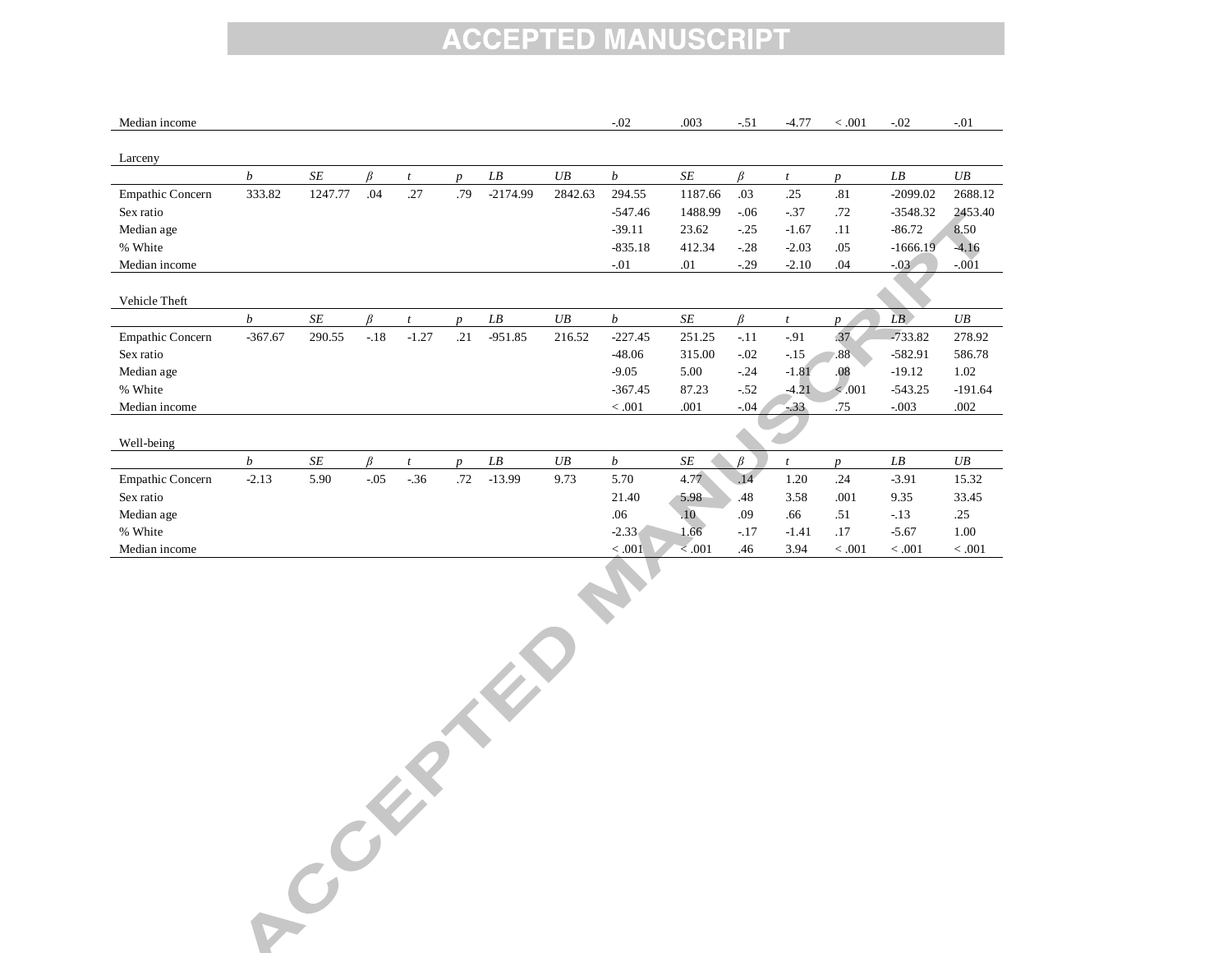#### Supplementary Tables 15-27. Hierarchical Regressions for Perspective Taking and Each Dependent Variable

| Volunteering Hours       |                  |           |         |                  |                  |                          |           |                  |           |                |                  |                  |                          |           |
|--------------------------|------------------|-----------|---------|------------------|------------------|--------------------------|-----------|------------------|-----------|----------------|------------------|------------------|--------------------------|-----------|
|                          | $\boldsymbol{b}$ | SE        | B       | $\mathfrak{t}$   | $\boldsymbol{p}$ | $\mathcal{L}\mathcal{B}$ | UB        | $\boldsymbol{b}$ | $\cal SE$ | $\beta$        | $\boldsymbol{t}$ | $\boldsymbol{p}$ | $\mathcal{L}\mathcal{B}$ | UB        |
| Perspective Taking       | 28.06            | 38.85     | $.10\,$ | .72              | .47              | $-50.06$                 | 106.18    | 16.16            | 32.73     | .06            | .49              | .62              | $-49.80$                 | 82.12     |
| Sex ratio                |                  |           |         |                  |                  |                          |           | 55.82            | 36.19     | .21            | 1.54             | .13              | $-17.13$                 | 128.76    |
| Median age               |                  |           |         |                  |                  |                          |           | $-1.76$          | .59       | $-.40$         | $-3.00$          | .004             | $-2.95$                  | $-58$     |
| % White                  |                  |           |         |                  |                  |                          |           | 25.33            | 10.07     | .30            | 2.52             | .02              | 5.04                     | 45.62     |
| Median income            |                  |           |         |                  |                  |                          |           | < .001           | < .001    | .23            | 1.88             | .07              | < .001                   | .001      |
|                          |                  |           |         |                  |                  |                          |           |                  |           |                |                  |                  |                          |           |
| <b>Volunteering Rate</b> |                  |           |         |                  |                  |                          |           |                  |           |                |                  |                  |                          |           |
|                          | $\boldsymbol{b}$ | $\cal SE$ | $\beta$ | $\boldsymbol{t}$ | $\boldsymbol{p}$ | ${\cal L} {\cal B}$      | $U\!B$    | $\boldsymbol{b}$ | SE        | B              | $\boldsymbol{t}$ | p                | LB                       | UB        |
| Perspective Taking       | 28.28            | 21.98     | $.18\,$ | 1.29             | .20              | $-15.91$                 | 72.47     | 14.18            | 17.94     | .09            | .79              | .43              | $-21.98$                 | 50.34     |
| Sex ratio                |                  |           |         |                  |                  |                          |           | 48.83            | 19.84     | .32            | 2.46             | .02              | 8.84                     | 88.82     |
| Median age               |                  |           |         |                  |                  |                          |           | $-.25$           | .32       | $-.10$         | $-77$            | .44              | $-.90$                   | .40       |
| % White                  |                  |           |         |                  |                  |                          |           | 23.05            | 5.52      | .48            | 4.18             | $<.001$          | 11.93                    | 34.18     |
| Median income            |                  |           |         |                  |                  |                          |           | $<.001$          | $<.001\,$ | .15            | 1.29             | .20              | $<.001$                  | $<.001\,$ |
|                          |                  |           |         |                  |                  |                          |           |                  |           |                |                  |                  |                          |           |
| Giving Ratio             |                  |           |         |                  |                  |                          |           |                  |           | $\overline{B}$ |                  |                  |                          |           |
|                          | $\boldsymbol{b}$ | SE        | $\beta$ | $\mathfrak{t}$   | $\boldsymbol{p}$ | ${\it LB}$               | $U\!B$    | $\boldsymbol{b}$ | SE        |                | $\boldsymbol{t}$ | $\boldsymbol{p}$ | LB                       | UB        |
| Perspective Taking       | $-10.60$         | 5.21      | $-.28$  | $-2.04$          | .05              | $-21.08$                 | $-13$     | $-2.72$          | 3.45      | $-.07$         | $-79$            | .43              | $-9.67$                  | 4.23      |
| Sex ratio                |                  |           |         |                  |                  |                          |           | $-11.27$         | 3.81      | $-.30$         | $-2.96$          | .005             | $-18.95$                 | $-3.58$   |
| Median age               |                  |           |         |                  |                  |                          |           | $-48$            | .06       | $-78$          | $-7.71$          | < .001           | $-.60$                   | $-.35$    |
| % White                  |                  |           |         |                  |                  |                          |           | $-1.41$          | 1.06      | $-12$          | $-1.33$          | .19              | $-3.55$                  | .72       |
| Median income            |                  |           |         |                  |                  |                          |           | < 0.001          | $<.001\,$ | $-23$          | $-2.46$          | .02              | < .001                   | < .001    |
|                          |                  |           |         |                  |                  |                          |           |                  |           |                |                  |                  |                          |           |
| Violent Crime            | $\boldsymbol{b}$ | $\cal SE$ |         |                  |                  |                          | UB        | $\boldsymbol{b}$ | $\cal SE$ |                |                  |                  |                          | UB        |
|                          |                  |           | $\beta$ | $\boldsymbol{t}$ | $\boldsymbol{p}$ | ${\cal L} {\cal B}$      |           |                  |           | $\beta$        | $\boldsymbol{t}$ | $\boldsymbol{p}$ | ${\cal L} {\cal B}$      |           |
| Perspective Taking       | $-1424.03$       | 516.56    | $-37$   | $-2.76$          | .008             | $-2462.65$               | $-385.41$ | $-1124.51$       | 514.60    | $-.29$         | $-2.19$          | .03              | $-2161.60$               | $-87.41$  |
| Sex ratio                |                  |           |         |                  |                  |                          |           | $-140.50$        | 569.10    | $-.04$         | $-0.25$          | .81              | $-1287.44$               | 1006.44   |
| Median age               |                  |           |         |                  |                  |                          |           | $-9.22$          | 9.23      | $-.15$         | $-1.00$          | .32              | $-27.82$                 | 9.38      |
| % White                  |                  |           |         |                  |                  |                          |           | $-411.58$        | 158.31    | $-.35$         | $-2.60$          | .01              | $-730.62$                | $-92.53$  |
| Median income            |                  |           |         |                  |                  |                          |           | $-0.002$         | .002      | $-.10$         | $-75$            | .46              | $-.01$                   | .003      |
|                          |                  |           |         |                  |                  |                          |           |                  |           |                |                  |                  |                          |           |
| Murder                   | $\boldsymbol{b}$ | SE        |         |                  |                  |                          |           |                  |           |                |                  |                  |                          |           |
|                          |                  |           | $\beta$ | $\mathbf{t}$     | $\boldsymbol{p}$ | $\mathcal{L}\mathcal{B}$ | UB        | $\boldsymbol{b}$ | SE        | β              | $\mathfrak{t}$   | $\boldsymbol{p}$ | $\mathcal{L}\mathcal{B}$ | UB        |
| Perspective Taking       | $-9.12$          | 19.71     | $-.07$  | $-46$            | .65              | $-48.75$                 | 30.51     | $-10.93$         | 20.42     | $-.08$         | $-54$            | .59              | $-51.73$                 | 29.87     |
| Sex ratio                |                  |           |         |                  |                  |                          |           | $-42.60$         | 22.39     | $-32$          | $-1.90$          | .06              | $-87.71$                 | 2.52      |
| Median age               |                  |           |         |                  |                  |                          |           | $-0.08$          | .36       | $-.04$         | $-23$            | .82              | $-0.82$                  | .65       |
| % White                  |                  |           |         |                  |                  |                          |           | $-4.05$          | 6.23      | $-10$          | $-.65$           | .52              | $-16.60$                 | 8.51      |
|                          |                  |           |         |                  |                  |                          |           |                  |           |                |                  |                  |                          |           |
|                          |                  |           |         |                  |                  |                          |           |                  |           |                |                  |                  |                          |           |
|                          |                  |           |         |                  |                  |                          |           |                  |           |                |                  |                  |                          |           |
|                          |                  |           |         |                  |                  |                          |           |                  |           |                |                  |                  |                          |           |
|                          |                  |           |         |                  |                  |                          |           |                  |           |                |                  |                  |                          |           |
|                          |                  |           |         |                  |                  |                          |           |                  |           |                |                  |                  |                          |           |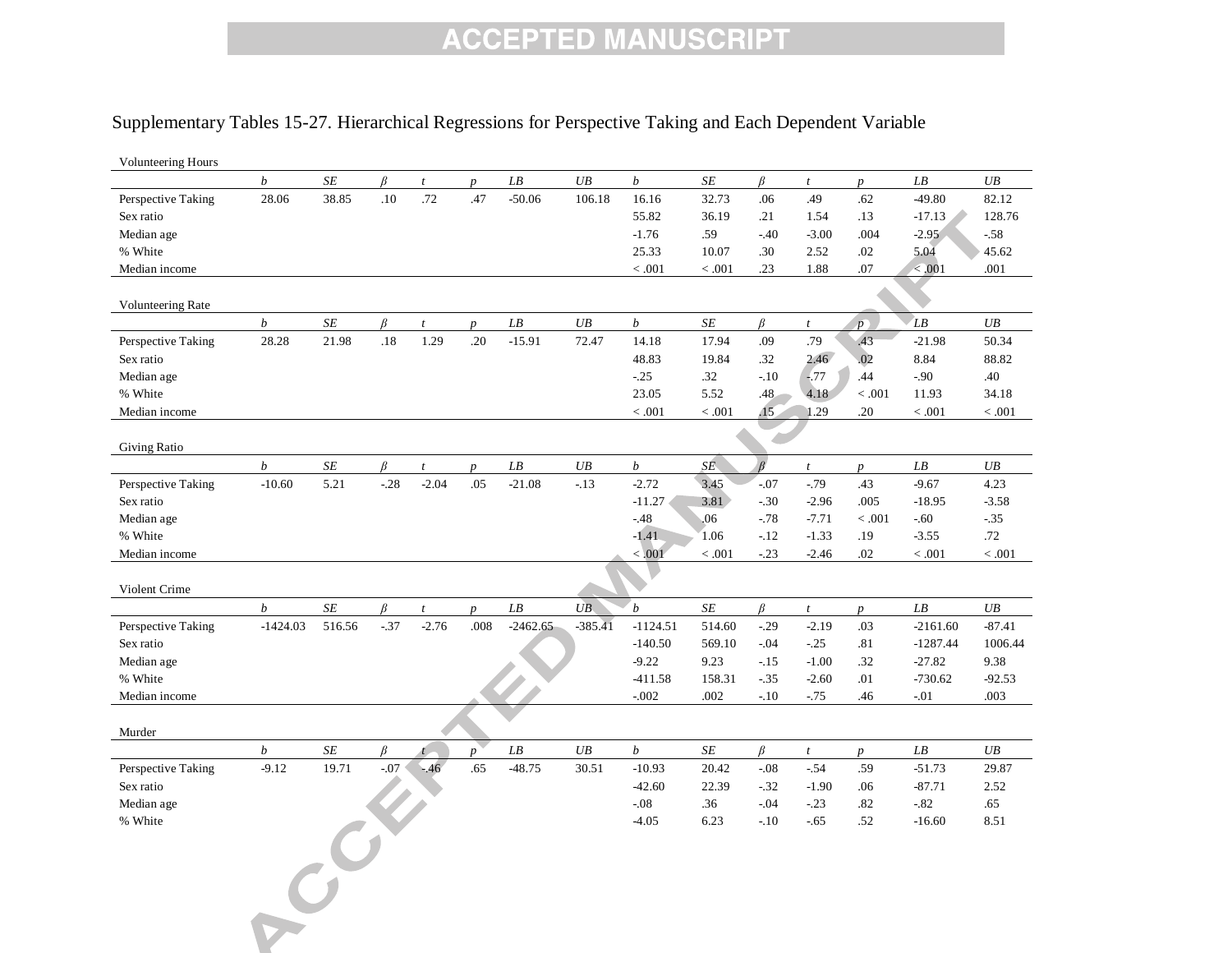| Median income             |                  |           |         |                             |                         |                     |                 | < 0.001          | < .001    | .21            | 1.40                       | .17                    | < 0.001             | < 0.001   |
|---------------------------|------------------|-----------|---------|-----------------------------|-------------------------|---------------------|-----------------|------------------|-----------|----------------|----------------------------|------------------------|---------------------|-----------|
|                           |                  |           |         |                             |                         |                     |                 |                  |           |                |                            |                        |                     |           |
| <b>Aggravated Assault</b> |                  |           |         |                             |                         |                     |                 |                  |           |                |                            |                        |                     |           |
|                           | $\boldsymbol{b}$ | $\cal SE$ | $\beta$ | $\boldsymbol{t}$            | $\boldsymbol{p}$        | ${\cal L} {\cal B}$ | $U\!B$          | $\boldsymbol{b}$ | $SE\!$    | $\beta$        | $\boldsymbol{t}$           | $p_{\parallel}$        | ${\cal L} {\cal B}$ | UB        |
| Perspective Taking        | $-875.30$        | 398.97    | $-30$   | $-2.19$                     | .03                     | $-1677.47$          | $-73.12$        | $-641.23$        | 406.38    | $-.22$         | $-1.58$                    | .12                    | $-1460.24$          | 177.77    |
| Sex ratio                 |                  |           |         |                             |                         |                     |                 | 275.26           | 449.42    | .10            | .61                        | .54                    | $-630.49$           | 1181.01   |
| Median age                |                  |           |         |                             |                         |                     |                 | $-6.06$          | 7.29      | $-.13$         | $-83$                      | .41                    | $-20.75$            | 8.63      |
| % White                   |                  |           |         |                             |                         |                     |                 | $-252.22$        | 125.02    | $-.28$         | $-2.02$                    | .05                    | $-504.18$           | $-.27$    |
| Median income             |                  |           |         |                             |                         |                     |                 | $-.003$          | .002      | $-19$          | $-1.33$                    | .19                    | $-0.006$            | .001      |
| Rape                      |                  |           |         |                             |                         |                     |                 |                  |           |                |                            |                        |                     |           |
|                           | $\boldsymbol{b}$ | $\cal SE$ | $\beta$ | $\boldsymbol{t}$            | $\boldsymbol{p}$        | LB                  | UB              | $\boldsymbol{b}$ | $SE\!$    | $\beta$        | $\boldsymbol{t}$           | $p_{\Box}$             | LB                  | UB        |
| Perspective Taking        | $-25.21$         | 40.39     | $-.09$  | $-.62$                      | .54                     | $-106.42$           | 56.01           | $-23.06$         | 33.50     | $-.08$         | $-0.69$                    | 50                     | $-90.58$            | 44.45     |
| Sex ratio                 |                  |           |         |                             |                         |                     |                 | 170.98           | 37.05     | .62            | 4.62                       | < .001                 | 96.31               | 245.64    |
| Median age                |                  |           |         |                             |                         |                     |                 | $-39$            | .60       | $-.08$         | $-64$                      | .52                    | $-1.60$             | .83       |
| % White                   |                  |           |         |                             |                         |                     |                 | 1.56             | 10.31     | .02            | .15                        | .88                    | $-19.21$            | 22.33     |
| Median income             |                  |           |         |                             |                         |                     |                 | $<.001$          | $<.001\,$ | $-20$          | $-1.67$                    | .10                    | $-.001$             | $<.001$   |
|                           |                  |           |         |                             |                         |                     |                 |                  |           |                |                            |                        |                     |           |
| Robbery                   |                  |           |         |                             |                         |                     |                 |                  |           |                |                            |                        |                     |           |
|                           | b                | SE        | β       | $\boldsymbol{t}$            | $\boldsymbol{D}$        | ${\cal L}{\cal B}$  | UB              | $\boldsymbol{b}$ | SE        | $\overline{B}$ | $\boldsymbol{t}$           | $\boldsymbol{p}$       | ${\cal L} {\cal B}$ | UB        |
| Perspective Taking        | $-502.45$        | 176.13    | $-38$   | $-2.85$                     | .006                    | $-856.59$           | $-148.32$       | $-447.97$        | 144.91    | $-34$          | $-3.09$                    | .003                   | $-740.01$           | $-155.93$ |
| Sex ratio                 |                  |           |         |                             |                         |                     |                 | $-566.27$        | 160.26    | $-43$          | $-3.53$                    | .001                   | $-889.25$           | $-243.30$ |
| Median age                |                  |           |         |                             |                         |                     |                 | $-2.56$          | 2.60      | $-12$          | $-0.99$                    | .33                    | $-7.80$             | 2.68      |
| % White                   |                  |           |         |                             |                         |                     |                 | $-154.58$        | 44.58     | $-38$          | $-3.47$                    | .001                   | $-244.42$           | $-64.74$  |
| Median income             |                  |           |         |                             |                         |                     |                 | .001             | .001      | .17            | 1.54                       | .13                    | $<.001\,$           | .002      |
|                           |                  |           |         |                             |                         |                     |                 |                  |           |                |                            |                        |                     |           |
| Property Crime            | $\boldsymbol{b}$ | $\cal SE$ | β       |                             |                         | ${\cal L}{\cal B}$  | $\overline{UB}$ | $\boldsymbol{b}$ | $\cal SE$ | β              |                            |                        | ${\it LB}$          | UB        |
| Perspective Taking        | $-3437.88$       | 2231.04   | $-.22$  | $\boldsymbol{t}$<br>$-1.54$ | $\boldsymbol{p}$<br>.13 | $-7923.69$          | 1047.93         | $-595.51$        | 1941.20   | $-.04$         | $\boldsymbol{t}$<br>$-.31$ | $p_{\parallel}$<br>.76 | -4507.74            | 3316.72   |
| Sex ratio                 |                  |           |         |                             |                         |                     |                 | $-2550.40$       | 2146.80   | $-16$          | $-1.19$                    | .24                    | $-6876.98$          | 1776.18   |
| Median age                |                  |           |         |                             |                         |                     |                 | $-73.27$         | 34.82     | $-.28$         | $-2.10$                    | .04                    | $-143.46$           | $-3.09$   |
| % White                   |                  |           |         |                             |                         |                     |                 | $-1752.21$       | 597.18    | $-36$          | $-2.93$                    | .005                   | $-2955.74$          | $-548.69$ |
| Median income             |                  |           |         |                             |                         |                     |                 | $-.03$           | .01       | $-.36$         | $-2.96$                    | .005                   | $-.05$              | $-.01$    |
|                           |                  |           |         |                             |                         |                     |                 |                  |           |                |                            |                        |                     |           |
| <b>Burglary</b>           |                  |           |         |                             |                         |                     |                 |                  |           |                |                            |                        |                     |           |
|                           | b                | $\cal SE$ | β       | t                           | $p^{\mathcal{A}}$       | ${\cal L}{\cal B}$  | UB              | $\boldsymbol{b}$ | $\cal SE$ | $\beta$        | $\boldsymbol{t}$           | $p_{\parallel}$        | ${\cal L} {\cal B}$ | UB        |
| Perspective Taking        | $-1659.24$       | 881.36    | $-26$   | $-1.88$                     | .07                     | $-3431.34$          | 112.86          | $-327.52$        | 698.45    | $-.05$         | $-47$                      | .64                    | $-1735.15$          | 1080.11   |
| Sex ratio                 |                  |           |         |                             |                         |                     |                 | $-1972.08$       | 772.42    | $-32$          | $-2.55$                    | .01                    | $-3528.79$          | $-415.37$ |
| Median age                |                  |           |         |                             |                         |                     |                 | $-25.98$         | 12.53     | $-.25$         | $-2.07$                    | .04                    | $-51.23$            | $-.73$    |
| % White                   |                  |           |         |                             |                         |                     |                 | $-555.47$        | 214.86    | $-.28$         | $-2.59$                    | .01                    | $-988.50$           | $-122.44$ |
|                           |                  |           |         |                             |                         |                     |                 |                  |           |                |                            |                        |                     |           |
|                           |                  |           |         |                             |                         |                     |                 |                  |           |                |                            |                        |                     |           |
|                           |                  |           |         |                             |                         |                     |                 |                  |           |                |                            |                        |                     |           |
|                           | $\epsilon^C$     |           |         |                             |                         |                     |                 |                  |           |                |                            |                        |                     |           |
|                           |                  |           |         |                             |                         |                     |                 |                  |           |                |                            |                        |                     |           |
|                           |                  |           |         |                             |                         |                     |                 |                  |           |                |                            |                        |                     |           |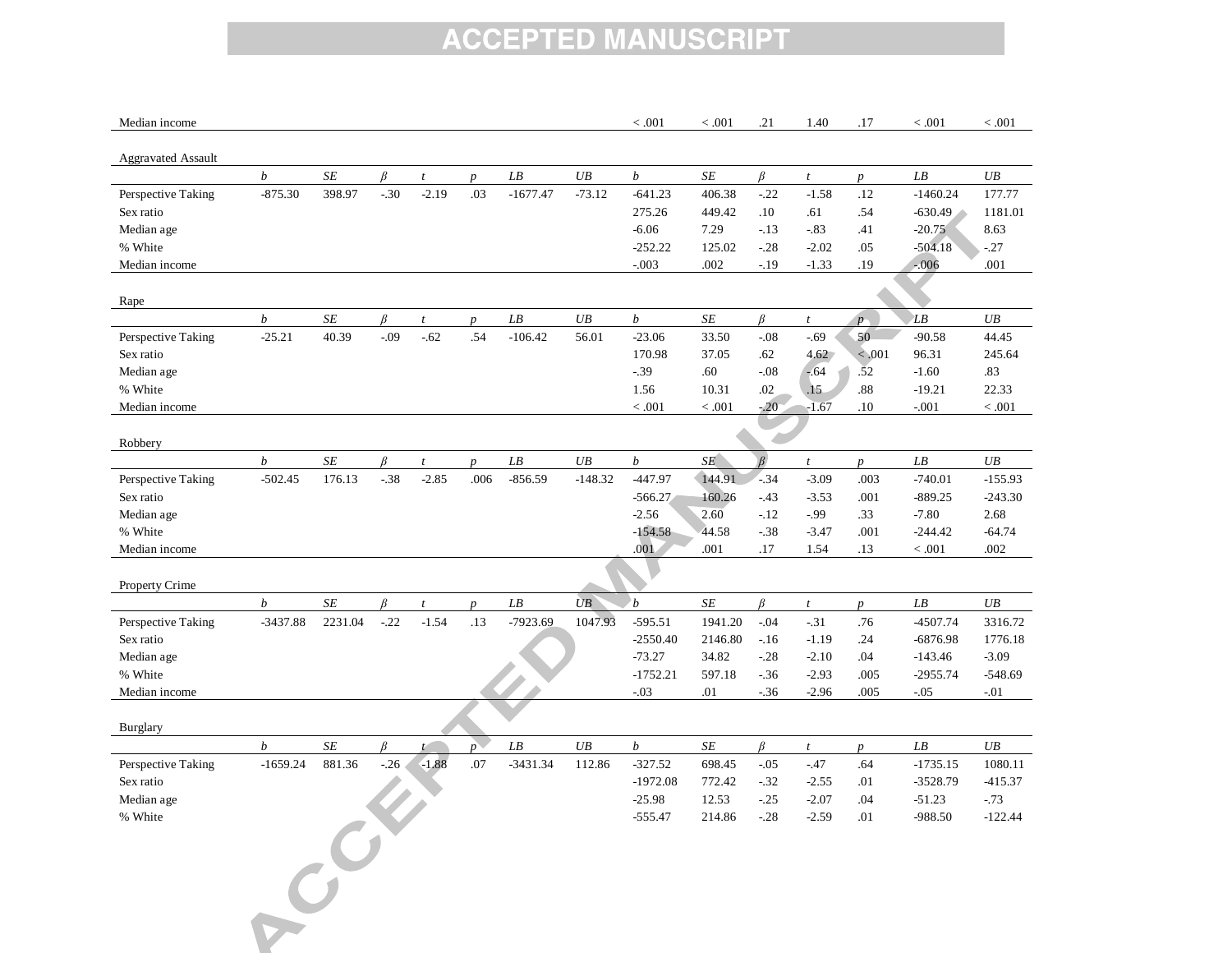| Median income      |                  |           |         |                |                  |           |         | $-.01$           | .003                 | $-47$   | $-4.24$      | < 0.001          | $-.02$     | $-.01$    |
|--------------------|------------------|-----------|---------|----------------|------------------|-----------|---------|------------------|----------------------|---------|--------------|------------------|------------|-----------|
|                    |                  |           |         |                |                  |           |         |                  |                      |         |              |                  |            |           |
| Larceny            |                  |           |         |                |                  |           |         |                  |                      |         |              |                  |            |           |
|                    | b                | $\cal SE$ | β       |                | $\boldsymbol{D}$ | LB        | UB      | $\boldsymbol{b}$ | $S\hspace{-0.08em}E$ | R       |              | $\boldsymbol{D}$ | LB         | UB        |
| Perspective Taking | $-1639.78$       | 1369.53   | $-.17$  | $-1.20$        | .24              | -4393.40  | 1113.83 | $-326.20$        | 1333.97              | $-.03$  | $-25$        | .81              | $-3014.63$ | 2362.23   |
| Sex ratio          |                  |           |         |                |                  |           |         | $-572.64$        | 1475.25              | $-.06$  | $-39$        | .70              | $-3545.81$ | 2400.52   |
| Median age         |                  |           |         |                |                  |           |         | $-37.85$         | 23.93                | $-.24$  | $-1.58$      | .12              | $-86.08$   | 10.38     |
| % White            |                  |           |         |                |                  |           |         | $-820.01$        | 410.37               | $-.28$  | $-2.00$      | .05              | $-1647.05$ | 7.04      |
| Median income      |                  |           |         |                |                  |           |         | $-01$            | .01                  | $-.28$  | $-2.04$      | .05              | $-.03$     | < .001    |
|                    |                  |           |         |                |                  |           |         |                  |                      |         |              |                  |            |           |
| Vehicle Theft      |                  |           |         |                |                  |           |         |                  |                      |         |              |                  |            |           |
|                    | $\boldsymbol{b}$ | $\cal SE$ | ß       |                | $\boldsymbol{n}$ | LB        | UB      | b                | SE                   | R       |              | $\mathcal{D}$    | LB         | UB        |
| Perspective Taking | $-138.80$        | 328.13    | $-06$   | $-42$          | .67              | $-798.54$ | 520.94  | 58.28            | 284.68               | .03     | .21          | .84              | $-515.46$  | 632.01    |
| Sex ratio          |                  |           |         |                |                  |           |         | $-6.01$          | 314.83               | $-.003$ | $-02$        | .99              | $-640.51$  | 628.49    |
| Median age         |                  |           |         |                |                  |           |         | $-9.44$          | 5.11                 | $-.25$  | $-1.85$      | .07              | $-19.74$   | .85       |
| % White            |                  |           |         |                |                  |           |         | $-376.63$        | 87.58                | $-.54$  | $-4.30$      | < 0.001          | $-553.13$  | $-200.13$ |
| Median income      |                  |           |         |                |                  |           |         | < 0.001          | .001                 | $-03$   | $-.24$       | .81              | $-.003$    | .002      |
|                    |                  |           |         |                |                  |           |         |                  |                      |         |              |                  |            |           |
| Well-being         |                  |           |         |                |                  |           |         |                  |                      |         |              |                  |            |           |
|                    | $\boldsymbol{b}$ | $\cal SE$ | $\beta$ | $\mathfrak{t}$ | $\boldsymbol{n}$ | LB        | UB      | $\boldsymbol{b}$ | SE                   |         | $\mathbf{t}$ | $\boldsymbol{D}$ | LB         | UB        |
| Perspective Taking | 16.55            | 6.13      | .36     | 2.70           | .01              | 4.23      | 28.87   | 10.48            | 5.21                 | 23      | 2.01         | .05              | $-.02$     | 20.98     |
| Sex ratio          |                  |           |         |                |                  |           |         | 18.95            | 5.76                 | .42     | 3.29         | .002             | 7.34       | 30.56     |
| Median age         |                  |           |         |                |                  |           |         | .04              | .09                  | .05     | .40          | .69              | $-.15$     | .23       |
| % White            |                  |           |         |                |                  |           |         | $-2.26$          | 1.60                 | $-.16$  | $-1.41$      | .17              | $-5.49$    | .97       |
| Median income      |                  |           |         |                |                  |           |         | < 0.001          | < 0.001              | .38     | 3.32         | .002             | < .001     | < .001    |
|                    |                  |           |         |                |                  |           |         |                  |                      |         |              |                  |            |           |

Contractors of the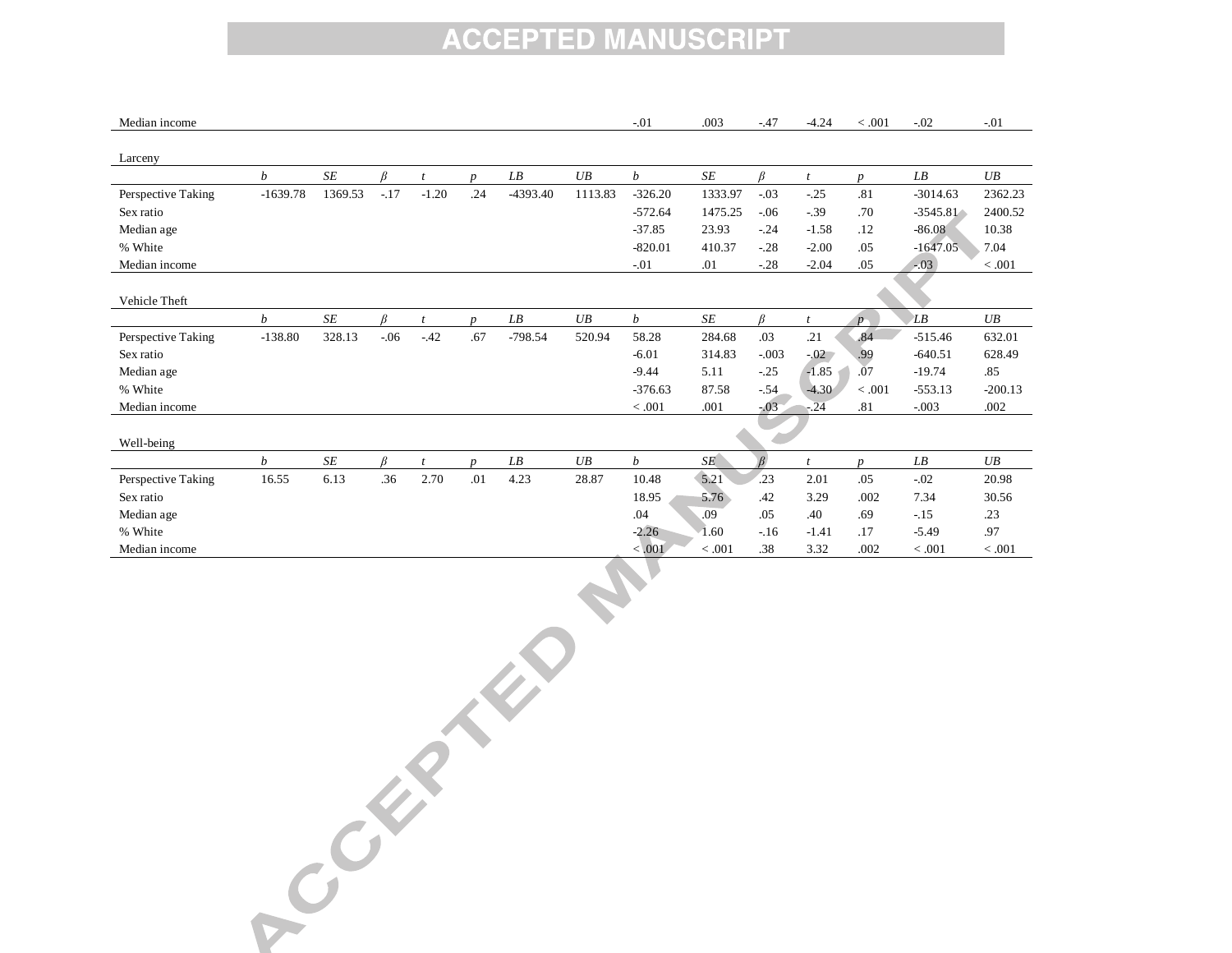#### Supplementary Tables 28-40. Hierarchical Regressions for Total Empathy and Each Dependent Variable

| <b>Volunteering Hours</b> |                  |           |         |                  |                  |                          |           |                  |                      |                |                  |                  |                          |          |
|---------------------------|------------------|-----------|---------|------------------|------------------|--------------------------|-----------|------------------|----------------------|----------------|------------------|------------------|--------------------------|----------|
|                           | $\boldsymbol{b}$ | $\cal SE$ | β       | $\boldsymbol{t}$ | $\boldsymbol{p}$ | $\mathcal{L}\mathcal{B}$ | UB        | $\boldsymbol{b}$ | $S\hspace{-0.08em}E$ | $\beta$        | $\boldsymbol{t}$ | $\boldsymbol{p}$ | $\mathcal{L}\mathcal{B}$ | UB       |
| <b>Total Empathy</b>      | 29.13            | 42.43     | .10     | .69              | .50              | $-56.17$                 | 114.44    | 45.40            | 33.87                | .15            | 1.34             | .19              | $-22.86$                 | 113.66   |
| Sex ratio                 |                  |           |         |                  |                  |                          |           | 59.95            | 35.42                | .22            | 1.69             | .10              | $-11.43$                 | 131.32   |
| Median age                |                  |           |         |                  |                  |                          |           | $-1.81$          | .57                  | $-41$          | $-3.15$          | .003             | $-2.96$                  | $-.65$   |
| % White                   |                  |           |         |                  |                  |                          |           | 24.41            | 9.92                 | .29            | 2.46             | .02              | 4.41                     | 44.41    |
| Median income             |                  |           |         |                  |                  |                          |           | < .001           | < .001               | .24            | 2.05             | .05              | < .001                   | .001     |
|                           |                  |           |         |                  |                  |                          |           |                  |                      |                |                  |                  |                          |          |
| <b>Volunteering Rate</b>  |                  |           |         |                  |                  |                          |           |                  |                      |                |                  |                  |                          |          |
|                           | $\boldsymbol{b}$ | SE        | $\beta$ | $\boldsymbol{t}$ | $\boldsymbol{p}$ | ${\cal L} {\cal B}$      | UB        | $\boldsymbol{b}$ | $SE\!$               | β              | $\boldsymbol{t}$ | p                | $\overrightarrow{L}B$    | $U\!B$   |
| <b>Total Empathy</b>      | 28.36            | 24.05     | .17     | 1.18             | .24              | $-20.00$                 | 76.72     | 28.14            | 18.55                | .17            | 1.52             | .14              | $-9.24$                  | 65.52    |
| Sex ratio                 |                  |           |         |                  |                  |                          |           | 51.87            | 19.39                | .34            | 2.68             | .01              | 12.79                    | 90.96    |
| Median age                |                  |           |         |                  |                  |                          |           | $-26$            | .31                  | $-.10$         | $-84$            | .41              | $-.90$                   | .37      |
| % White                   |                  |           |         |                  |                  |                          |           | 22.54            | 5.43                 | $.47 -$        | 4.15             | < .001           | 11.59                    | 33.49    |
| Median income             |                  |           |         |                  |                  |                          |           | < .001           | < .001               | .17            | 1.50             | .14              | $<.001$                  | < .001   |
|                           |                  |           |         |                  |                  |                          |           |                  |                      |                |                  |                  |                          |          |
| <b>Giving Ratio</b>       |                  |           |         |                  |                  |                          |           |                  |                      |                |                  |                  |                          |          |
|                           | $\boldsymbol{b}$ | SE        | $\beta$ | $\mathfrak{t}$   | $\boldsymbol{p}$ | ${\cal L} {\cal B}$      | UB        | $\boldsymbol{b}$ | SÉ.                  | $\overline{B}$ | $\mathfrak{t}$   | $p_{\parallel}$  | ${\it LB}$               | UB       |
| <b>Total Empathy</b>      | $-5.24$          | 5.88      | $-13$   | $-0.89$          | .38              | $-17.05$                 | 6.58      | $-16$            | 3.66                 | $-.004$        | $-0.04$          | .97              | $-7.53$                  | 7.21     |
| Sex ratio                 |                  |           |         |                  |                  |                          |           | $-11.59$         | 3.82                 | $-31$          | $-3.03$          | .004             | $-19.30$                 | $-3.89$  |
| Median age                |                  |           |         |                  |                  |                          |           | $-49$            | .06                  | $-79$          | $-7.84$          | < .001           | $-.61$                   | $-36$    |
| % White                   |                  |           |         |                  |                  |                          |           | $-1.45$          | 1.07                 | $-.13$         | $-1.35$          | .18              | $-3.61$                  | .71      |
| Median income             |                  |           |         |                  |                  |                          |           | < 0.001          | < 0.001              | $-0.24$        | $-2.70$          | .01              | < .001                   | < .001   |
|                           |                  |           |         |                  |                  |                          |           |                  |                      |                |                  |                  |                          |          |
| Violent Crime             |                  |           |         |                  |                  |                          |           |                  |                      |                |                  |                  |                          |          |
|                           | $\boldsymbol{b}$ | SE        | $\beta$ | $\boldsymbol{t}$ | $\boldsymbol{p}$ | ${\cal L} {\cal B}$      | UB        | $\boldsymbol{b}$ | SE                   | $\beta$        | $\boldsymbol{t}$ | $p_{\parallel}$  | ${\cal L} {\cal B}$      | UB       |
| <b>Total Empathy</b>      | $-1695.06$       | 555.30    | $-.40$  | $-3.05$          | .004             | $-2811.57$               | $-578.55$ | $-1472.55$       | 525.48               | $-35$          | $-2.80$          | .008             | $-2531.60$               | -413.51  |
| Sex ratio                 |                  |           |         |                  |                  |                          |           | $-344.52$        | 549.48               | $-.09$         | $-.63$           | .53              | $-1451.93$               | 762.88   |
| Median age                |                  |           |         |                  |                  |                          |           | $-9.66$          | 8.89                 | $-15$          | $-1.09$          | .28              | $-27.58$                 | 8.25     |
| % White                   |                  |           |         |                  |                  |                          |           | $-389.50$        | 153.96               | $-.33$         | $-2.53$          | .02              | $-699.78$                | $-79.22$ |
| Median income             |                  |           |         |                  |                  |                          |           | $-.003$          | .002                 | $-16$          | $-1.25$          | .22              | $-.007$                  | .002     |
|                           |                  |           |         |                  |                  |                          |           |                  |                      |                |                  |                  |                          |          |
| Murder                    |                  |           |         |                  |                  |                          |           |                  |                      |                |                  |                  |                          |          |
|                           | $\boldsymbol{b}$ | SE        | β       |                  | $\boldsymbol{p}$ | LB                       | UB        | $\boldsymbol{b}$ | SE                   | β              | $\boldsymbol{t}$ | $\boldsymbol{p}$ | LB                       | UB       |
| <b>Total Empathy</b>      | $-12.40$         | 21.59     | $-0.08$ | $-58$            | .57              | $-55.60$                 | 30.81     | $-15.25$         | 21.26                | $-.10$         | $-72$            | .48              | $-58.10$                 | 27.60    |
| Sex ratio                 |                  |           |         |                  |                  |                          |           | $-44.62$         | 22.23                | $-.33$         | $-2.01$          | .05              | $-89.43$                 | .18      |
| Median age                |                  |           |         |                  |                  |                          |           | $-0.09$          | .36                  | $-.04$         | $-0.24$          | .81              | $-81$                    | .64      |
| % White                   |                  |           |         |                  |                  |                          |           | $-3.81$          | 6.23                 | $-.09$         | $-.61$           | .54              | $-16.36$                 | 8.75     |
|                           |                  |           |         |                  |                  |                          |           |                  |                      |                |                  |                  |                          |          |
|                           |                  |           |         |                  |                  |                          |           |                  |                      |                |                  |                  |                          |          |
|                           |                  |           |         |                  |                  |                          |           |                  |                      |                |                  |                  |                          |          |
|                           |                  |           |         |                  |                  |                          |           |                  |                      |                |                  |                  |                          |          |
|                           |                  |           |         |                  |                  |                          |           |                  |                      |                |                  |                  |                          |          |
|                           |                  |           |         |                  |                  |                          |           |                  |                      |                |                  |                  |                          |          |
|                           |                  |           |         |                  |                  |                          |           |                  |                      |                |                  |                  |                          |          |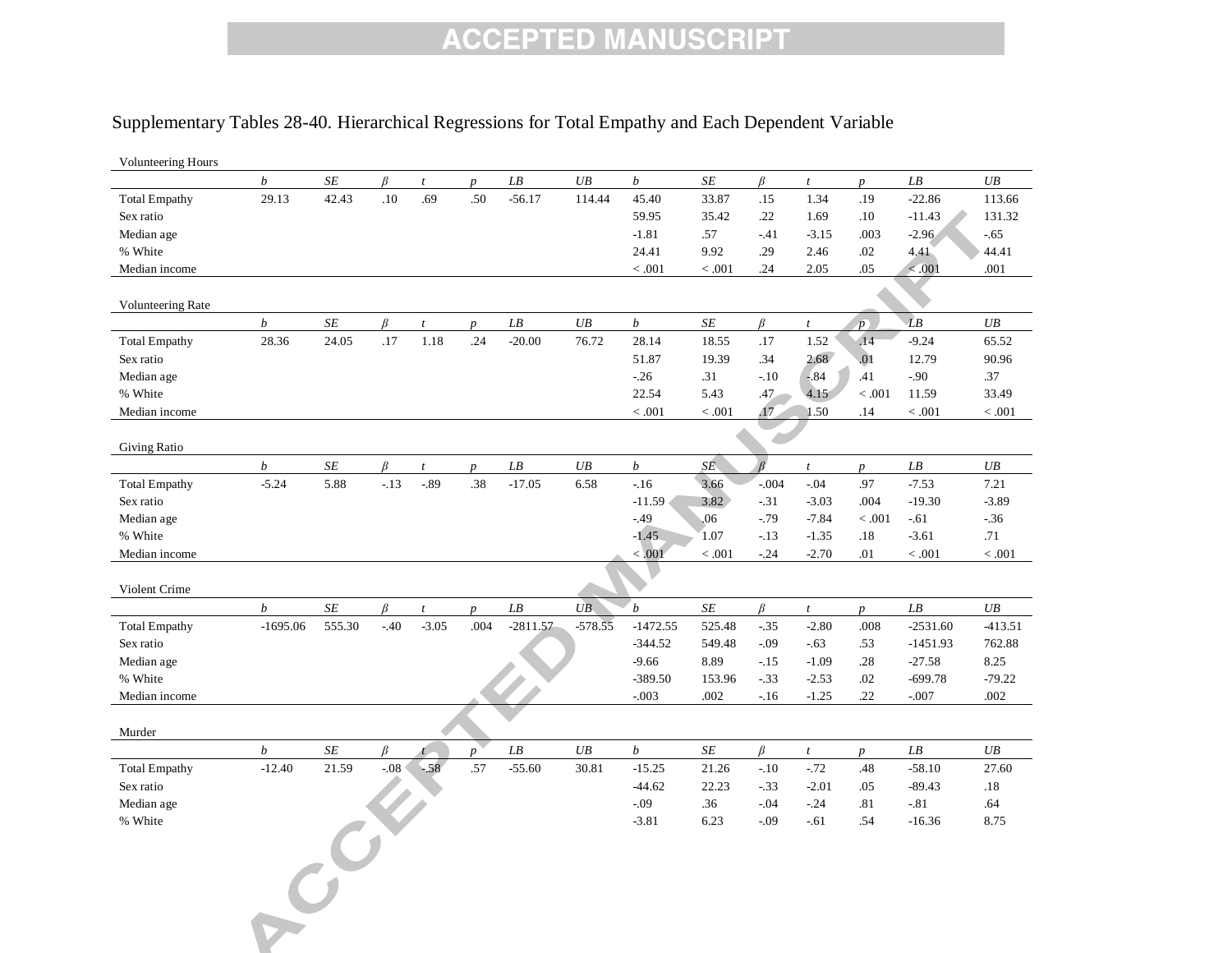| Median income             |                  |           |         |                  |                              |                     |                 | < .001           | < 0.001              | .19            | 1.34             | .19              | < .001                                 | < .001    |
|---------------------------|------------------|-----------|---------|------------------|------------------------------|---------------------|-----------------|------------------|----------------------|----------------|------------------|------------------|----------------------------------------|-----------|
|                           |                  |           |         |                  |                              |                     |                 |                  |                      |                |                  |                  |                                        |           |
| <b>Aggravated Assault</b> |                  |           |         |                  |                              |                     |                 |                  |                      |                |                  |                  |                                        |           |
|                           | $\boldsymbol{b}$ | SE        | $\beta$ | $\boldsymbol{t}$ | $\boldsymbol{p}$             | ${\cal L} {\cal B}$ | UB              | $\boldsymbol{b}$ | $S\hspace{-0.08em}E$ | $\beta$        | $\boldsymbol{t}$ | $p_{\parallel}$  | $\mathcal{L}\mathcal{B}$<br>$-1749.60$ | UB        |
| <b>Total Empathy</b>      | $-1090.31$       | 428.81    | $-.35$  | $-2.54$          | .01                          | $-1952.48$          | $-228.13$       | $-907.20$        | 418.01               | $-.29$         | $-2.17$          | .04              |                                        | $-64.76$  |
| Sex ratio                 |                  |           |         |                  |                              |                     |                 | 155.59           | 437.09               | .05            | .36              | .72              | $-725.32$                              | 1036.49   |
| Median age                |                  |           |         |                  |                              |                     |                 | $-6.18$          | 7.07                 | $-.13$         | .87              | .39              | $-20.43$                               | 8.07      |
| % White                   |                  |           |         |                  |                              |                     |                 | $-237.95$        | 122.47               | $-27$          | $-1.94$          | .06              | $-484.77$                              | 8.87      |
| Median income             |                  |           |         |                  |                              |                     |                 | $-.003$          | .002                 | $-.23$         | $-1.72$          | .09              | $-0.007$                               | .001      |
| Rape                      |                  |           |         |                  |                              |                     |                 |                  |                      |                |                  |                  |                                        |           |
|                           | $\boldsymbol{b}$ | $\cal SE$ | $\beta$ | $\boldsymbol{t}$ | $\boldsymbol{D}$             | ${\cal L} {\cal B}$ | UB              | $\boldsymbol{b}$ | $S\hspace{-0.08em}E$ | $\beta$        | $\boldsymbol{t}$ | $p_{\perp}$      | LB                                     | UB        |
| <b>Total Empathy</b>      | $-51.29$         | 43.64     | $-.17$  | $-1.18$          | .25                          | $-139.04$           | 36.46           | $-29.47$         | 35.18                | $-.10$         | $-74$            | .41              | $-100.37$                              | 41.44     |
| Sex ratio                 |                  |           |         |                  |                              |                     |                 | 166.83           | 36.79                | .60            | 4.54             | < 0.001          | 92.69                                  | 240.97    |
| Median age                |                  |           |         |                  |                              |                     |                 | $-40$            | .60                  | $-.09$         | $-67$            | .51              | $-1.60$                                | $.80\,$   |
| % White                   |                  |           |         |                  |                              |                     |                 | 2.00             | 10.31                | .02            | .19              | .85              | $-18.78$                               | 22.77     |
| Median income             |                  |           |         |                  |                              |                     |                 | < .001           | $<.001$              | $-22$          | $-1.86$          | .07              | $-.001$                                | < 0.001   |
|                           |                  |           |         |                  |                              |                     |                 |                  |                      |                |                  |                  |                                        |           |
| Robbery                   |                  |           |         |                  |                              |                     |                 |                  |                      |                |                  |                  |                                        |           |
|                           | b                | $\cal SE$ | β       | $\boldsymbol{t}$ | $\boldsymbol{D}$             | ${\cal L} {\cal B}$ | UB              | $\boldsymbol{b}$ | SE                   | $\overline{R}$ | $\boldsymbol{t}$ | $\boldsymbol{D}$ | LB                                     | UB        |
| <b>Total Empathy</b>      | $-536.59$        | 192.94    | $-.37$  | $-2.78$          | .008                         | $-924.52$           | $-148.67$       | $-521.76$        | 148.82               | $-36$          | $-3.51$          | .001             | $-821.68$                              | $-221.84$ |
| Sex ratio                 |                  |           |         |                  |                              |                     |                 | $-644.35$        | 155.61               | $-.49$         | $-4.14$          | < .001           | -957.97                                | $-330.73$ |
| Median age                |                  |           |         |                  |                              |                     |                 | $-2.87$          | 2.52                 | $-.13$         | $-1.14$          | .26              | $-7.94$                                | 2.21      |
| % White                   |                  |           |         |                  |                              |                     |                 | $-147.40$        | 43.60                | $-36$          | $-3.38$          | .002             | $-235.28$                              | $-59.53$  |
| Median income             |                  |           |         |                  |                              |                     |                 | .001             | .001                 | $.10\,$        | .97              | .34              | $-.001$                                | .002      |
|                           |                  |           |         |                  |                              |                     |                 |                  |                      |                |                  |                  |                                        |           |
| Property Crime            |                  |           |         |                  |                              |                     |                 |                  |                      |                |                  |                  |                                        |           |
|                           | $\boldsymbol{b}$ | SE        | $\beta$ | $\boldsymbol{t}$ | $\boldsymbol{p}$             | ${\cal L} {\cal B}$ | $\overline{UB}$ | $\boldsymbol{b}$ | $S\hspace{-0.08em}E$ | B              | $\boldsymbol{t}$ | $\boldsymbol{p}$ | LB                                     | UB        |
| <b>Total Empathy</b>      | $-2229.76$       | 2473.79   | $-.13$  | $-.90$           | .37                          | $-7203.64$          | 2744.12         | $-918.15$        | 2041.35              | $-.05$         | $-45$            | .66              | $-5032.23$                             | 3195.93   |
| Sex ratio                 |                  |           |         |                  |                              |                     |                 | $-2665.28$       | 2134.57              | $-.17$         | $-1.25$          | .22              | $-6967.21$                             | 1636.66   |
| Median age                |                  |           |         |                  |                              |                     |                 | $-73.23$         | 34.53                | $-.28$         | $-2.12$          | .04              | $-142.83$                              | $-3.64$   |
| % White                   |                  |           |         |                  |                              |                     |                 | $-1737.06$       | 597.08               | $-36$          | $-2.90$          | .006             | $-2942.42$                             | $-531.71$ |
| Median income             |                  |           |         |                  |                              |                     |                 | $-.03$           | .01                  | $-.37$         | $-3.11$          | .003             | $-.05$                                 | $-.01$    |
| Burglary                  |                  |           |         |                  |                              |                     |                 |                  |                      |                |                  |                  |                                        |           |
|                           | $\boldsymbol{b}$ | SE        | $\beta$ | t                | $p^{\scriptscriptstyle\vee}$ | ${\cal L} {\cal B}$ | $U\!B$          | $\boldsymbol{b}$ | $\cal SE$            | $\beta$        | $\mathfrak{t}$   | $\boldsymbol{p}$ | LB                                     | UB        |
| <b>Total Empathy</b>      | $-1183.03$       | 982.14    | $-.17$  | $-1.21$          | .23                          | $-3157.75$          | 791.69          | $-832.91$        | 726.45               | $-.12$         | $-1.15$          | .26              | $-2296.96$                             | 631.15    |
| Sex ratio                 |                  |           |         |                  |                              |                     |                 | $-2051.46$       | 759.62               | $-.33$         | $-2.70$          | .01              | $-3582.37$                             | $-520.55$ |
| Median age                |                  |           |         |                  |                              |                     |                 | $-25.31$         | 12.29                | $-.25$         | $-2.06$          | .05              | $-50.07$                               | $-.54$    |
| % White                   |                  |           |         |                  |                              |                     |                 | -538.94          | 212.84               | $-.28$         | $-2.53$          | .02              | $-967.89$                              | $-110.00$ |
|                           |                  |           |         |                  |                              |                     |                 |                  |                      |                |                  |                  |                                        |           |
|                           |                  |           |         |                  |                              |                     |                 |                  |                      |                |                  |                  |                                        |           |
|                           |                  |           |         |                  |                              |                     |                 |                  |                      |                |                  |                  |                                        |           |
|                           |                  |           |         |                  |                              |                     |                 |                  |                      |                |                  |                  |                                        |           |
|                           |                  |           |         |                  |                              |                     |                 |                  |                      |                |                  |                  |                                        |           |
|                           |                  |           |         |                  |                              |                     |                 |                  |                      |                |                  |                  |                                        |           |
|                           | $\mathcal{C}^C$  |           |         |                  |                              |                     |                 |                  |                      |                |                  |                  |                                        |           |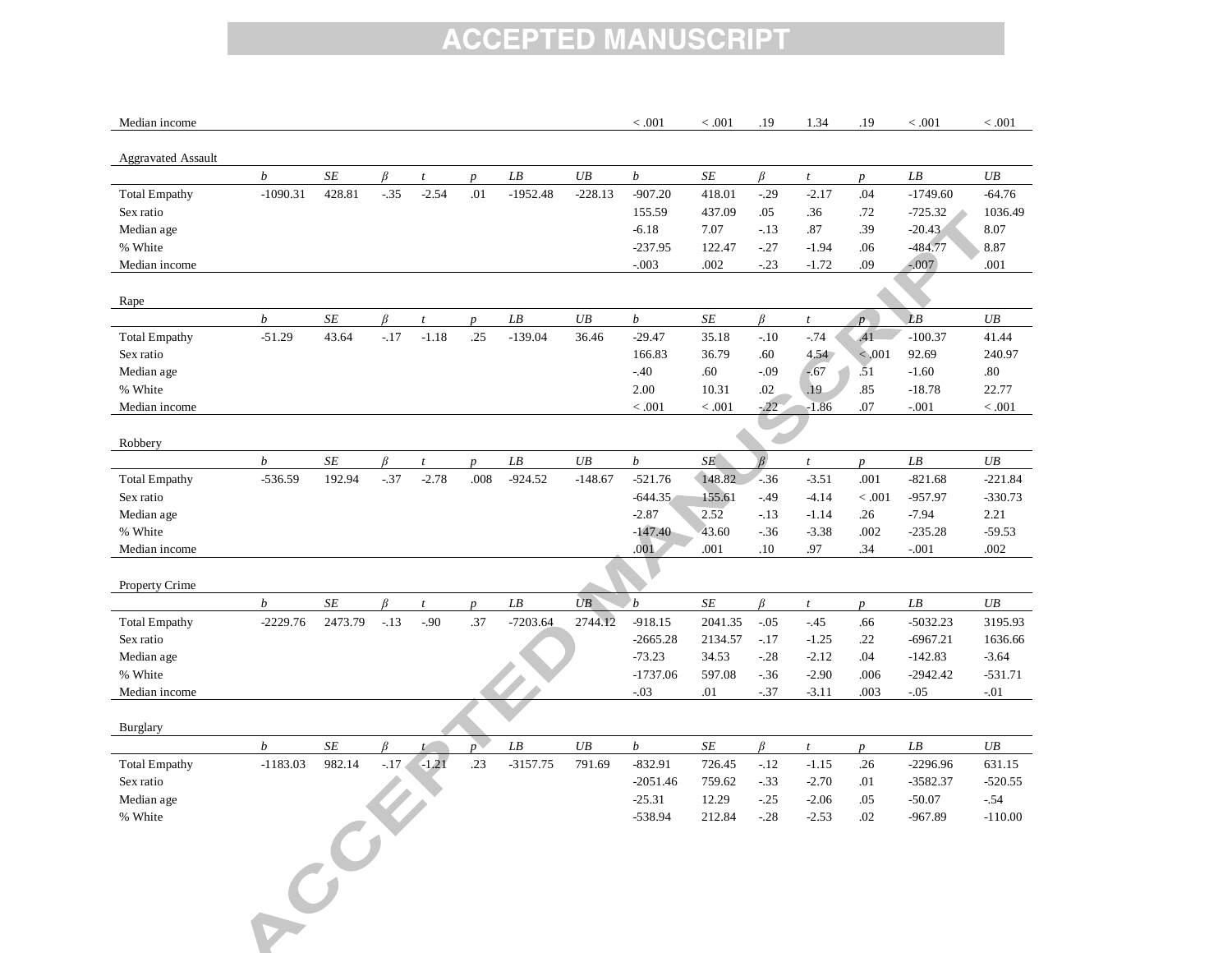| Median income        |                  |           |        |       |                  |            |         | $-.01$           | .003      | $-.48$  | $-4.49$          | < .001           | $-.02$                   | $-.01$    |
|----------------------|------------------|-----------|--------|-------|------------------|------------|---------|------------------|-----------|---------|------------------|------------------|--------------------------|-----------|
| Larceny              |                  |           |        |       |                  |            |         |                  |           |         |                  |                  |                          |           |
|                      | b                | SE        | B      |       | $\boldsymbol{D}$ | LB         | UB      | $\boldsymbol{b}$ | $\cal SE$ | R       |                  | $\boldsymbol{D}$ | $\mathcal{L}\mathcal{B}$ | UB        |
| <b>Total Empathy</b> | $-700.14$        | 1513.60   | $-.07$ | $-46$ | .65              | $-3743.43$ | 2343.14 | 33.87            | 1405.45   | .003    | .02              | .98              | $-2798.64$               | 2866.37   |
| Sex ratio            |                  |           |        |       |                  |            |         | $-609.06$        | 1469.63   | $-.06$  | $-41$            | .68              | $-3570.90$               | 2352.79   |
| Median age           |                  |           |        |       |                  |            |         | $-38.89$         | 23.78     | $-.25$  | $-1.64$          | .11              | $-86.81$                 | 9.02      |
| % White              |                  |           |        |       |                  |            |         | $-825.12$        | 411.77    | $-.28$  | $-2.00$          | .05              | $-1655.00$               | 4.76      |
| Median income        |                  |           |        |       |                  |            |         | $-01$            | .01       | $-.29$  | $-2.16$          | .04              | $-0.03$                  | $-.001$   |
|                      |                  |           |        |       |                  |            |         |                  |           |         |                  |                  |                          |           |
| Vehicle Theft        |                  |           |        |       |                  |            |         |                  |           |         |                  |                  |                          |           |
|                      | $\boldsymbol{b}$ | $\cal SE$ | B      |       | $\boldsymbol{n}$ | LB         | UB      | $\boldsymbol{b}$ | SE        | R       |                  | $\mathbf{p}$     | LB                       | UB        |
| <b>Total Empathy</b> | $-346.64$        | 355.30    | $-.14$ | $-98$ | .33              | $-1061.02$ | 367.74  | $-199.26$        | 299.34    | $-.05$  | $-40$            | .69              | $-722.54$                | 484.02    |
| Sex ratio            |                  |           |        |       |                  |            |         | $-5.10$          | 313.01    | $-.002$ | $-.02$           | .99              | $-635.92$                | 625.72    |
| Median age           |                  |           |        |       |                  |            |         | $-9.03$          | 5.06      | $-.24$  | $-1.78$          | .08              | $-19.24$                 | 1.17      |
| % White              |                  |           |        |       |                  |            |         | $-372.89$        | 87.70     | $-.53$  | $-4.25$          | < .001           | $-549.64$                | $-196.14$ |
| Median income        |                  |           |        |       |                  |            |         | < 0.001          | .001      | $-02$   | $-.18$           | .86              | $-.003$                  | .002      |
|                      |                  |           |        |       |                  |            |         |                  |           |         |                  |                  |                          |           |
| Well-being           |                  |           |        |       |                  |            |         |                  |           |         |                  |                  |                          |           |
|                      | b                | SE        | β      | t     | $\boldsymbol{n}$ | LB         | UB      | $\boldsymbol{b}$ | SE        |         | $\boldsymbol{t}$ | $\boldsymbol{n}$ | LB                       | UB        |
| <b>Total Empathy</b> | 8.10             | 7.08      | .16    | 1.14  | .26              | $-6.14$    | 22.34   | 9.80             | 5.54      | .20     | 1.77             | .08              | $-1.36$                  | 20.96     |
| Sex ratio            |                  |           |        |       |                  |            |         | 20.66            | 5.79      | .46     | 3.57             | .001             | 8.99                     | 32.33     |
| Median age           |                  |           |        |       |                  |            |         | .05              | .09       | .07     | .52              | .60              | $-.14$                   | .24       |
| % White              |                  |           |        |       |                  |            |         | $-2.37$          | 1.62      | $-.17$  | $-1.46$          | .15              | $-5.64$                  | .90       |
| Median income        |                  |           |        |       |                  |            |         | < 0.001          | < .001    | .43     | 3.81             | < .001           | < .001                   | < .001    |

Contractors of the